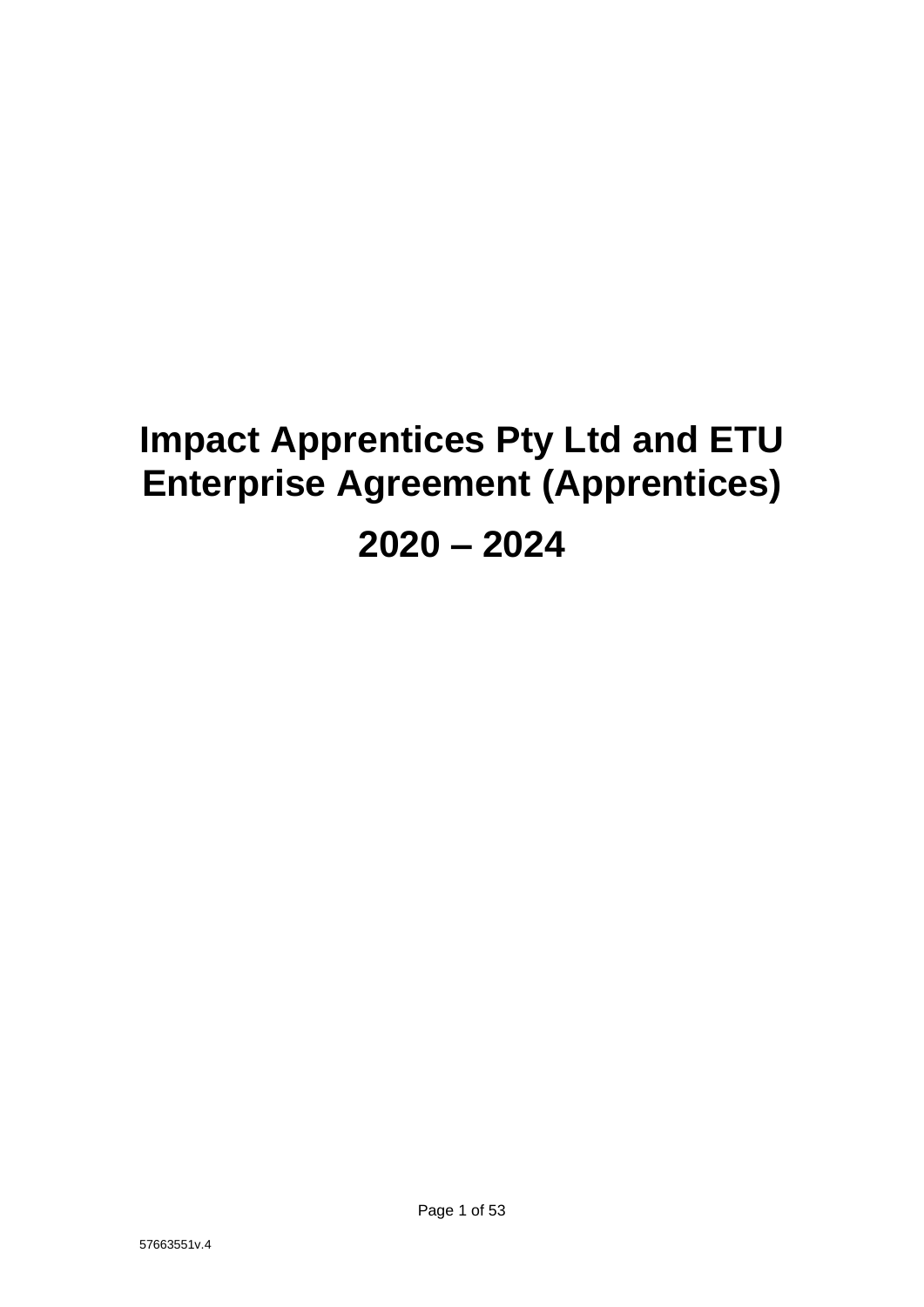## **TABLE OF CONTENTS**

| 1.             |  |
|----------------|--|
| 2.             |  |
| 3.             |  |
| $\mathbf{4}$ . |  |
| 5.             |  |
| 6.             |  |
| 7.             |  |
| 8.             |  |
| 9.             |  |
| 10.            |  |
| 11.            |  |
| 12.            |  |
| 14.            |  |
| 15.            |  |
| 16.            |  |
| 17.            |  |
| 18.            |  |
| 19.            |  |
|                |  |
| 21.            |  |
| 22.            |  |
| 23.            |  |
| 24.            |  |
| 25.            |  |
| 26.            |  |
| 27.            |  |
| 28.            |  |
|                |  |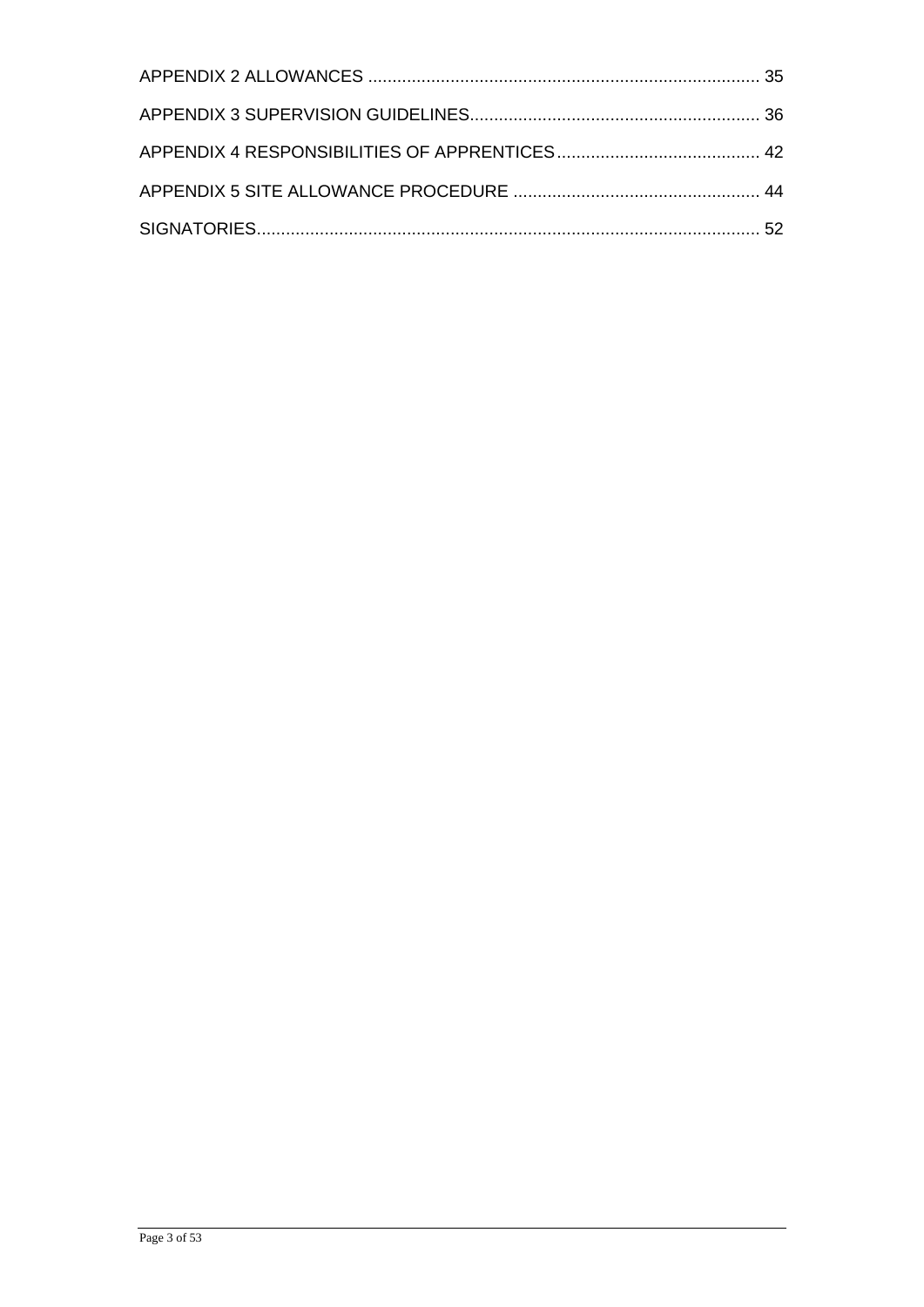**Impact Apprentices Pty Ltd and ETU Enterprise Agreement (Apprentices) 2020 – 2024**

## <span id="page-3-0"></span>**1. SCOPE AND APPLICATION**

- 1.1. This Agreement shall regulate the rates of pay and define the conditions of employment for Electrotechnology Apprentices employed by (Impact Apprenctices Pty Ltd ("**the Employer"**) who are supplied to clients ("**Host Employers"**) to perform work and receive on-the-job training under the terms and conditions of this Agreement on an hourly basis within the scope of the *Electrical, Electronic, and Communications Contracting Award 2020* (**"the Award**").
- 1.2. The Employer in its capacity as a group training company has limited control of the workplace duties of its apprentices. Host Employers hiring the Employer's apprentices will be required to apply Energy Safe Victoria's *Effective Supervision of electrical apprentices: requirements (May 2018)* This document is attached as Appendix 3.
- 1.3. This Agreement will apply to all Electrotechnology Apprentices of the Employer employed under the apprenticeship classifications in the Award, who are employed in Victoria (**"Apprentices"**).

## <span id="page-3-1"></span>**2. PARTIES BOUND**

This Agreement covers and applies to:

- (a) **Impact Apprenctices Pty Ltd** (ABN: 48 601 867 252) **(The Employer)**.
- (b) All current and future Apprentices who are employed in Victoria.
- (c) The Communications, Electrical, Electronic, Energy, Information, Postal, Plumbing and Allied Services Union of Australia, ("**the Union**" or "**the ETU**").

## <span id="page-3-2"></span>**3. DATE AND PERIOD OF OPERATION AND MONITORING**

- 3.1. This Agreement will operate from the date seven (7) days after it is approved by the Fair Work Commission (**"FWC"**) and has a nominal expiry date of 1 March 2024.
- 3.2. The Employer will monitor this Agreement's implementation and will engage with Appentices about its monitoring as follows:
	- (a) The Employer authorises and agrees to an annual meeting of the Apprentices related to the monitoring of this Agreement and seeking the views of the Apprentices on this Agreement's operation. The meeting will be at a time and location to be agreed between the Company and the Employees during normal working hours (of approximately two hours' duration); and
	- (b) In 2021, the Employer authorises and agrees to Apprentices attending a single mass meeting during normal working hours without loss of pay of approximately 2 hours' duration, at a time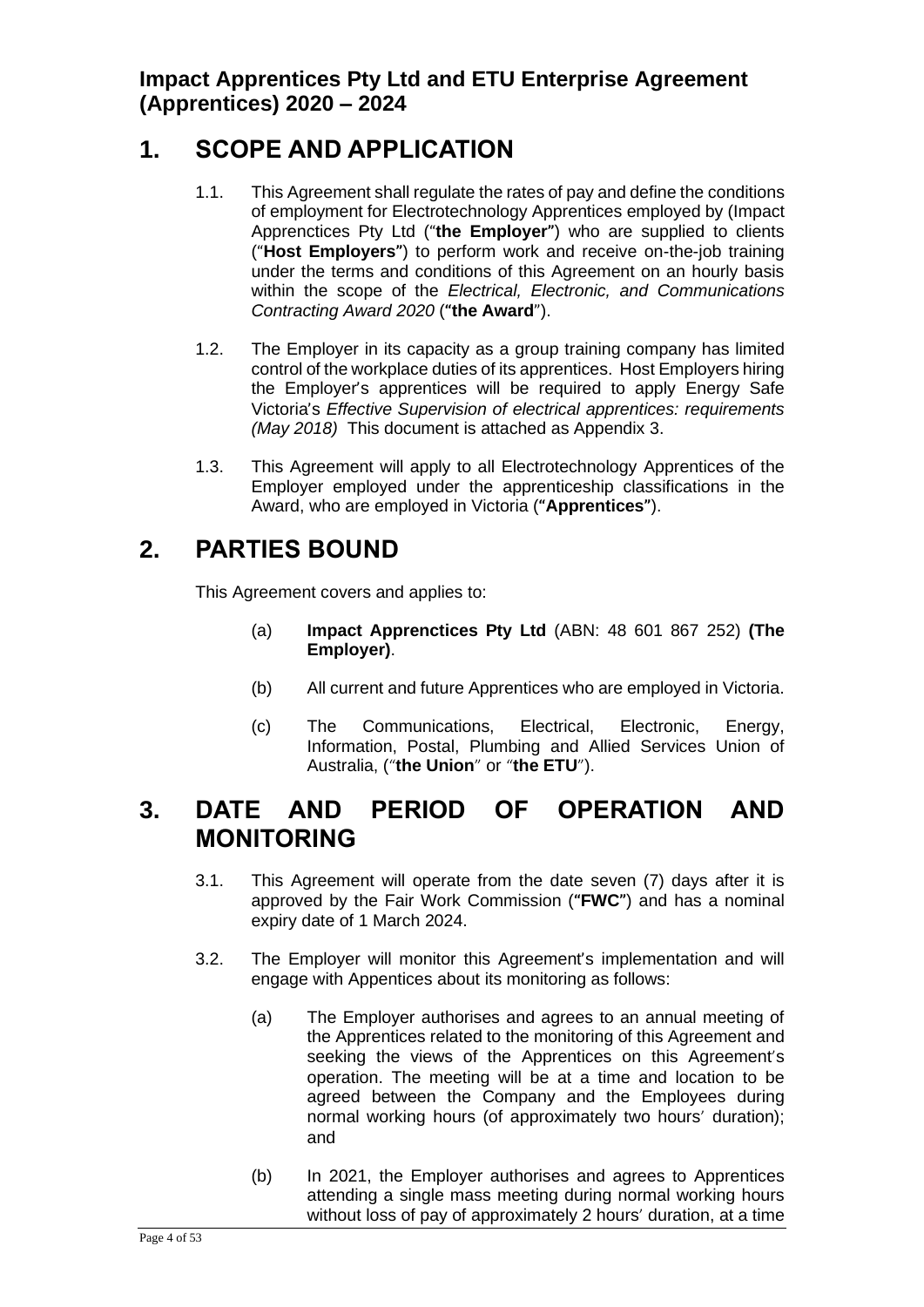to be agreed between the Company and the Apprentices, provided that this meeting will constitute the annual meeting under paragraph (a) in that year.

## <span id="page-4-0"></span>**4. NO EXTRA CLAIMS**

- 4.1. The parties intend this Agreement to cover all matters pertaining to wages and conditions and claims that could be made during the nominal period of this Agreement and further agree that no other claims (whether Award or over Award) covered by this Agreement shall be made by either party prior to the normal expiry date of this Agreement. For the avoidance of doubt, it is agreed between the parties that up to the nominal expiry date of this Agreement:
	- (a) The parties will not pursue any extra claims, either Award or over Award and will not seek any changes whatsoever to conditions of employment of the Apprentices; and
	- (b) Neither the Apprentices, nor any party to this Agreement, will engage in or seek to engage in protected action in relation to the performance of any work covered by this Agreement.

## <span id="page-4-1"></span>**5. RELATIONSHIP TO PARENT AWARD AND POLICIES**

- 5.1. This Agreement incorporates the Award, subject to this clause.
- 5.2. The rates of pay prescribed in this Agreement shall be paid in lieu of the weekly rate of pay provided for in the Award.
- 5.3. When an inconsistency exists between this Agreement and the Award, the terms and conditions of this Agreement shall take precedence.
- 5.4. The parties recognize the inclusion of the payment for "Insulation Allowance" is included in the "Industry Allowance" component of the Gross All-Purpose Wage.
- 5.5. No policy referred to in this Agreement is incorporated into or forms part of this Agreement, unless expressly incorporated.

## <span id="page-4-2"></span>**6. RELATIONSHIP TO NES**

- 6.1. This Agreement incorporates and is to operate in conjunction with the NES. Subject to the *Fair Work Act 2009* (Cth) (**"the Act"**):
	- (a) where this Agreement is more beneficial in a particular respect to an Apprentice, then this Agreement shall prevail to the extent of the inconsistency;
	- (b) where the NES is more beneficial in a particular respect to an Apprentice, then the NES shall prevail to the extent of the inconsistency.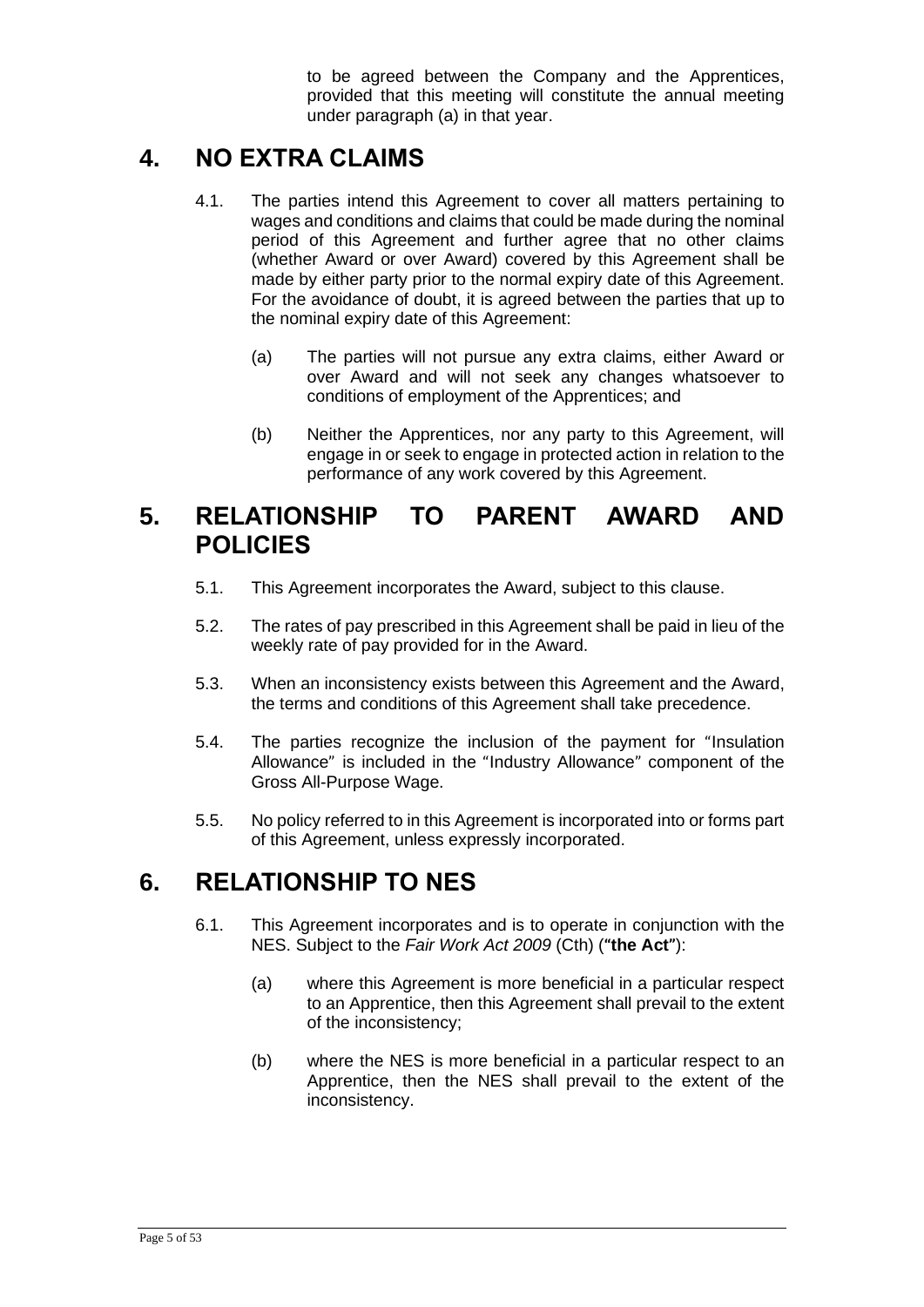## <span id="page-5-0"></span>**7. FLEXIBILITY ARRANGEMENTS**

- 7.1. The Employer and an Apprentice may agree to make an individual flexibility arrangement to vary a term of the Agreement if the arrangement:
	- (a) only varies the effect of clause 14.1(n) "Single Day Annual Leave Absences"; and
	- (b) meets the genuine needs of the Employer and Apprentice in relation to the matter mentioned in clause 7.1(a); and
	- (c) is genuinely agreed to by the Employer and Apprentice; and
	- (d) is not inconsistent with section 55 of the Act, which deals with interaction with the NES.
- 7.2. The Employer must ensure that the terms of the individual flexibility arrangement:
	- (a) are about permitted matters under section 172 of the Act; and
	- (b) are not unlawful terms under section 194 of the Act; and
	- (c) result in the Apprentice being better off overall than the Apprentice would be if no arrangement was made.
- 7.3. The Employer must ensure that the individual flexibility arrangement:
	- (a) is in writing; and
	- (b) includes the name of the Employer and Apprentice; and
	- (c) is signed by the Employer and Apprentice and if the Apprentice is under 18 years of age, signed by a parent or guardian of the Apprentice; and
	- (d) includes details of:
		- (i) the terms of this Agreement that will be varied by the arrangement; and
		- (ii) how the arrangement will vary the effect of the terms; and
		- (iii) how the Apprentice will be better off overall in relation to the terms and conditions of his or her employment as a result of the arrangement; and
	- (e) states the day on which the arrangement commences.
- 7.4. The Employer must give the Apprentice a copy of the individual flexibility arrangement within 14 days after it is agreed to.
- 7.5. The Employer or Apprentice may terminate the individual flexibility arrangement:
	- (a) by giving no more than 28 days' written notice to the other party to the arrangement; or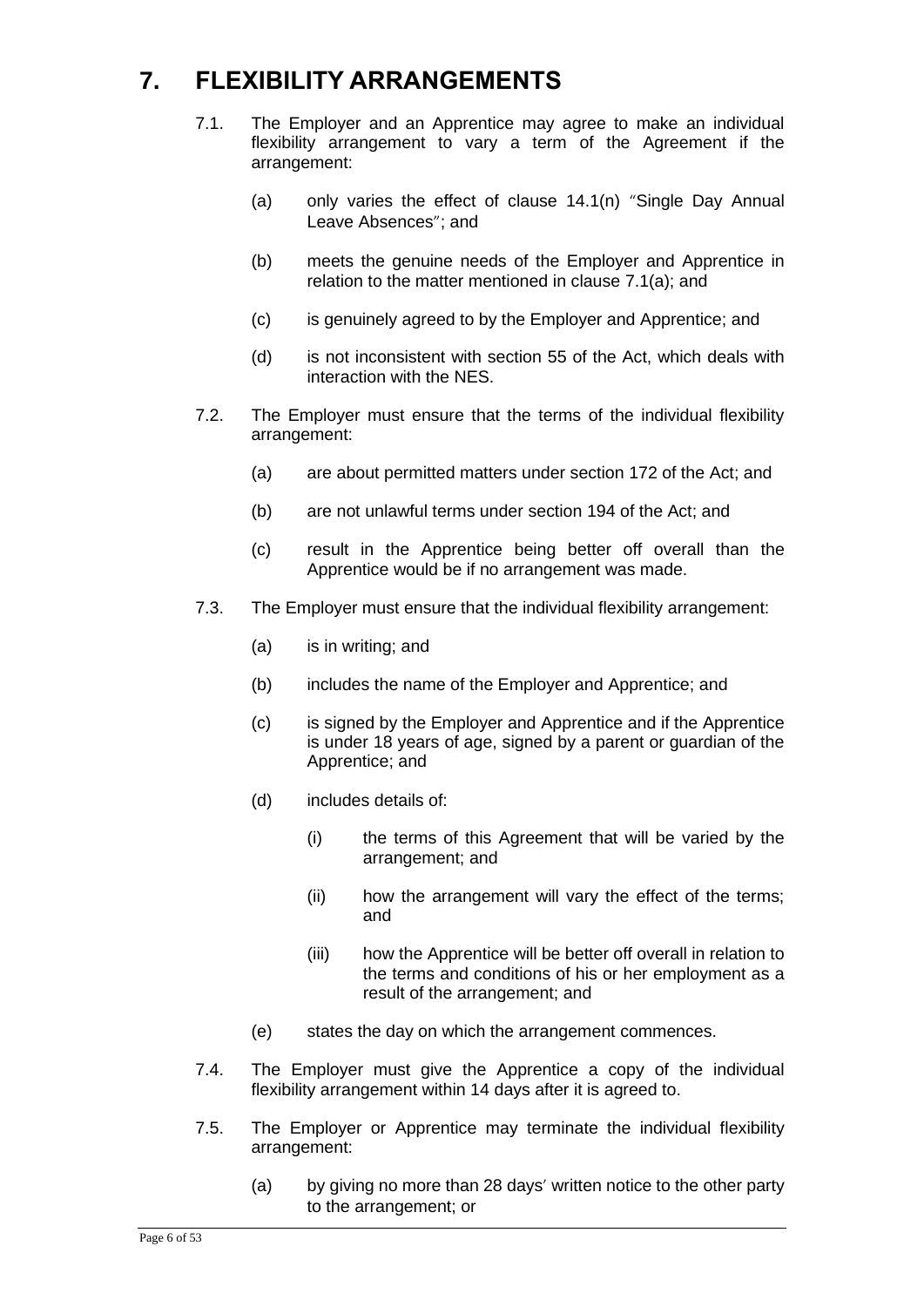(b) if the Employer and Apprentice agree in writing  $-$  at any time.

## <span id="page-6-0"></span>**8. COMMITMENTS**

- 8.1. General
	- (a) The Employer, the Apprentices and the Union have a common interest in the Electrical Contracting Industry. Therefore, a stable working environment and harmonious relations are necessary to improve the relationship between the Employer and its customers.
	- (b) Progress in the industry demands a mutuality of confidence between the Employer and its Apprentices. All will benefit by continuous peace and by addressing any difference by a rational common-sense method.
- 8.2. Trade Work, Trade School Training and Training Contract
	- (a) Apprentices will be required to perform electrical functions and duties in accordance with the generally accepted principles of good quality and sound and safe practices within the requirements of skill and training and competence. Apprentices are required to attend Trade School on the prescribed date in the relevant years of the Electrical Trade apprenticeship and apply themselves to their studies.
	- (b) Apprentices will have their trade school fees reimbursed upon successful completion of the year's training.
	- (c) Apprentices employed by the Employer under a Contract of Training, are committed to a four year period of employment and training and are required to fully satisfy the terms and conditions of the Contract of Training.
	- (d) Apprentices shall not engage in any electrical work outside the Employer's employment or specific Host Employer lease agreements and all work conducted for the Host Employer shall appear on the work time sheet.
	- (e) Apprentices will not be permitted to receive any direct payment or payment in kind from Host Employers for work done.
	- (f) Apprentices undertake to honour the duration, conditions and commitment to trade training.
	- (g) Apprentices will not be permitted to negotiate any variation of the Contract of Training, in particular its duration, conditions and commitment to trade training without the permission of the Employer.
	- (h) Apprentices undertake to complete the duration of the Contract of Training with the Employer, except in special circumstances where application can be made for special consideration. This shall not prejudice the legal right of Apprentices to transfer.
	- (i) The Employer shall induct all new Apprentices into relevant industry issues with a special onus on workplace safety before they start their on the job component of their training.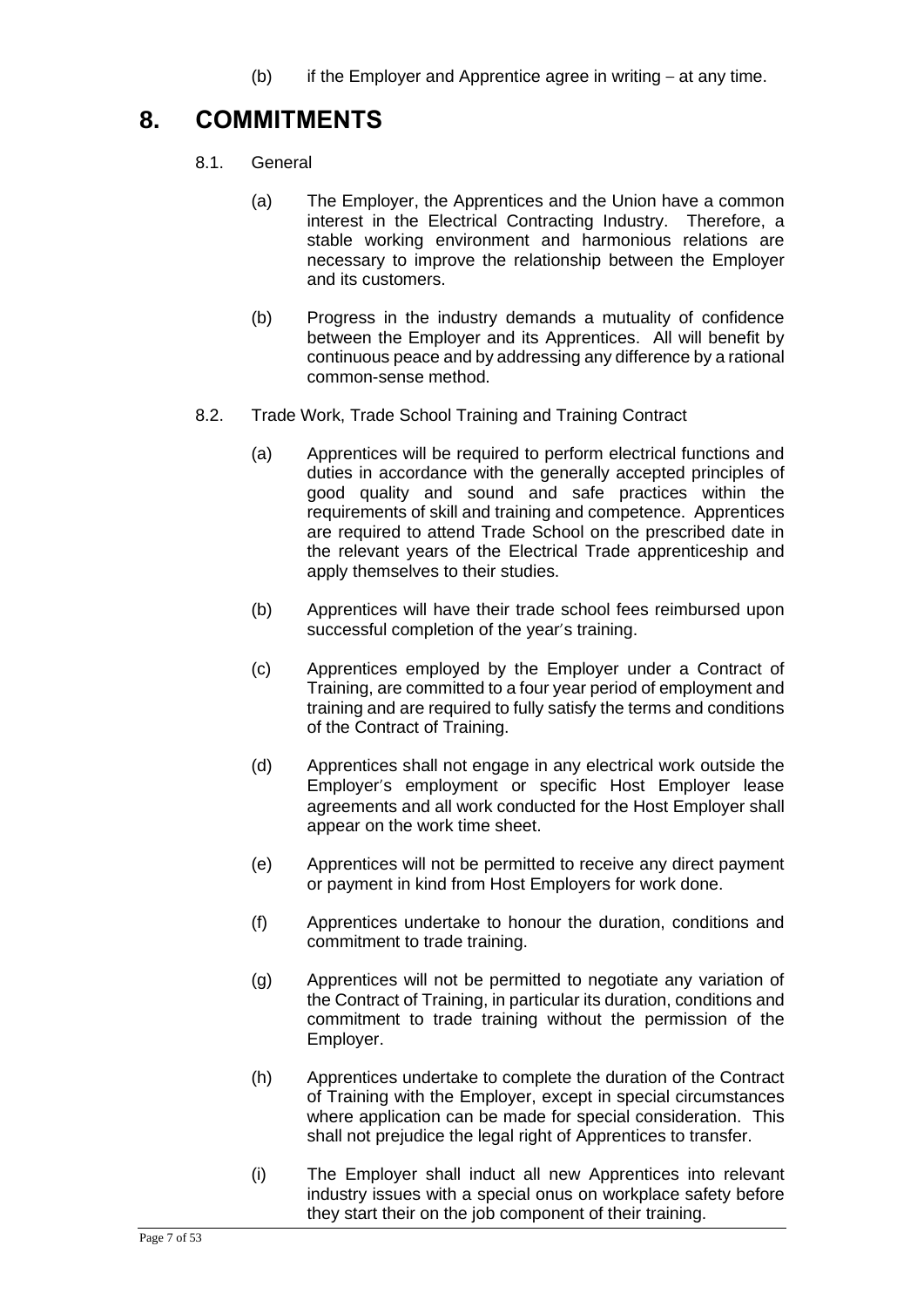8.3. Site Project Closure

Upon cessation of work on any day, the Apprentices will carefully put away all tools, materials, equipment and any other Employer property in a safe, secure manner and ensure that the site is left in a safe condition.

8.4. Time and Wage Records

An officer of the union authorized by the State Secretary of the Union who holds a valid entry permit issued by FWC, may for the purposes of ensuring the observance of this Agreement or an Order of FWC or the Disputes Board binding on the Employer and subject to strict adherence to the Right of Entry obligations specified in the Act may,

- (a) After having provided the mandatory period of 24 hours written notice to both the Employer and occupier of the site enter the prescribed premises that are specified in the authority or occupied by the Employer.
- (b) Inspect or view any work or document, which will include a list of the Employer's Apprentices; and
- (c) Interview an Apprentice who is a member, or is eligible to be a member of the ETU.

If an Officer of the Union proposing to enter the company's premises is required by the Employer to produce evidence of authority, the Officer is not entitled to enter or remain on the premises without producing the authority referred to above.

If requested by the accredited Officer of the Union, the Employer will provide a copy of the records referred to above.

It is not the intention of this clause to provide rights or entitlements in addition to those contained within Division 3 Part 4 of the Fair Work Act 2009 which deal with Union Right of Entry.

## <span id="page-7-0"></span>**9. SITE ALLOWANCE**

9.1. The site allowance procedure and relevant payment tables are contained in Appendix 5.

## <span id="page-7-1"></span>**10. TRADE SCHOOL**

- 10.1. It is agreed by the parties to this Agreement that all Apprentices covered by this Agreement will continue to be paid for all time spent at trade school and not disadvantaged by any changes to government policy on the training of Apprentices.
- 10.2. The above does not apply when the Apprentice is undertaking resits of units of competency or resits of assessments or extra tutoring outside of their scheduled trade school days.

## <span id="page-7-2"></span>**11. TRAINING**

11.1. Apprentices shall undertake the relevant Certificate III course under the appropriate National Training Package.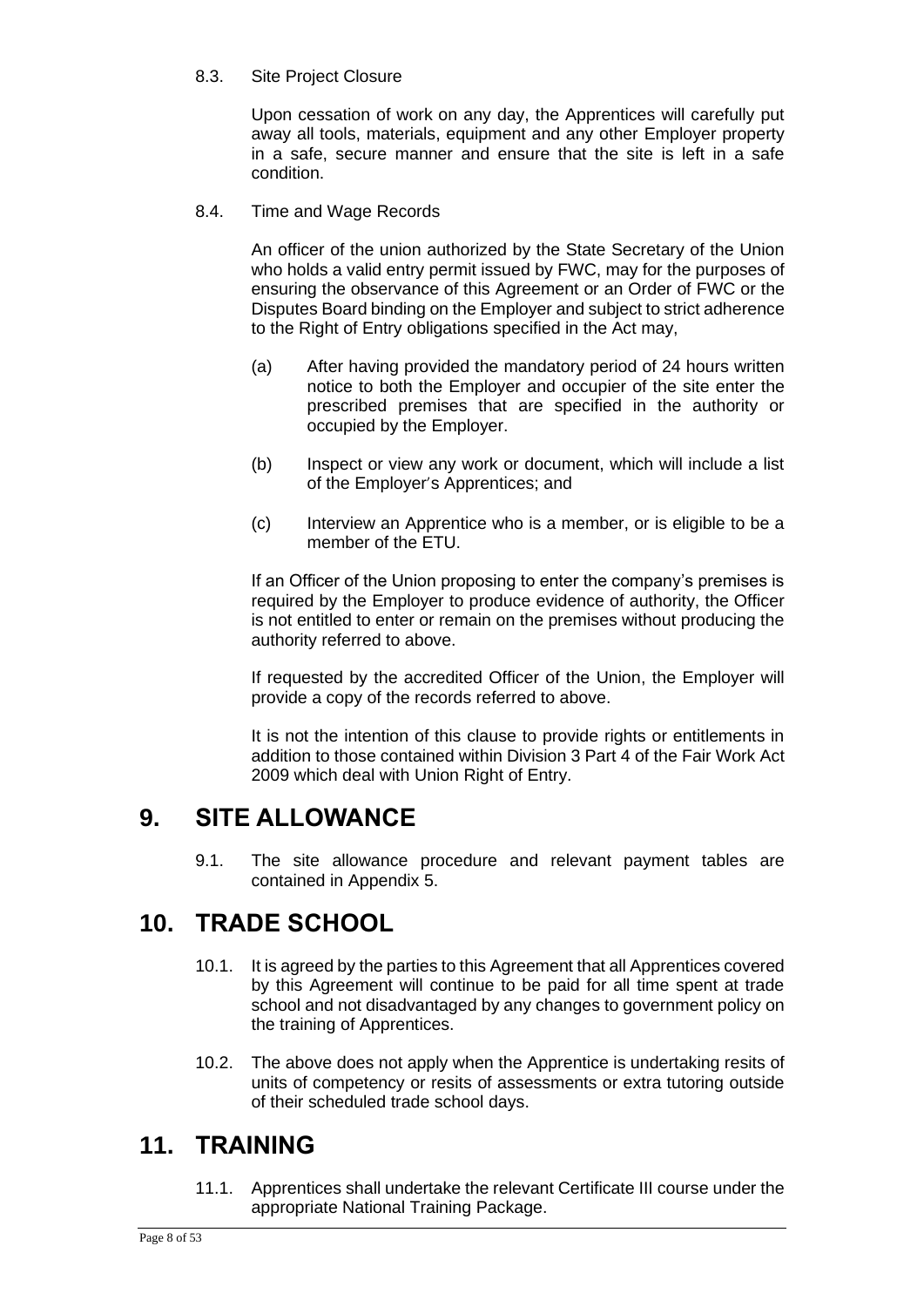- 11.2. All Apprentices shall be supervised by an appropriate qualified tradesperson. The company shall implement the ESV *"Effective Supervision of Electrical Apprentices: Requirements* document*,* as contained in Appendix 3.
- 11.3. It is the responsibility of the Employer to ensure that all Apprentices receive full and varied training during their employment. Apprentices have the right to do meaningful work and gain the full range of on the job skills required to successfully complete their training. Any dispute arising in relation to this clause may be dealt with via the Disputes Procedure per Clause 25.1.
	- (a) "LEA" Examination Leave

Energy Safe Victoria has introduced a series of examinations known as the Safe Working Practice (SWP), Licence Electrician Practical (LEP), Licence Electrician Theory (LET). The duration of the exams are 6 hours and they may be held over 3 separate days. The Employer will pay the Apprentices 6 hours to cover for the total exam duration upon receipt of their successful LEA Exam results. It is agreed that Apprentices will utilise their RDO's or annual leave if they have to undertake the LEA exams over a two to three-day period.

This shall not apply in the event that the assessment for the purpose of awarding an unrestricted electrical licence is conducted within the relevant Certificate III training course.

### <span id="page-8-0"></span>**12. PICNIC DAY**

- 12.1. All Apprentices covered by this Agreement who, on Picnic Day, are engaged by a Host Employer whose Certified/Registered Agreement provides for the observance of the Picnic Day will be entitled to attend the Picnic Day without loss of pay.
- 12.2. By agreement between the Employer and an Apprentice, Picnic Day may be substituted for another day. Where this occurs, the Apprentice shall work on the Picnic Day and take a substitute paid Picnic Day off in the current work cycle.
- 12.3. Where an Apprentice is otherwise entitled to observe Picnic Day under clause 12.1, the Apprentice cannot be directed to work on Picnic Day except by agreement between the Employer and the Apprentice.

## **13. FLEXIBILITY OF LABOUR**

- 13.1. Apprentices agree to carry out any duties that are within their level of skill, competence and training, consistent with the classification structure of the Award.
- 13.2. Apprentices agree to work at other work locations when requested and will present themselves ready for work at the normal starting time.
- 13.3. Due to the nature of work in the electrical and electronic industries, it is agreed between the parties that while the normal hours per week shall be thirty-eight, the employer and Apprentice(s) are able to enter into arrangements by agreement that provide for flexible working hours in response to site requirements.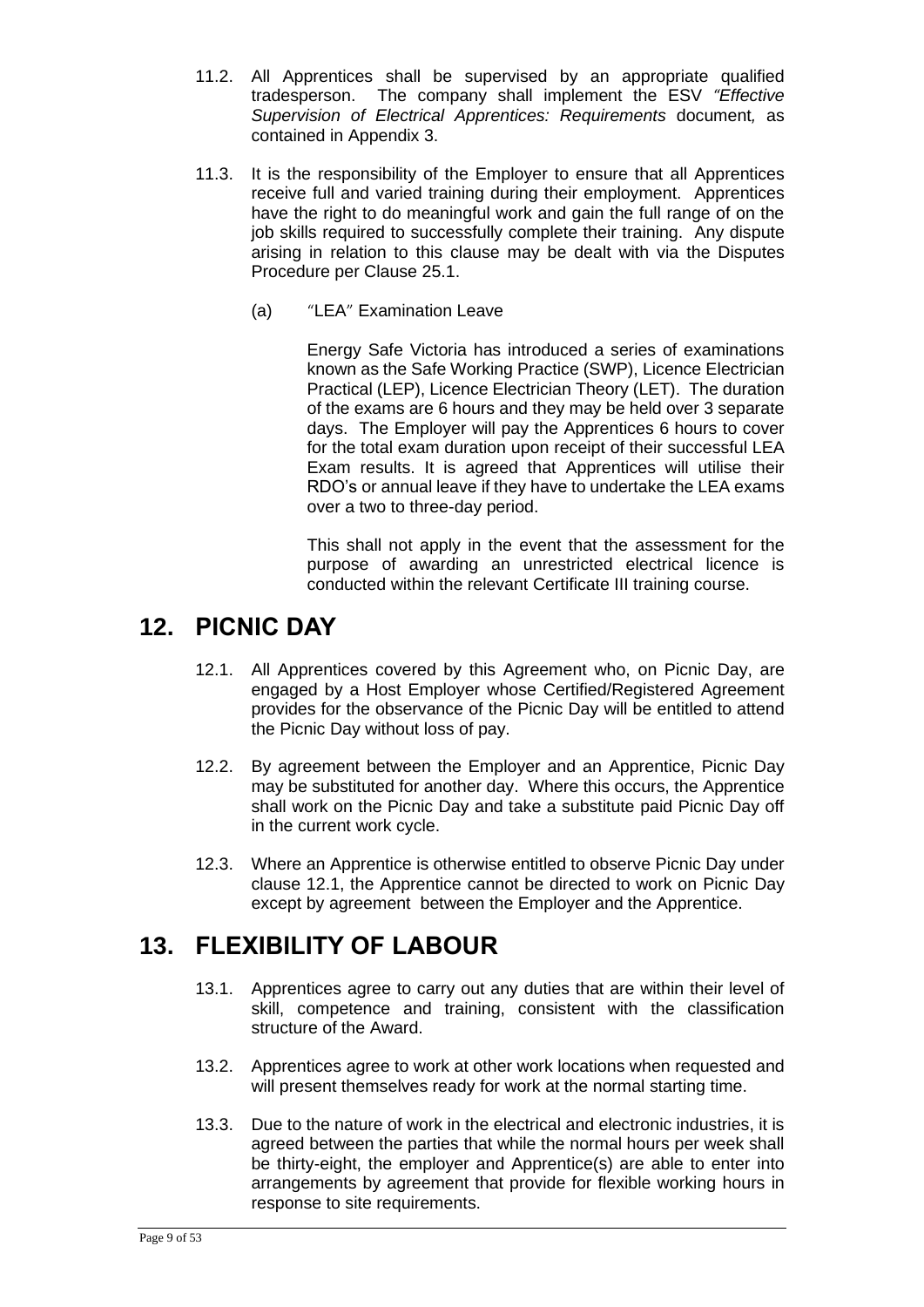- 13.4. Normal time hours must be worked between the hours of 6.00 am and 6.00 pm Monday to Friday.
- 13.5. Due to the nature of the Group Training Industry, flexibility in taking RDO's may be achieved by the employer and Apprentices agreeing to change their RDO's to another mutually convenient date within the current work cycle.
- 13.6. On sites where additional RDO's occur within the four week cycle, flexibility may be achieved by the Apprentice agreeing to bank one RDO or agreeing to change their RDO to another mutually convenient date within the current work cycle. Banked RDO's shall be taken at a mutually convenient time. The Employer will maintain a record of Apprentices RDO bank status. Individual Apprentice's banked RDO status records will be available upon request by that Apprentice.

### <span id="page-9-0"></span>**14. LEAVE**

- 14.1. Annual Leave
	- (a) Subject to the matters set out in this clause 14.1 and clause 14.2, annual leave shall accrue and may be taken in accordance with the NES.
	- (b) Accrual
		- (i) Apprentices will be entitled to four weeks paid annual leave per annum, provided that "shift workers" as defined below, shall be entitled to up to one additional weeks paid annual leave.
		- (ii) For the purposes of this clause and the NES only, 'shift worker' means a shiftworker who is regularly rostered to work on Sundays and public holidays. Where an Apprentice with 12 months' continuous service is engaged for part of the 12 monthly period as a shiftworker, that Apprentice must have their annual leave increased by half a day for each month the Apprentice is continuously engaged as a shiftworker.
		- (iii) An Apprentice's entitlement to paid annual leave accrues progressively during a year of service according to the Apprentice's ordinary hours of work and accumulates from year to year.
	- (c) Payment for Annual Leave taken by Apprentices shall include:
		- (i) the all-purpose rate of pay applicable at the time that an Apprentice takes annual leave. Payment for annual leave will be paid in accordance with the rate table applicable when the annual leave was accrued; and
		- (ii) annual leave loading calculated in accordance with clause 14.1(d).
	- (d) Annual leave loading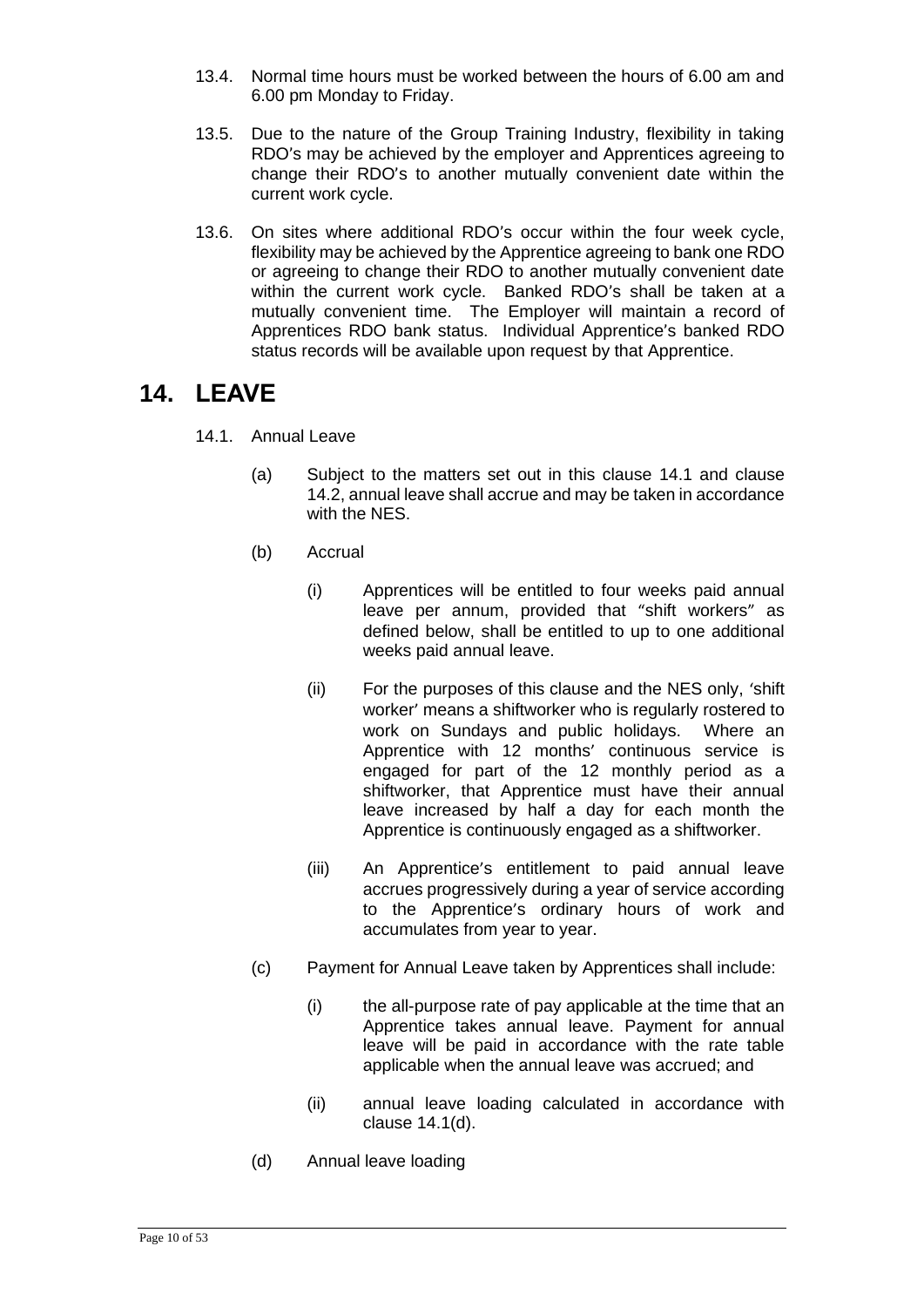In addition to the payment provided for in clause 14.1(c), when an Apprentice takes a period of paid annual leave, the Employer is required to pay a leave loading as follows:

(i) Apprentices other than shiftworkers

Apprentices other than shiftworkers will be paid an annual leave loading of 17.5% of the payment under clause 14(c)(i).

(ii) Shiftworkers

Shiftworkers will be paid an annual leave loading of 30% of the payment under clause 14(c)(i) (instead of the 17.5% loading), provided that:

- (A) the Apprentice has worked shift work in accordance with clause 14.1(b)(ii) for a period of 8 weeks or more in the previous 6 month period; and
- (B) the Apprentice would have been working shift work in accordance with clause 14.1(b)(ii) had the Apprentice not been on leave during the relevant period.

If these conditions are not satisfied, the loading of 17.5% applies.

- (e) The annual leave loading prescribed will also apply to proportionate leave on termination but will not apply where an Apprentice is dismissed by the Employer without notice in the case of serious misconduct
- (f) Taking of Annual Leave
	- (i) The Employer and Apprentice shall seek to reach agreement on the taking of annual leave at a mutually convenient time.
	- (ii) If agreement cannot be reached, the Apprentice who wishes to access Annual Leave shall give four (4) weeks' notice to the Employer or less by agreement.
- (g) Annual Leave upon termination

On termination of employment, the value of any accrued but untaken annual leave shall be paid out to an Apprentice.

(h) Excessive Leave

While the preference is always for Apprentices to take their annual leave during the year in which it accrues, where an Apprentice has more than 8 weeks' annual leave entitlement accrued to them, the Employer may direct the Apprentice to take annual leave by providing 28 days' notice, or such longer or shorter period as is agreed with the individual concerned, prior to the date the Apprentice is required to commence the leave,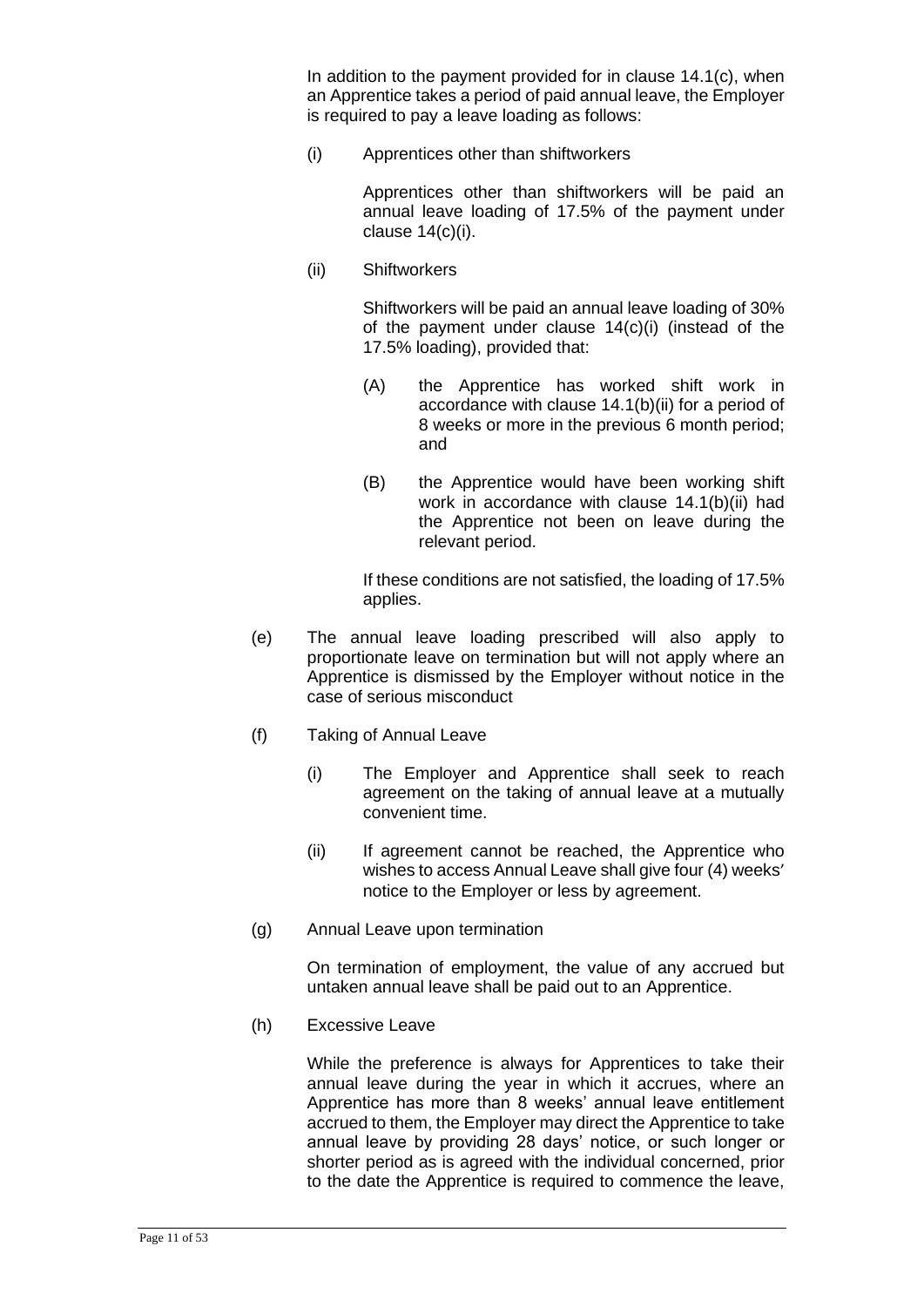provided that the Apprentice retains a balance of at least 4 weeks' accrued annual leave after the direction.

- (i) Public holidays falling within annual leave
	- (i) If a public holiday falls within an Apprentice's annual leave, as prescribed in this Agreement, and is on a day which would have been an ordinary working day, then;
	- (ii) The public holiday does not constitute part of the Apprentice's annual leave.
- (j) Apprentice not taken to be on paid annual leave at certain times

If the period during which an Apprentice takes paid annual leave includes a period of any other leave (other than unpaid parental leave), or a period of absence from employment for community service leave, the Apprentice is taken not to be on paid annual leave for the period of that other leave or absence.

(k) Working whilst on annual leave

Except in accordance with all the requirements of this clause an Apprentice shall not offer their services to any other employer during the period the Apprentice is on paid annual leave and an employer shall not engage an Apprentice who is on paid annual leave.

(l) Annual leave allowed before due time

The Employer may allow an Apprentice to take annual leave before the right to take it has accrued.

- (m) Where annual leave or part thereof has been granted before the right to take it has accrued and the Apprentice subsequently leaves before the right to take it has accrued, and the amount paid by the Employer to the Apprentice for the annual leave taken exceeds the amount the Employer is required to pay to the Apprentice on termination, the Employer shall not be liable to make any payment to the Apprentice for annual leave and shall be entitled to deduct the amount of excess from any remuneration payable to the Apprentice upon termination of employment.
- (n) The Apprentice shall only be allowed to take a maximum of 5 single day annual leave absences in a 12 month period.
- (o) Where possible, Apprentices are required to take their annual leave entitlement during the year in which it falls due. Annual leave should be taken no more than three times per year and for a duration of not less than one week unless otherwise by agreement.
- (p) Annual leave may not be granted if such leave affects the attendance at day or block release trade school.
- 14.2. Public holidays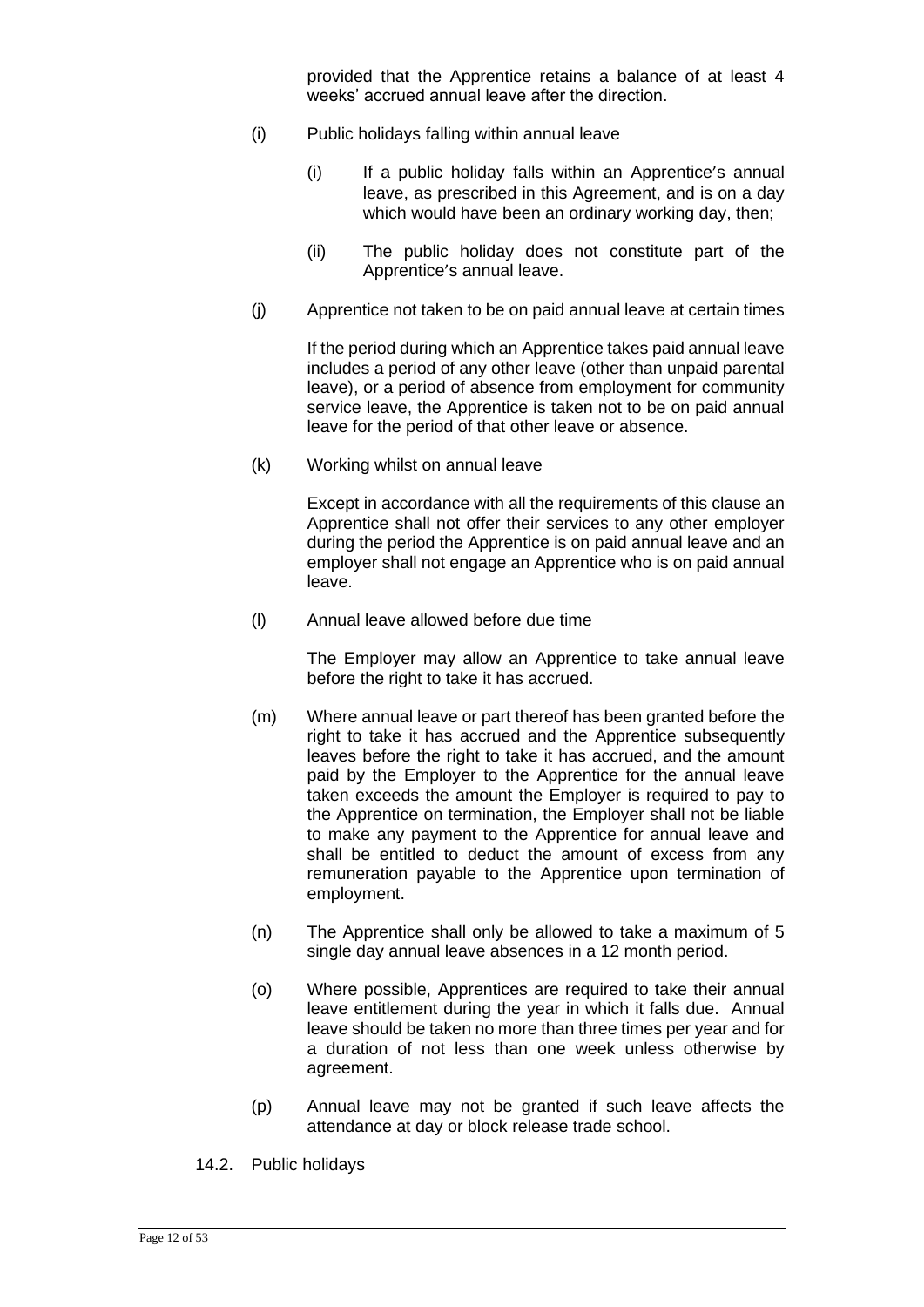- (a) Subject to the terms below, Apprentices shall be entitled to public holidays in accordance with the NES.
- (b) Apprentices shall be entitled to be absent from work on the following public holidays without loss of pay:
	- (i) New Year's Day
	- (ii) Australia Day
	- (iii) Good Friday
	- (iv) Easter Saturday
	- (v) Easter Monday
	- (vi) Queen's Birthday
	- (vii) Labour Day
	- (viii) ANZAC Day
	- (ix) Grand Final Public Holiday
	- (x) Christmas Day
	- (xi) Melbourne Cup Day (or alternate days in regional areas)
	- (xii) Boxing Day; and
	- (xiii) Any other day which is declared by, or under a law of Victoria to be observed generally within Victoria or a region of Victoria, as a public holiday.
- (c) Public Holidays falling on Weekends
	- (i) When Christmas Day is a Saturday or Sunday, a holiday in lieu thereof shall be observed on 27 December.
	- (ii) When Boxing Day is a Saturday or a Sunday, a holiday in lieu thereof shall be observed on 27 December.
	- (iii) When Christmas Day and Boxing Day fall on Saturday and Sunday respectively, a holiday in lieu thereof shall be observed on 27 and 28 December.
	- (iv) When New Years Day or Australia Day is a Saturday or Sunday, a holiday in lieu thereof shall be observed on the next Monday.
	- (v) The rate of pay for public holidays not worked will be the all-purpose rate of pay.
- 14.3. Personal/Carer's Leave
	- (a) Accrual
		- (i) Apprentices will accrue paid personal/carer's leave as follows: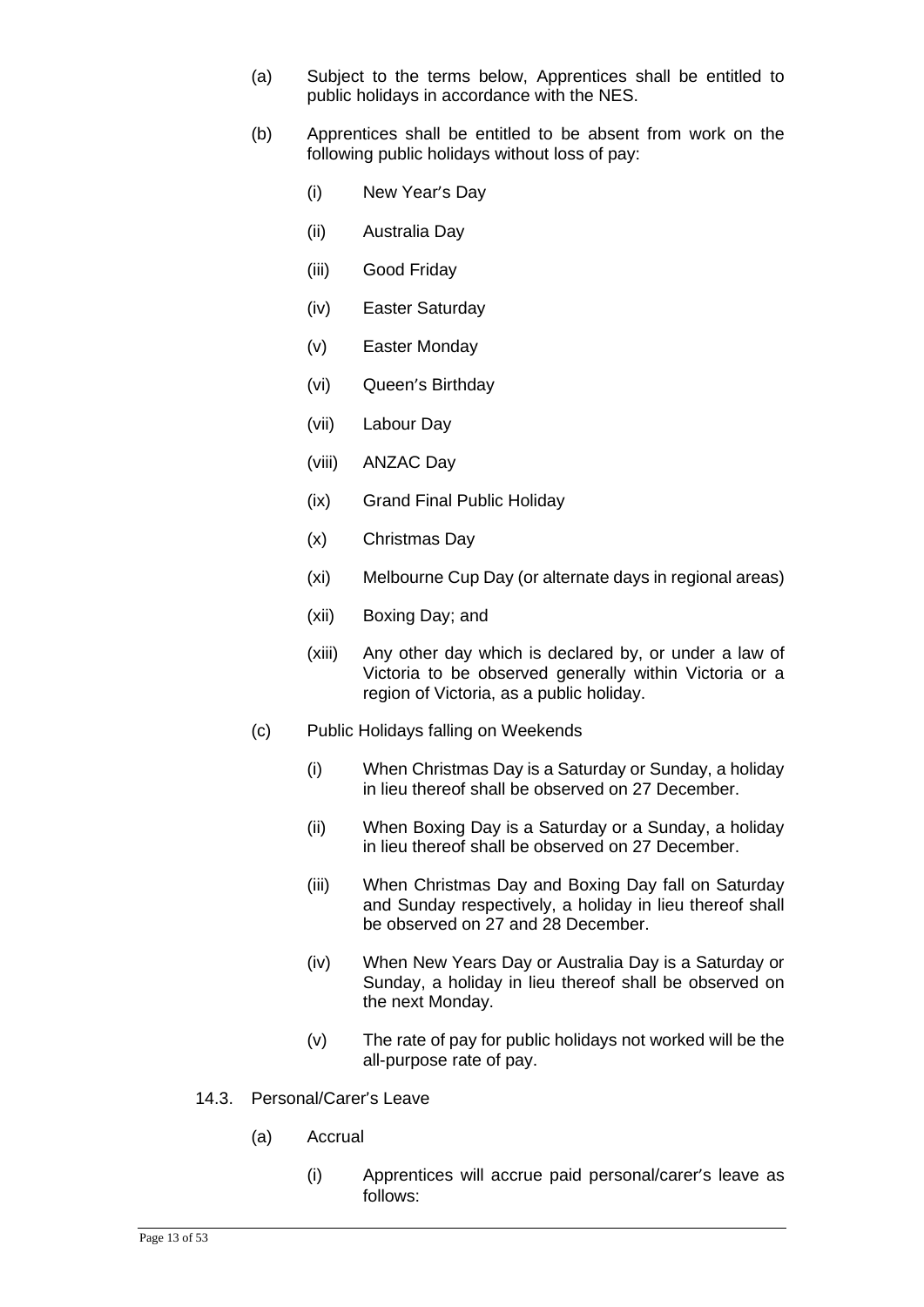| Upon Commencement with   5 days<br>the Employer |                              |
|-------------------------------------------------|------------------------------|
| 6 to 12 months employment                       | 5 days accrue progressively  |
| Second and subsequent<br>vears                  | 10 days accrue progressively |

- (ii) An Apprentice's entitlement to paid personal/carer's leave accumulates from year to year.
- (iii) Existing Apprentices with less than 6 months employment at the time this agreement comes into operation, shall be deemed to have accrued 5 days personal/carers leave less any personal/carers leave already taken by them.
- (b) Payment
	- (i) Personal/Carer's leave shall be paid at the all-purpose rate of pay applicable under this Agreement at the time that an Apprentice takes such leave.
- (c) An Apprentice may take paid personal/carer's leave if the leave is taken:
	- (i) because the Apprentice is not fit for work because of a personal illness, or personal injury, affecting the Apprentice; or
	- (ii) to provide care or support to a member of the Apprentice's immediate family, or a member of the Apprentice's household, who requires care or support because of:
		- (A) a personal illness, or personal injury, affecting the member; or
		- (B) an unexpected emergency affecting the member.
- (d) For the purposes of this clause '**immediate family**' means:
	- (i) a spouse, de facto partner, child, parent, grandparent, grandchild or sibling of the Apprentice; or
	- (ii) a child, parent, grandparent, grandchild or sibling of a spouse or de facto partner of the Apprentice.
- (e) Notice of Proof of Sickness
	- (i) An Apprentice must give the Employer notice of the taking of leave under this clause by the Apprentice.
	- (ii) The notice: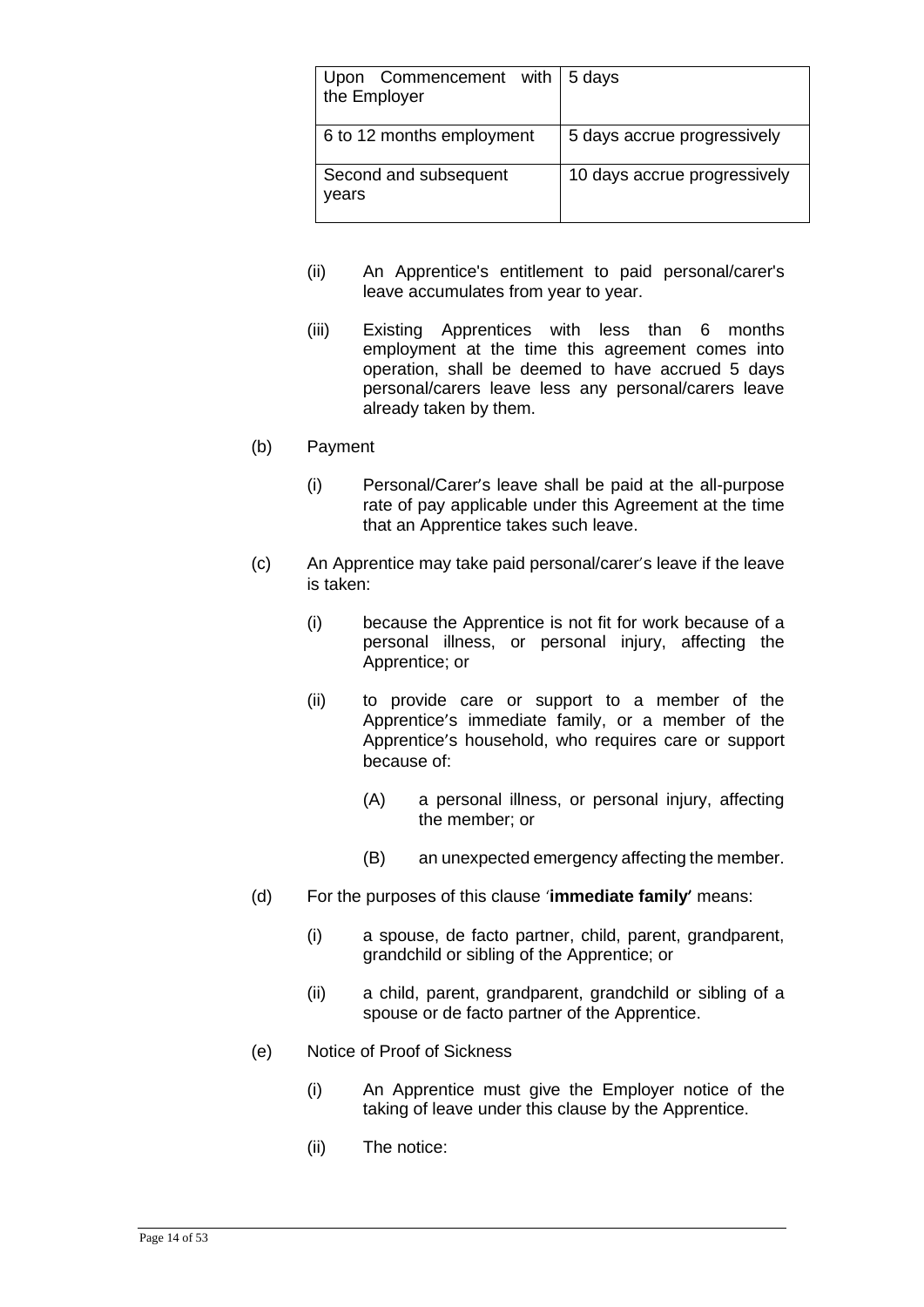- (A) must be given to the Employer as soon as practicable (which may be a time after the leave has started); and
- (B) must advise the Employer of the period, or expected period, of the leave
- (f) Proof of the need to take personal/carer's leave is required where during:
	- (i) the first six months of employment an Apprentice has more than one day's personal/carer's leave; or
	- (ii) the second six months of employment an Apprentice has had more than two days' personal/carer's leave since commencing employment; or
	- (iii) the second and subsequent years of employment an Apprentice has had more than two days' personal/carer's leave during the previous 12 months.
- (g) Where proof is required in accordance with the above the Apprentice must, if required by the Employer, give the Employer evidence that would satisfy a reasonable person that the personal/carer's leave was taken for a reason set out above in clause 14.3(c).
- (h) The Apprentice shall not be entitled to payment for the period claimed unless the Apprentice complies with clause 14.3(g).
- (i) Where an Apprentice is sick or injured on an RDO the Apprentice shall not be entitled to sick pay in addition to the normal weekly pay nor will the Apprentice's sick leave entitlement be reduced as a result of the sickness or injury that day.
- (j) An Apprentice suffering injury through an accident arising out of work in the course of the employment (not being an injury in respect of which the Apprentice is entitled to workers compensation) necessitating attendance during working hours of a doctor, chemist or trained nurse or attendance at hospital, shall not suffer any deduction from pay for the time (not exceeding four hours) so occupied on the day of the accident and shall be reimbursed by the Employer all expenses reasonably incurred in connection with such attendance.

### 14.4. Community Service Leave

- (i) Community service leave is to be provided in accordance with the NES subject to the terms below.
- (ii) Payment for jury service

An Apprentice required to attend for jury service during ordinary working hours shall be reimbursed by the Employer an amount, equal to the difference between the amount paid in respect of attendance for such jury service and the amount of wage they would have received in respect of the ordinary time they would have worked had they not been on jury service. This will apply for the duration of the jury service.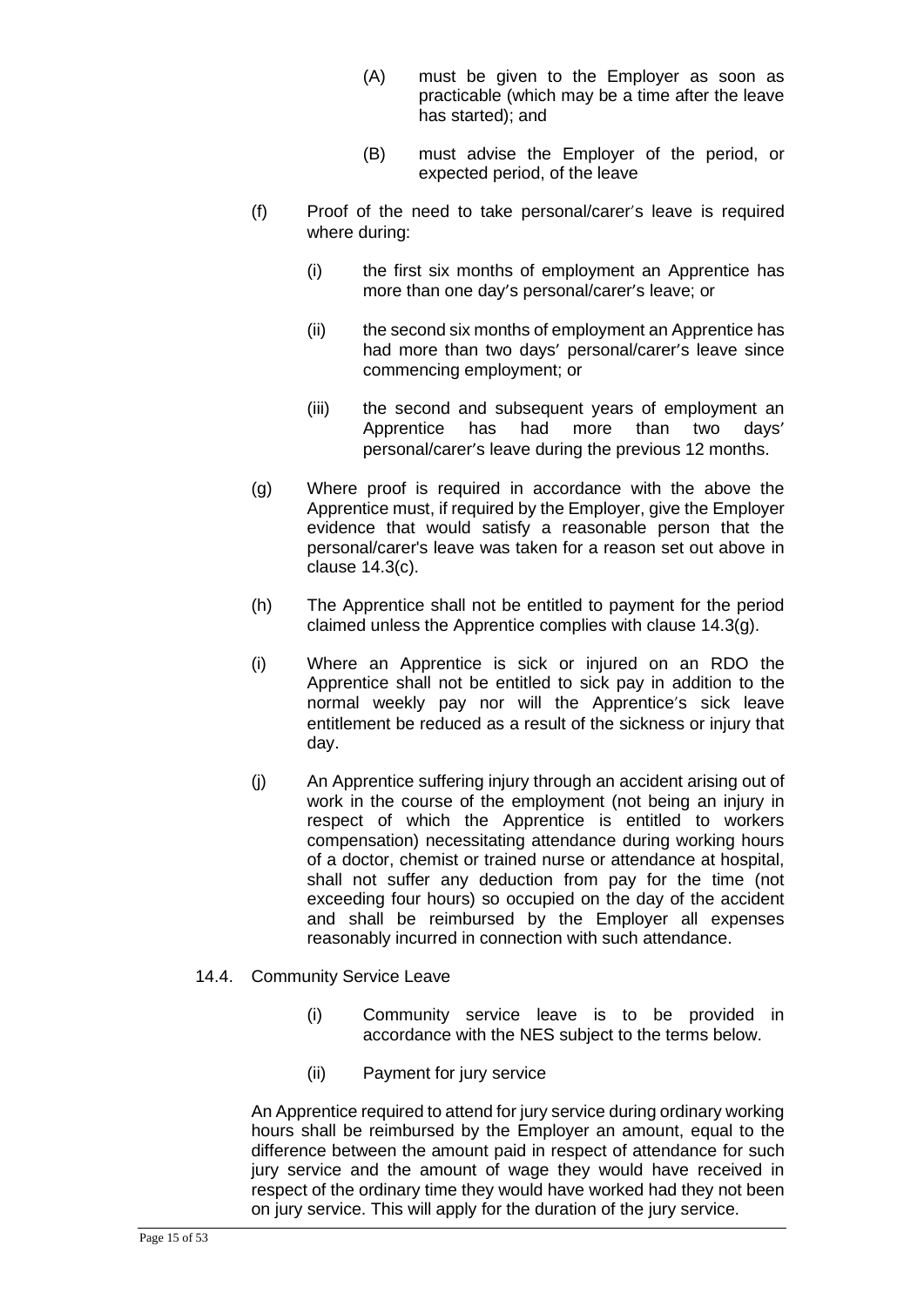- 14.5. Compassionate Leave
	- (a) An Apprentice is entitled to 2 days of [compassionate leave](http://www.austlii.edu.au/au/legis/cth/num_act/fwa2009114/s12.html#compassionate_leave) for each occasion when a member of the Apprentice's [immediate](http://www.austlii.edu.au/au/legis/cth/num_act/fwa2009114/s12.html#immediate_family)  [family,](http://www.austlii.edu.au/au/legis/cth/num_act/fwa2009114/s12.html#immediate_family) or a member of the Apprentice's household:
		- (i) contracts or develops a personal illness that poses a serious threat to his or her life; or
		- (ii) sustains a personal injury that poses a serious threat to his or her life; or
		- (iii) dies.

### (**permissible occasions**).

- (b) An Apprentice may take [compassionate leave](http://www.austlii.edu.au/au/legis/cth/num_act/fwa2009114/s12.html#compassionate_leave) for a particular [permissible occasion](http://www.austlii.edu.au/au/legis/cth/num_act/fwa2009114/s12.html#permissible_occasion) if the leave is taken:
	- (i) to spend time with the member of the Apprentice's immediate family or household who has contracted or developed the personal illness, or sustained the personal injury, referred to above; or
	- (ii) after the death of the member of the Apprentice's [immediate family](http://www.austlii.edu.au/au/legis/cth/num_act/fwa2009114/s12.html#immediate_family) or household referred to above.
- (c) An Apprentice may take compassionate leave for a particular [permissible occasion](http://www.austlii.edu.au/au/legis/cth/num_act/fwa2009114/s12.html#permissible_occasion) as:
	- (i) a single continuous 2 day period; or
	- (ii) 2 separate periods of 1 day each; or
	- (iii) any separate periods to which the Apprentice and the [Employer](http://www.austlii.edu.au/au/legis/cth/num_act/fwa2009114/s12.html#employer) agree.
- (d) If the [permissible occasion](http://www.austlii.edu.au/au/legis/cth/num_act/fwa2009114/s12.html#permissible_occasion) is the contraction or development of a personal illness, or the sustaining of a personal injury, the Apprentice may take the compassionate leave for that occasion at any time while the illness or injury persists.
- (e) If an Apprentice, takes a period of [compassionate leave,](http://www.austlii.edu.au/au/legis/cth/num_act/fwa2009114/s12.html#compassionate_leave) the Employer must pay the Apprentice at the Apprentice's allpurpose rate for the Apprentice's ordinary hours of work in the period.
- (f) The Apprentice shall give notice of such leave as soon as practicable, and if required, give appropriate proof of the reason for taking such leave.
- 14.6. Parental Leave

Parental Leave shall be provided in accordance with the NES.

- 14.7. Long Service Leave
	- (a) Long Service Leave shall be in accordance with and provided by Co-INVEST (or its successor).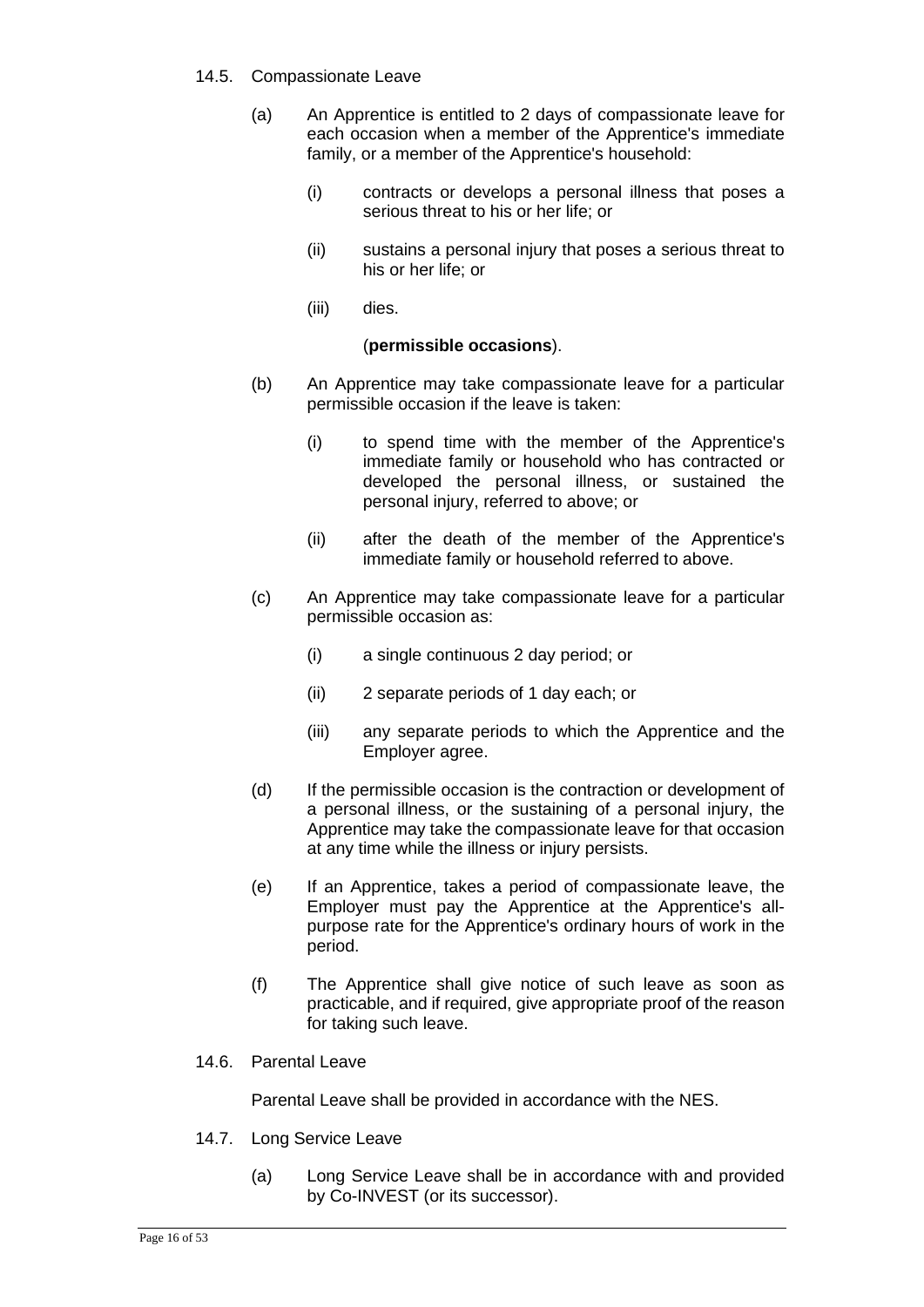- (b) Co-INVEST is the recognised portable long service leave fund for the Apprentices. The Apprentices shall be registered with Co-INVEST on commencement of employment. An Apprentice and/or the Apprentice's representative shall have full access to all information supplied by the Employer to Co-INVEST about the Apprentice for compliance purposes and the Employer shall authorise Co-INVEST to release this information to the Apprentices, and/or the Apprentice's representative in compliance with the Fair Work Act.
- 14.8. Support for Apprentices experiencing family and domestic violence

### **Definition**

(a) For the purpose of this clause, family and domestic violence is defined as any violent, threatening or other behaviour by a person that coerces or controls a member of the person's family or household or causes the family or household member to be fearful. It includes current or former partners in an intimate relationship, whenever and wherever the violence occurs. It may include physical, sexual, emotional, psychological or financial abuse.

### **Confidentiality**

(a) The Employer must take all reasonable measures to ensure personal information of which they are aware concerning an Apprentice's experience of family and domestic violence is kept confidential.

### Leave

- (a) An Apprentice claiming to be a victim of family and domestic violence may request to access leave in accordance with this clause to attend legal proceedings, counselling, appointments with a medical or legal practitioner, relocation, the making of safety arrangements and other activities associated with the alleged family and domestic violence.
- (b) Whilst respecting the sensitivity of the situation, the Employer may request the Apprentice to provide, supporting documentation from a suitably qualified person such as a police support, social worker, medical practitioner or the like. The Apprentice may refuse such request if they have genuine reasons for doing so.
- (c) Apprentices may request unpaid family and domestic violence leave leave for periods of up to 5 days per year in total for the purposes outlined in sub-clause (a) above and / or access other accrued paid leave (eg personal leave or annual leave) in accordance with usual processes.
- (d) If required, Apprentices may take additional paid or unpaid family and domestic violence leave by agreement with the Employer.
- (e) The Employer shall not unreasonably refuse a request made under this clause.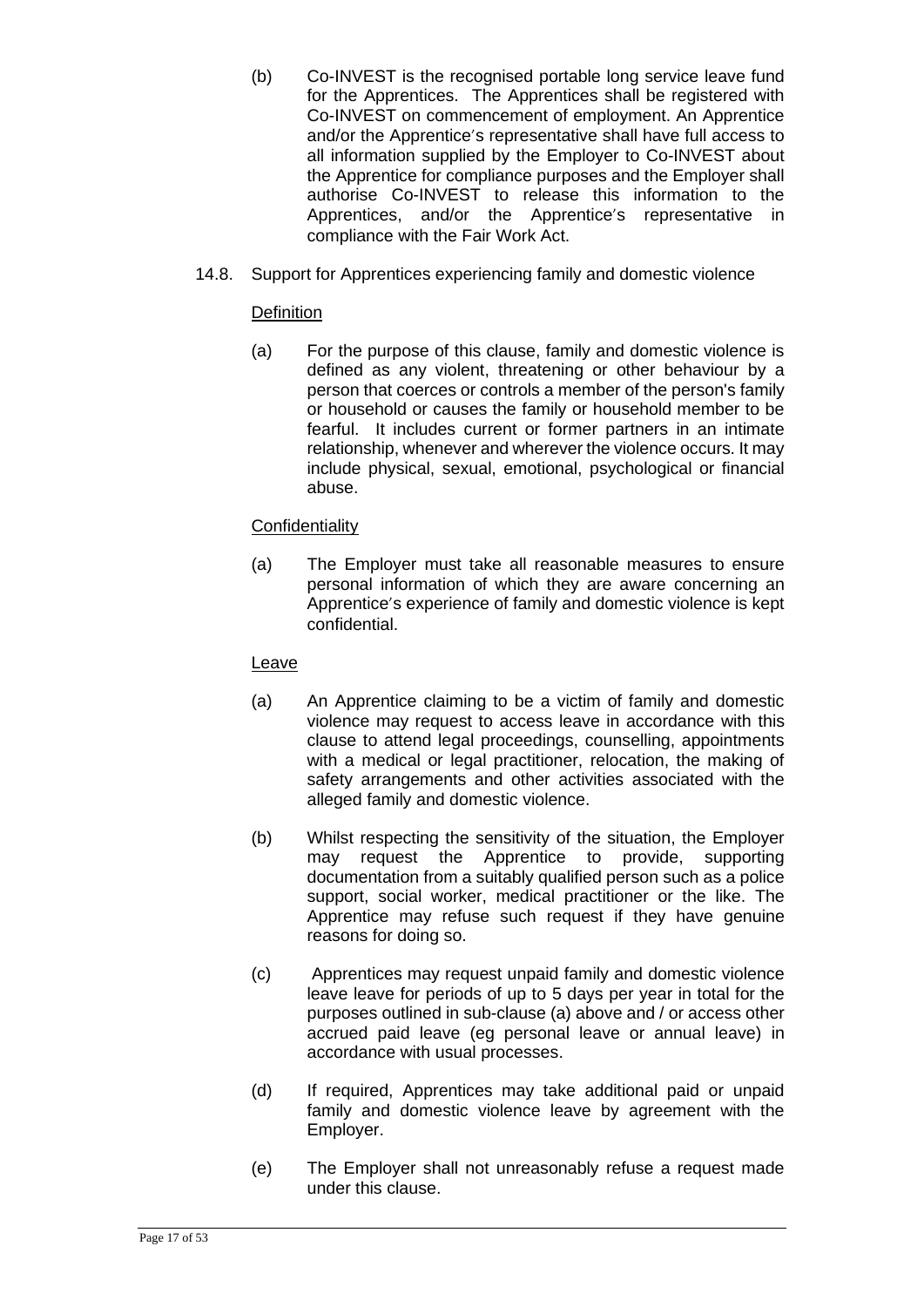(f) Family and domestic violence leave may be taken as consecutive or single days or as a fraction of a day.

### Individual Support

- (a) This clause supplements the entitlement to request flexible work arrangements pursuant to s.65 of the Act.
- (b) In order to provide support to an Apprentice experiencing family and domestic violence and to provide a safe work environment to all Apprentices, the Employer will approve any reasonable request from an Apprentice experiencing family and domestic violence for:
	- (i) changes to their span of hours or pattern of hours and/or shift patterns;
	- (ii) job redesign or changes to duties;
	- (iii) changes to the location of work;
	- (iv) a change to their telephone number or email address to avoid harassing contact;
	- (v) any other appropriate measure including those available under s.65 of the Act.
- (c) Any arrangement entered into will be reduced to writing and indicate either its permanent or temporary nature.
- (d) Nothing in this clause is intended to reduce an Apprentice's entitlement to family and domestic violence leave as provided for in the NES.

### <span id="page-17-0"></span>**15. RATES OF PAY**

- 15.1. Apprentices:
	- (a) The rates of pay provided for by this Agreement shall be for all hours on site and at Trade School and approved leave, including RDO's as defined in the Award.
	- (b) Where the Host Employer is obliged under their Certified/Registered Agreement to pay their Apprentices a site allowance in accordance with that industrial instrument, the Apprentice will also be entitled to payment of the relevant site allowance as contained in Appendix 5 of this Agreement.
	- (c) Notwithstanding the above, no Apprentice shall be paid rates of pay that are less than the Award.
- 15.2. Site Specific Payments
	- (a) Where site specific allowances or other payments are made on a particular project or site, the Employer will adopt those allowances and payments for the duration of that project or work at that site, provided that: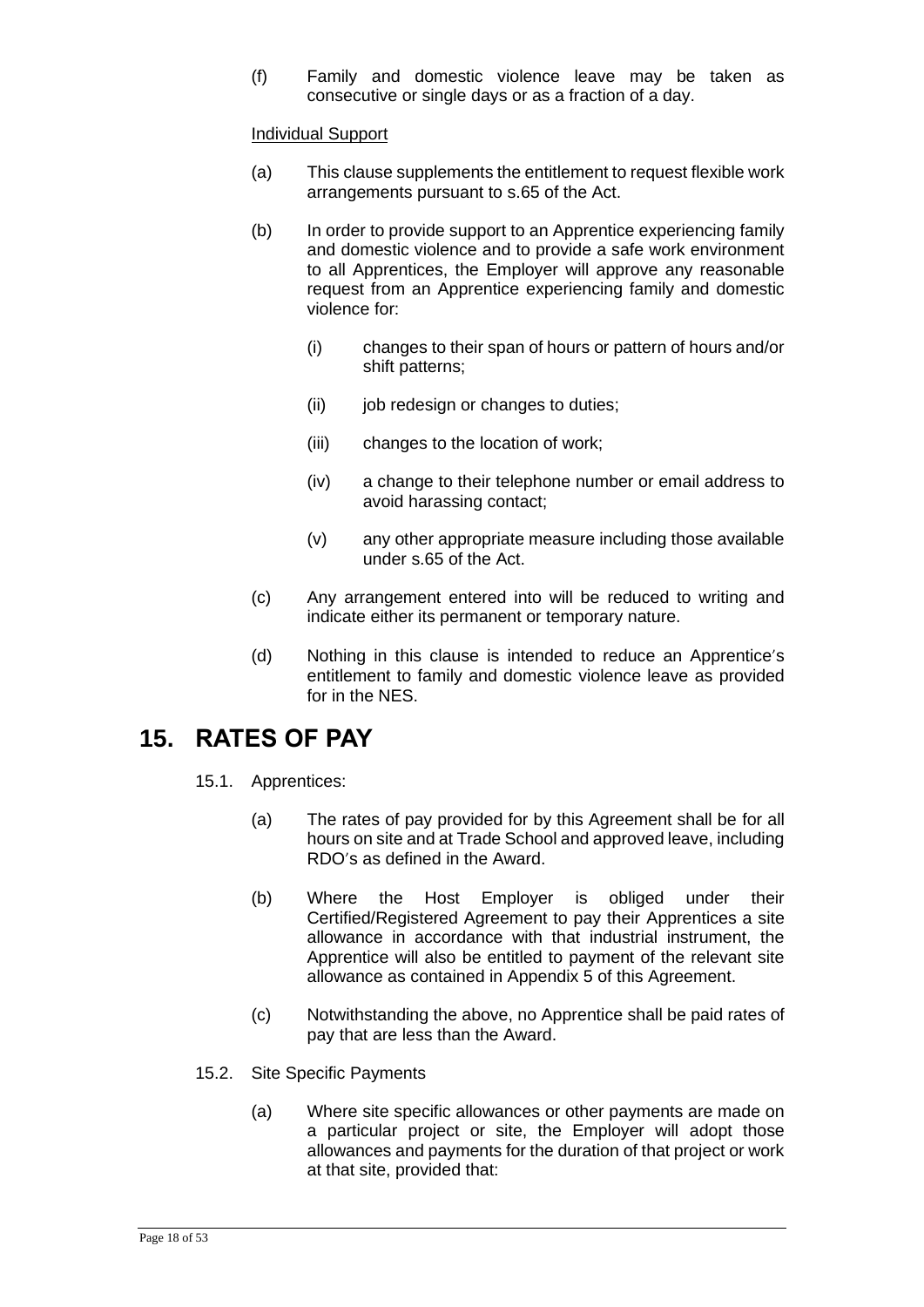- (b) Such allowances and payments will only apply while Apprentices are engaged on the project or site; and
- (c) Such payments are provided for in an instrument registered, lodged, or otherwise approved under the Act.
- 15.3. Wage Rates
	- (a) The Wage Rates applicable pursuant to this clause 15 shall apply for all hours worked on site and at Trade School and approved leave, including RDO's as defined in the Award.
	- (b) The Wage Rates shall be increased from time to time as set out in Appendix 1.
	- (c) The Wage Rates include an amount in respect of the TAFE Institute/RTO Achievement allowance set out in clause 28.2, subject to the eligibility criteria in clauses 29.2(b) and (c).
	- (d) If the Employer has paid the allowance in circumstances where the apprentice is not entitled to the allowance, the Employer cannot recover the allowance already paid.

### <span id="page-18-0"></span>**16. EMPLOYEE ENTITLEMENTS AND COMPLIANCE**

- 16.1. Superannuation, WorkCover and Insurances
	- (a) On commencement, and in accordance with fund procedures, the Employer shall register the Apprentice/s with the relevant industry funds. These are C-Bus for superannuation, "Protect" for income protection insurance, and Co-INVEST for long service entitlements.
	- (b) It is a specific requirement that the Employer shall ensure that all payments to the abovementioned funds and schemes are up to date and made in full.
	- (c) When an Apprentice or their representative raises a concern in respect of the Apprentice's entitlements and/or the Employer's compliance with payments and/or registration with the abovementioned funds or schemes, the Employer shall provide to the Apprentice, or their representative in compliance with the Fair Work Act, all relevant information to assist in resolving any concerns.
	- (d) Failure to make payments to industry funds etc
		- (i) If a person covered by this Agreement has a genuine and reasonable belief that the Employer has failed to comply with clause 16.1(b), the following process will apply:
			- (A) the person or their representative must notify the Employer in writing of the alleged noncompliance and what must be done to remedy it;
			- (B) the persons involved and or their representatives, must consult in good faith in an effort to resolve the matter;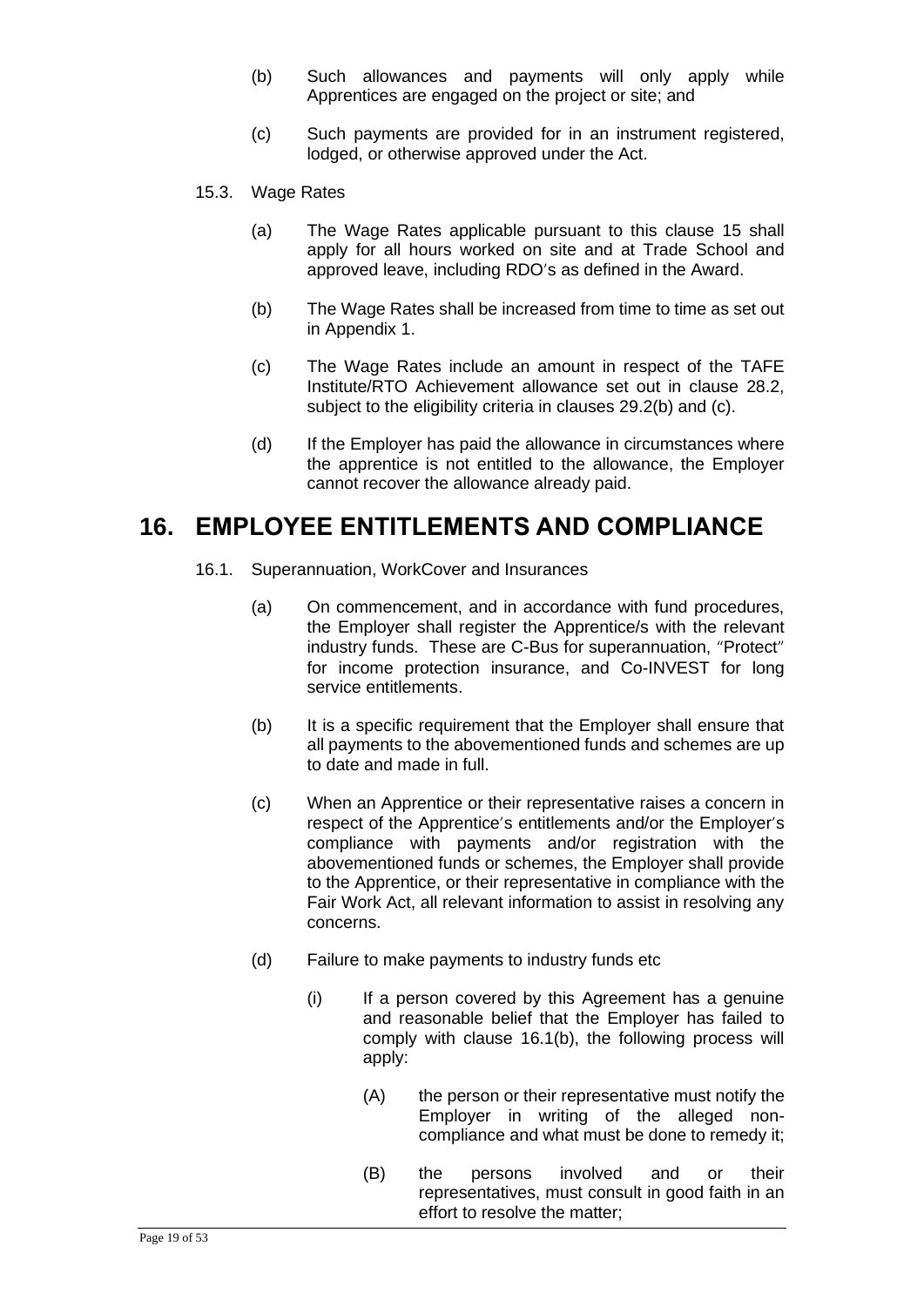- (C) subject to clause 16.1(d)(ii) if after 5 working days following the notification to the Employer (or such longer period as may be agreed to permit consultation to occur), the person still has a genuine and reasonable belief that the Employer has failed to comply with clause 16.1(b), the Employer must pay the relevant person \$100 per weekday during the period of non-compliance, in addition to rectifying the non-compliance.
- (ii) Clause  $16.1(d)(i)(C)$  shall not apply where:
	- (A) there is a genuine and reasonable disagreement about whether any amount is owing or outstanding and the Employer has provided to the Apprentice or the Apprentices representative in writing why it considers it has complied; or;
	- (B) the Employer provides evidence that the noncompliance is due to matters beyond the control of the Employer.
- (iii) Any disputes related to this clause shall be dealt with via the disputes procedure. The parties are committed to resolving any genuine and reasonable disagreement about whether any amount is owing or outstanding under clause 16.1(b) as quickly as practicable.

## <span id="page-19-0"></span>**17. INCOME PROTECTION INSURANCE**

- 17.1. The Employer shall provide income protection insurance for all Apprentices through an ETU nominated policy and scheme. It is agreed that the premium will be collected and administered by the 'PROTECT' severance scheme.
- 17.2. Income Protection will be paid for all Apprentices. It is agreed payments will be made for periods of all authorised absences, except for those periods where an Apprentice is on leave without pay. The Employer may continue payments if requested at the Apprentices expense.
- 17.3. It is required that Income Protection Insurance payments are paid on a monthly basis by the  $14<sup>th</sup>$  day of each month. It is agreed that if the Employer has not made a valid or current insurance payment to PROTECT, the company shall be liable for any loss of earnings or benefits that would have otherwise been given to the Apprentice.
- 17.4. The rates of payment and cover shall be as follows: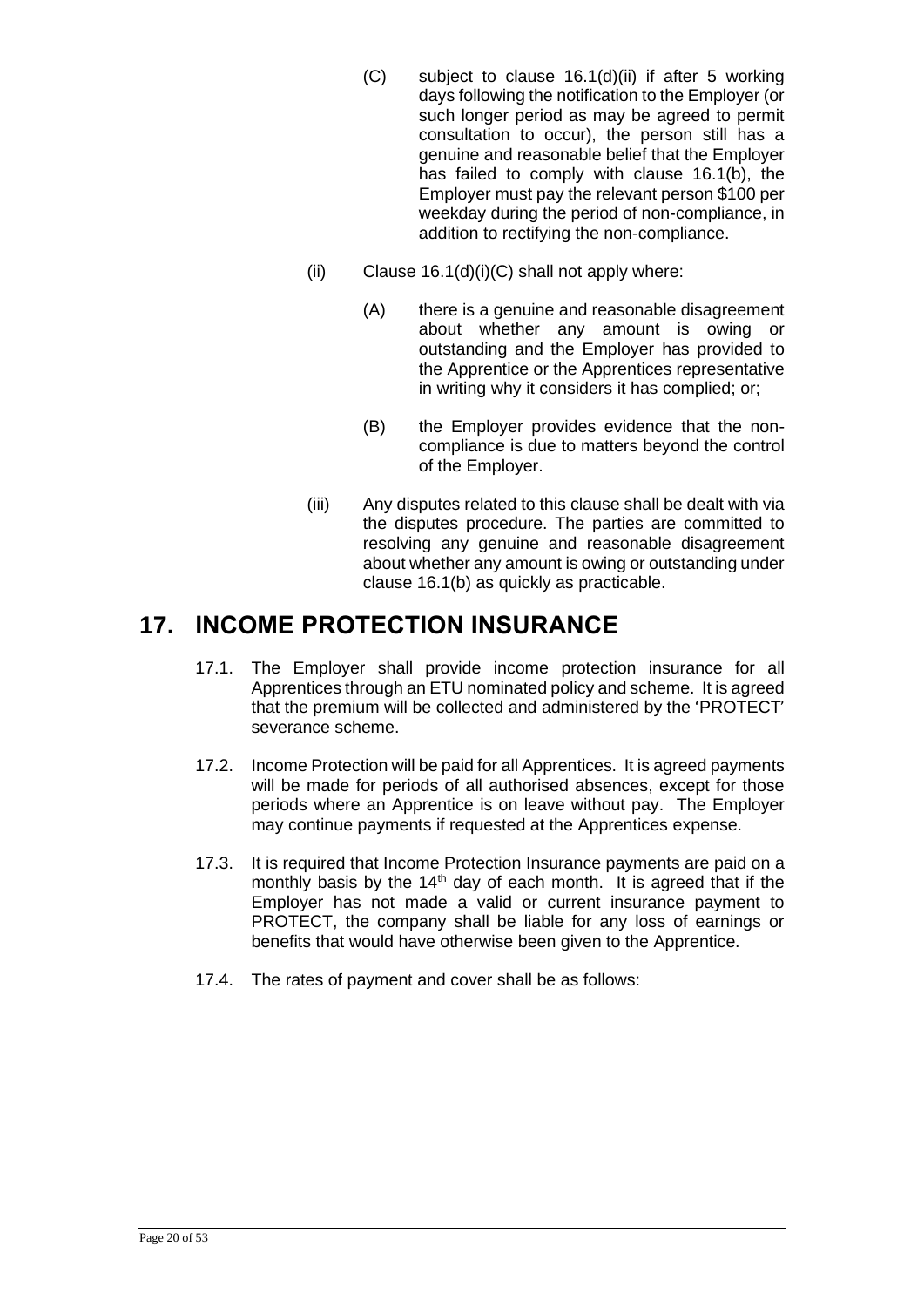|            | From the first full pay period<br>following commencement of<br>the Agreement | From 1/3/2023 |
|------------|------------------------------------------------------------------------------|---------------|
| Apprentice | \$22.95                                                                      | \$25.25       |
| Premium    | per week                                                                     | per week      |
| For Cover  | \$1000                                                                       | \$1100        |

\* These rates are inclusive of GST and stamp duty.

The insurance benefits contained in this Policy will not be reduced during the life of this Agreement.

## <span id="page-20-0"></span>**18. DOWNTIME**

- 18.1. The Employer recognises that the continuous employment of Apprentices is a Employer objective. Nevertheless, occasions will occur when an Apprentice cannot be gainfully employed due to the downturn of work activity in the electrical and communications contracting industry.
- 18.2. The objectives sought in the application of this clause are:
	- (a) Ensuring the fair and equitable treatment of Apprentices under the contract of training and employment;
	- (b) That all reasonable effort is engaged to enable the successful completion of the training contract;
	- (c) The Employer does not incur prolonged periods of paying unlimited downtime payments to our electrical Apprentices;
- 18.3. In the event that the Employer is unable to provide work for an Apprentice:
	- (a) It shall pay the Apprentice the normal rates of pay as set out in Appendix 1 for a maximum period of 30 days of downtime per calendar year, inclusive of any trade school training days which fall within any downtime period. Paid downtime does not accrue year to year.
	- (b) Apprentices who commence employment with the Employer part way during a calendar year will be entitled to a pro-rata period of paid downtime.
	- (c) The Apprentice will be consulted by Apprentice Services staff about the situation and the various options available.
- 18.4. The application of paid downtime provisions will not apply:
	- (a) When the Apprentice is in breach of Responsibilities of Apprentices (Appendix 4);
	- (b) When the Apprentice is in breach of a formal corrective action for poor performance or conduct and the Apprentice has not adhered to the corrective action plan;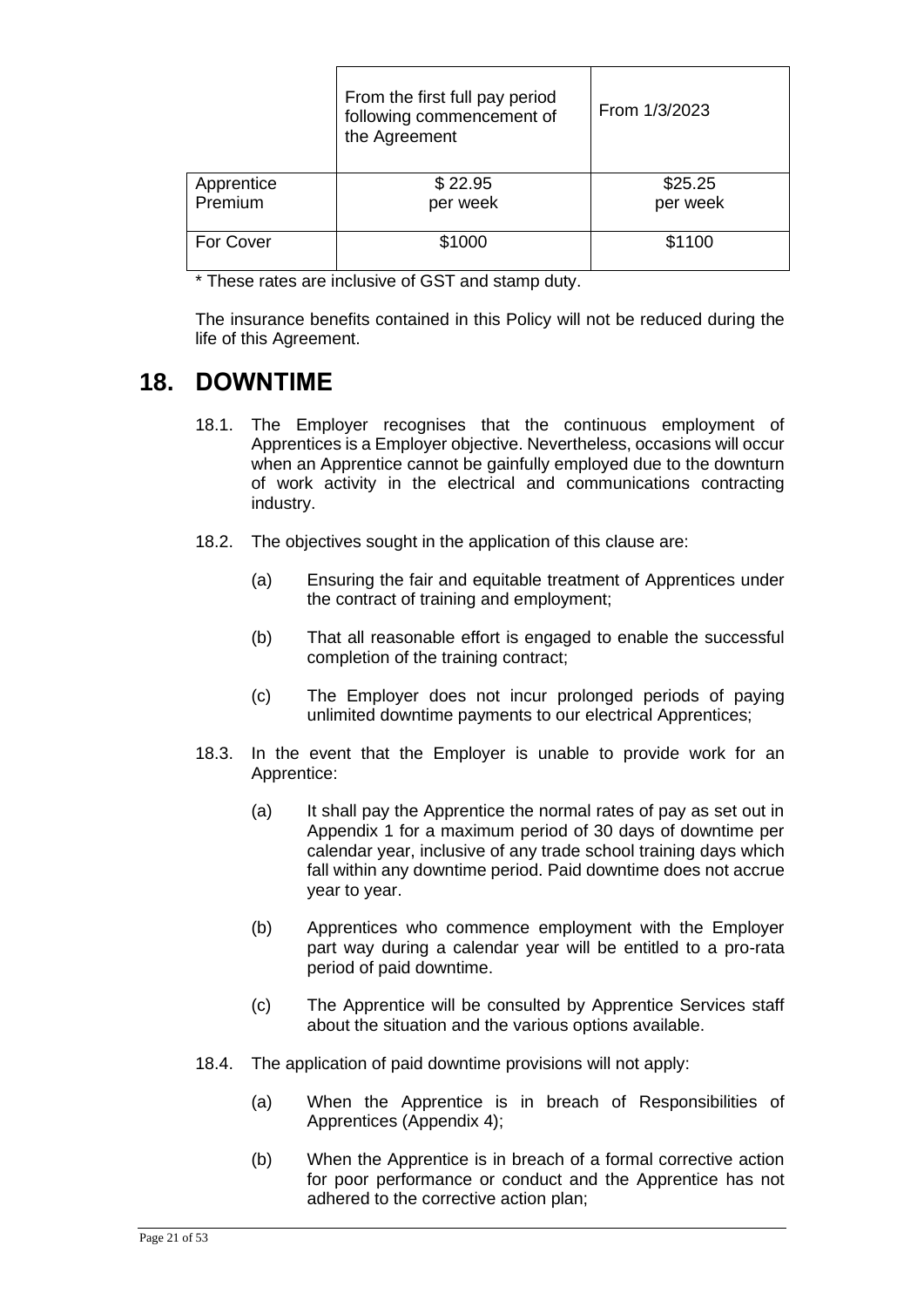- (c) If an Apprentice rejects a job placement;
- (d) If the Apprentice does not make themselves readily contactable by mobile phone to the Placement Officer while on downtime;
- (e) If the downtime has arisen due to the Apprentice's dissatisfaction with the line of work, location or Host Employer Certified/Registered Agreement status.
- 18.5. If an Apprentice disputes the reason for the non-payment of downtime he or she can invoke clause 25 (Dispute Settling Procedure) of this Agreement.
- 18.6. During downtime periods the Apprentice must:
	- (a) First take any outstanding RDO's and any annual leave in excess of two (2) weeks or by agreement annual leave accruals of less than two (2) weeks; and/or
	- (b) Undertake trade school training, this will include catching up on any outstanding modules or units of competence, undertaking module and or units of competence re-sits, studying for module and or units of competence re-sits, inputting outstanding profiling, OH&S training or other training provided by the Employer.

Major downturn in activity in the electrical and communications contracting industry

- 18.7. There may be a period(s) when there is a major downturn in work activity in the electrical and communications contracting industry.
- 18.8. When such a major downturn occurs, which results in 25% or more of The Employer's electrical Apprentices workforce being on paid downtime at any one time, the following will occur:
	- (a) The Employer will promptly consult with the Apprentice(s) and their representative in an effort to identify options to improve the downtime situation. If identified options fail to improve the downtime situation an application will be made to the Victorian Registrations and Qualifications Authority (VRQA) to suspend those Apprentices that cannot be placed with Host Employers.
	- (b) If the downtime cycle continues for another one (1) month, redundancy will be implemented as outlined in Redundancy Clause (19) of this Agreement with the objective of eliminating downtime payments. For the avoidance of doubt, this shall apply notwithstanding the fact that all Apprentices may not have exhausted all paid downtime allocation
	- (c) When the downtime situation stabilizes (but no later than 10 working days after the suspension of paid down time has taken effect) the Employer and the Apprentice(s) or their representative will consult on the reinstatement of paid downtime. Any disputes over this issue will be handled in accordance with the Disputes Settling Procedure (clause 25).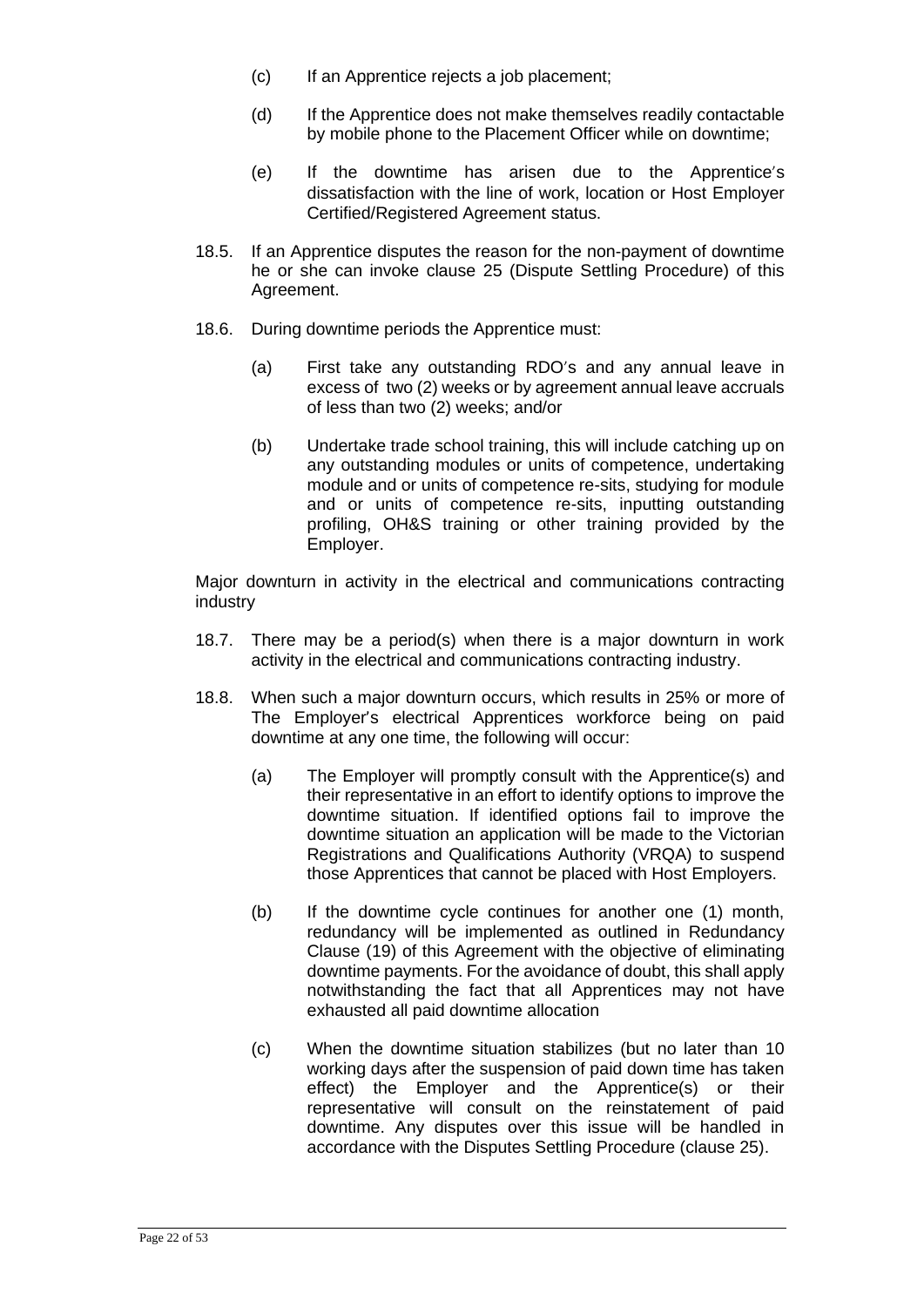(d) Where the Employer fails to begin consultation within the timeframe outlined in cl 18(c), paid downtime will resume no later than 2 weeks after the commencement of the suspension.

## <span id="page-22-0"></span>**19. REDUNDANCY**

19.1. Consultation

Where it appears that a position or positions are likely to be made redundant, and prior to formal redundancy notices being issued, the Employer shall notify the affected Apprentice(s) and their representative at the earliest possible time and provide relevant details including:

- (a) The method of identifying positions as redundant, having regard to the efficient and economical working of the Company;
- (b) The timing of that advice to Apprentices;
- (c) The appropriateness of using voluntary retrenchment;
- 19.2. Notice of Redundancy

An Apprentice shall receive notice in accordance with the provisions of Clause 15 of the Award.

19.3. Voluntary Retrenchment

Apprentices can apply for Voluntary Retrenchment where the Employer needs to implement redundancies. Approval shall be linked to the Employer's operational needs.

19.4. Redundancy Pay

If an Apprentice is made redundant by the Employer during his / her apprenticeship the Apprentice will be entitled to redundancy in accordance with the following scale:

| <b>Period of continuous service</b> | Severance pay |
|-------------------------------------|---------------|
| 1 year and less than 2 years        | 4 weeks' pay  |
| 2 years and less than 3 years       | 6 weeks' pay  |
| 3 years and less than 4 years       | 7 weeks' pay  |
| 4 years and less than 5 years       | 8 weeks' pay  |

Week's pay means the gross weekly rate of pay as provided by Appendix 1, at the date of termination.

Apprentice(s) shall be entitled to a pro rata payment for any period continuous service which is less than a full year at any of the year levels referred to above.

No redundancy pay is payable where the Employer has obtained agreed alternative employment for the Apprentice. No redundancy pay is payable where the Employer terminates the Apprentice upon completion of the term of their apprenticeship or agreed early release.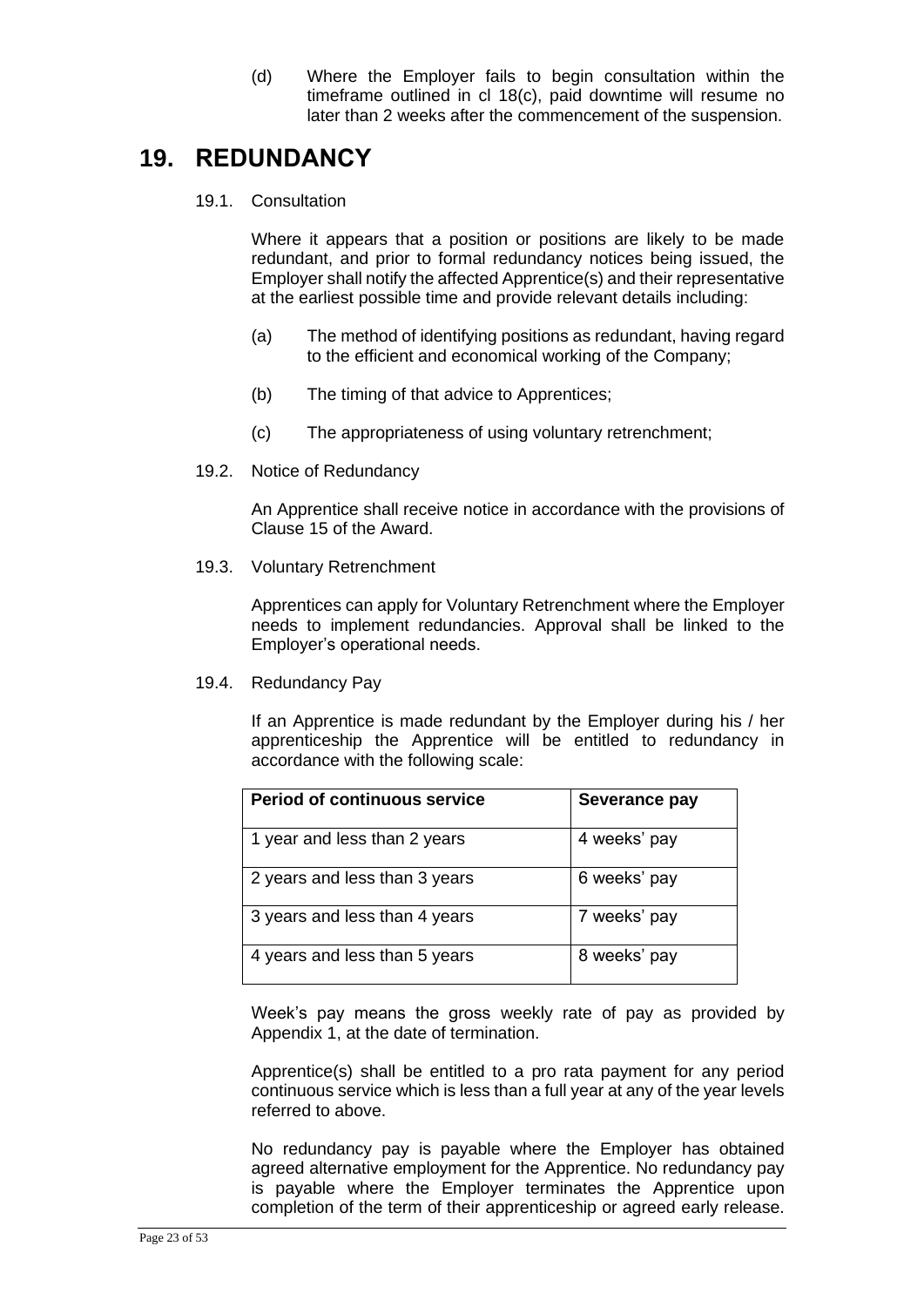The parties agree to actively pursue alternative placements for Apprentices who may be made redundant.

### <span id="page-23-0"></span>**20. PAYMENT OF WAGES**

- (a) The Employer shall pay wages directly into an Apprentice's nominated bank account by Electronic Funds Transfer.
- (b) Pays will be based on completed electronic time sheets submitted through the on line payroll portal. Time sheets must be submitted by the Apprentice and approved by the host employer by 6pm Friday.
- (c) Normal pay days shall be Tuesdays in respect of the pay week ending on the previous Friday. If a public holiday falls on a Monday or Tuesday the pay day shall be the day after.
- (d) The Employer reserves the right to change the pay week to fall in line with that of the Host Employer. The Employer shall give the affected apprentice(s) 7 days' notice prior to any change to the pay week.
- (e) Pay slips showing full details will be emailed, or mailed to the Apprentices' address, on the day after a pay day.
- (f) Pay slips are to include the following information:
	- (i) Name of Apprentice
	- (ii) Classification of Apprentice
	- (iii) Period to which pay relates
	- (iv) Ordinary hourly rate
	- (v) Number of hours worked
	- (vi) Gross payment
	- (vii) Amount of superannuation contribution and the name of the fund or scheme
	- (viii) Site allowance and severance payments (where applicable)
	- (ix) Overtime rates
	- (x) Personal leave entitlement
	- (xi) Accrued annual leave

### <span id="page-23-1"></span>**21. ADULT APPRENTICES**

21.1. People who are 21 years of age or older at the time of entering into an apprenticeship will be paid the relevant adult Apprentice rate under this Agreement.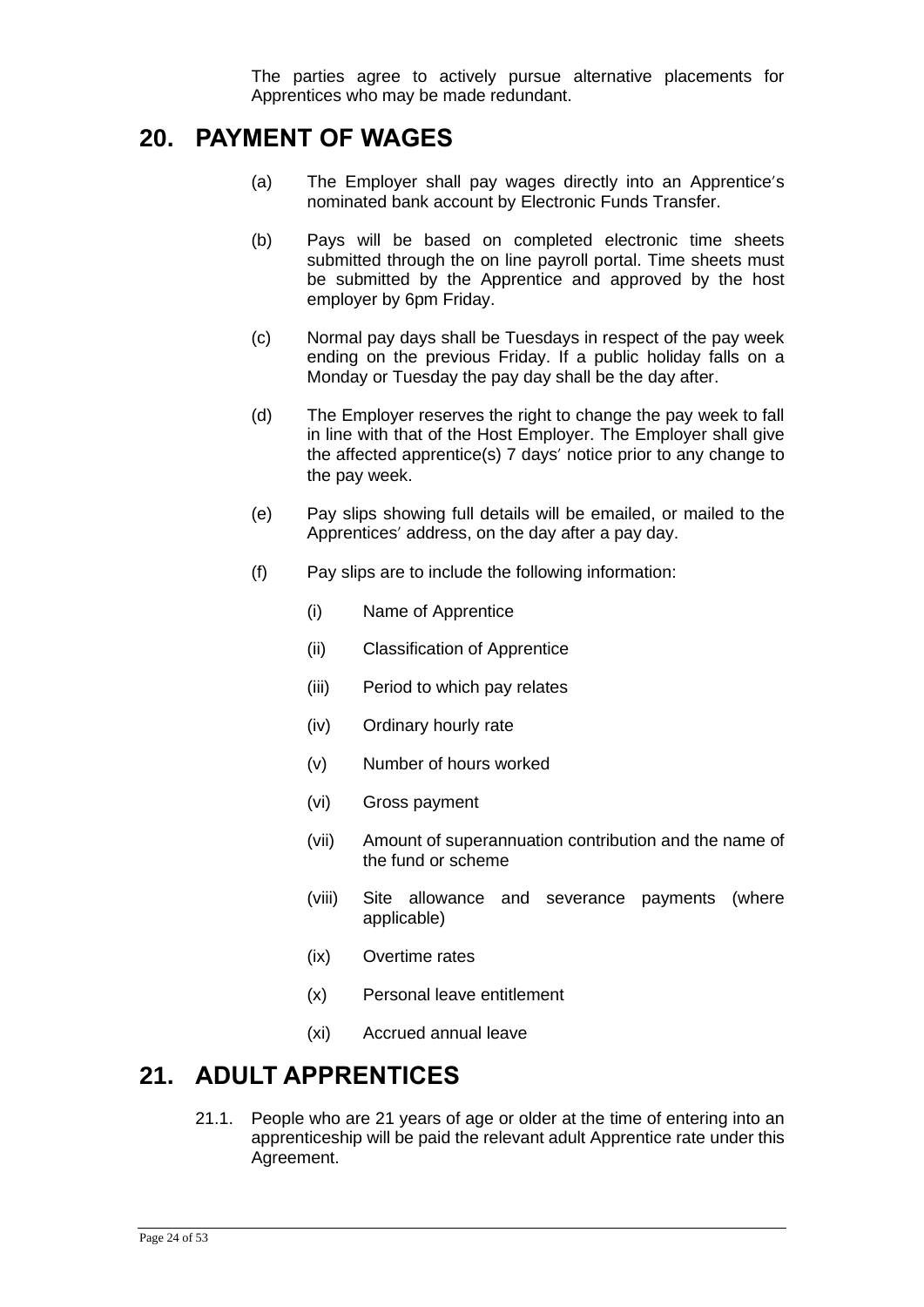## <span id="page-24-0"></span>**22. PROTECTIVE CLOTHING**

22.1. On commencement of employment with the Employer each Apprentice shall be issued the following protective clothing (Australian made where possible):

One set of safety laced up boots or reimbursement for boots to the value of \$105.00

Two sets of drill trousers and shirts (optional 2 sets of overalls instead)

One high visibility jumper every two years

Ear muffs, safety glasses and safety goggles

One set of ninja gloves & one pair of Cat 4 safety gloves

- 22.2. The above mentioned clothing shall be maintained by the Apprentice and replaced by the Employer on a fair wear and tear basis.
- 22.3. Prescription Safety Glasses will be supplied to Apprentices upon request to the Human Resources Manager. Apprentices will be required to undertake an eye test (this is covered by Medicare at no cost). Safety Glasses supplied by the Employer's optical supplier will be approved by WorkSafe and be to the value of \$350.00. Any damage or replacement glasses will be met by the Apprentice.

### <span id="page-24-1"></span>**23. MONITORING OF THIS AGREEMENT**

The parties to this Agreement will review the effect of the Agreement on its expiration.

The parties will jointly develop a number of information sessions with the Apprentices during the life of the agreement to develop good communications between all parties to this agreement.

### <span id="page-24-2"></span>**24. CONSULTATIVE COMMITTEE**

- 24.1. A committee of Apprentices will be formed to represent Apprentices of the Employer. This committee role will include meeting with the company and other relevant industry participants to discuss industrial and industry issues.
- 24.2. The number of Apprentice Committee members shall not exceed seven (7). Apprentice Committee members shall be paid their normal rate including all allowances while attending the Committee meetings and undergoing agreed training.
- 24.3. All communication between the Employer and the ETU regarding the Apprentice Committee and subsequent requirements shall be directed through the General Manager (Vic) at all times.
- 24.4. Occupational Health and Safety Representatives will be given a minimum of five (5) days per annum, at accredited Health and Safety training programs. Occupational Health and Safety Representatives shall be paid their normal rate and all allowances while attending these courses.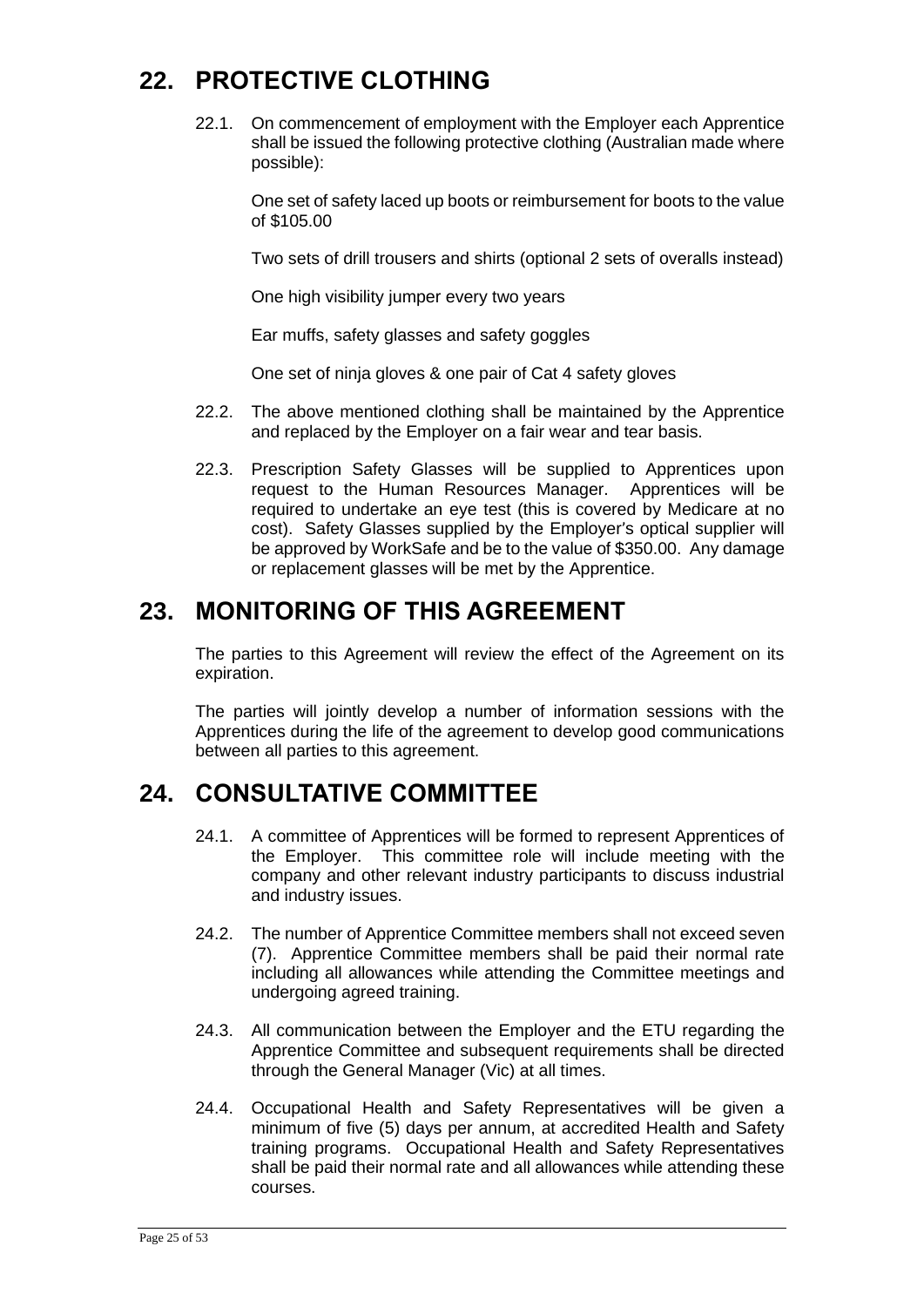24.5. All expenses involved in the committee members and/or Occupational Health and Safety Representative attending such training shall be paid by the Employer. This shall include course fees, travel, meal and accommodation expenses.

## <span id="page-25-0"></span>**25. DISPUTES SETTLING PROCEDURE**

- 25.1. General Disputes Resolution Procedure
	- (a) Where a dispute arises over permitted matters (as currently defined in the Act), the application of this Agreement or the NES, the matter shall be first submitted by the Union, Apprentice or Apprentice Representative (if any) to the supervising officer or another appropriate manager, or vice versa. If not settled, the matter may be referred to more senior persons.
	- (b) While this procedure is being followed the status quo that existed immediately prior to the events that gave rise to the dispute will remain and, subject to this, work shall continue normally where it is agreed that there is an existing custom and practice, but in other cases the work shall continue at the instruction of the Employer. Failure to continue shall be a breach of the Agreement.
	- (c) No party shall be prejudiced as to the final settlement by the continuance of work in accordance with this subclause.
	- (d) If still not settled, either party may submit the matter, in accordance with this clause, to:
		- (i) the Disputes Board for conciliation and/or, if conciliation does not resolve the dispute, arbitration; or
		- (ii) directly to FWC for conciliation and/or arbitration, or for a review of an arbitrated decision of the Disputes Board.
		- (iii) To avoid doubt, a party to a dispute may:
		- (iv) apply to FWC notwithstanding the fact that the Disputes Board has already conciliated the matter; or
		- (v) if the Disputes Board has arbitrated the matter, apply to FWC for a review of the decision within 14 days of the decision having been made; or
		- (vi) elect to submit the matter directly to FWC without first going to the Disputes Board.
	- (e) If a matter is submitted to the Disputes Board:
		- (i) The decision of the Disputes Board is binding on the parties, subject to the right to review in accordance with this clause.
	- (f) Where a matter does pr*o*gress to FWC for arbitration or review, its decision shall be final and binding on the parties, subject to either party exercising any right of appeal against the decision to a Full Bench.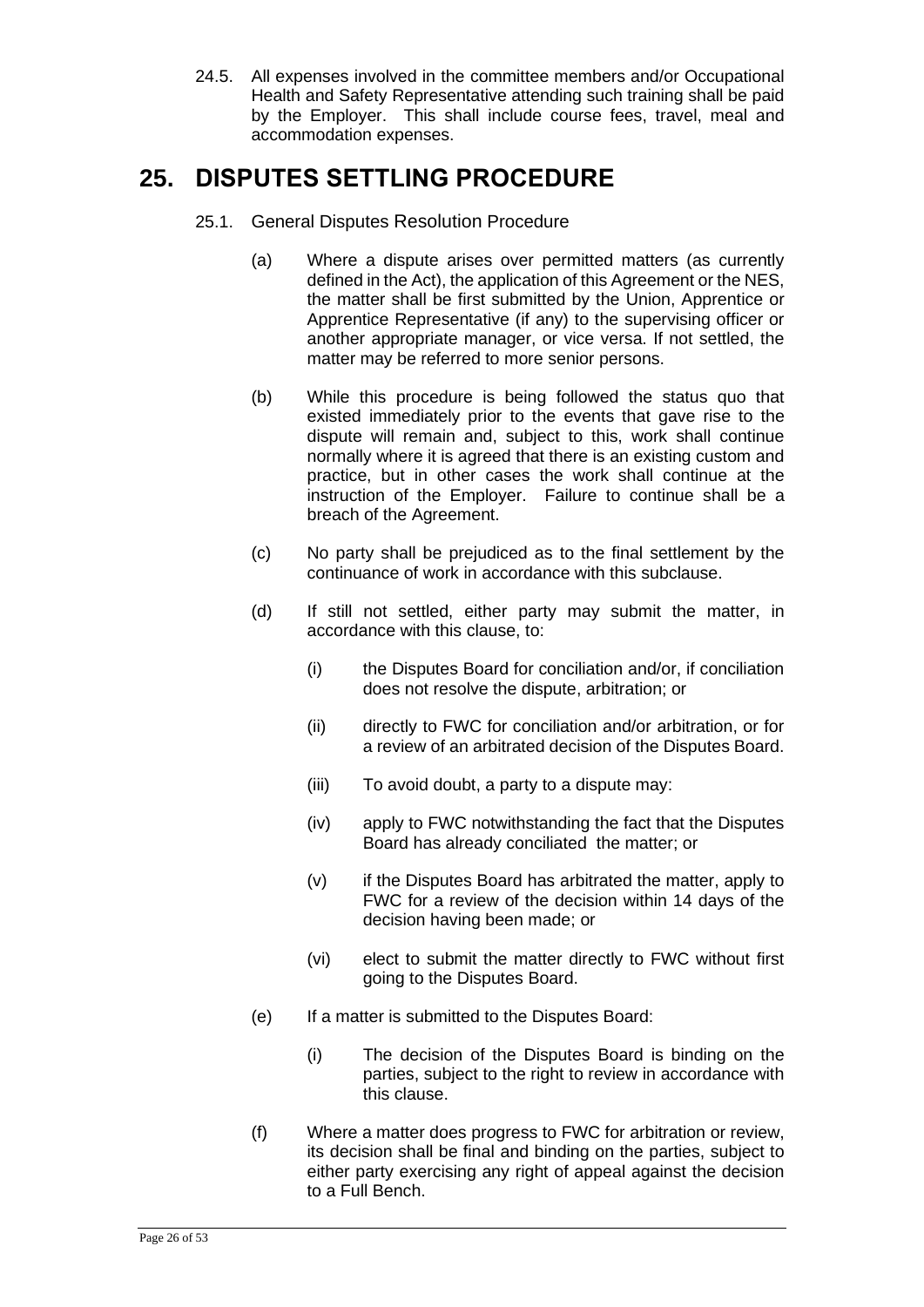- (g) In conciliating or arbitrating a matter under this clause, or conducting an appeal under this clause, FWC may exercise such procedural and other powers in relation to conferences, hearings, witnesses, evidence and submissions as are necessary to make the conciliation, arbitration, arbitration hearing, or review effective. To avoid doubt, in conducting a review, FWC is not confined to a consideration of the materials before the Disputes Board, and may deal with the matter afresh or conduct any hearing afresh and substitute its decision for that of the Disputes Board. In conducting a review, it is not necessary for FWC to determine whether the decision of the Disputes Board was affected by error.
- (h) A decision of the Disputes Board or FWC made pursuant to this clause 15.2 must not be inconsistent with the Building Code 2016 or legislative obligations.
- (i) For the purposes of the disputes procedure:
	- (i) At all stages of this procedure, those involved in the dispute may seek the assistance of the Union, an Employee Representative, Employer representative (if any) and/or other representative.
- 25.2. Electrical and Communication Industry Disputes Board

The Disputes Board shall deal with all matters referred to it having full regard to the dispute procedure in this Agreement and to its charter as agreed between the Union and the National Electrical and Communications Association.

25.3. Safety Disputes Resolutions Procedure

The parties to this agreement are committed to continuous improvement in Occupational Health and Safety standards through the implementation of an organisational framework which involves all parties in protecting Apprentice's health and safety.

In meeting these objectives, the parties have agreed to consider a broad agenda through the consultative processes established by this agreement. Such agenda will include insuring Host Employers provide:

- (a) Measures designed to ensure they adhere to the provisions of the Occupational Health and Safety Act 2004.
- (b) A working environment that is safe and without risk to the health of the Apprentice(s).
- (c) Monitoring of the health of the Apprentice(s).
- (d) For the keeping of information and records relating to the health and safety of the Apprentice(s).
- (e) A person with or persons each with a level of seniority to be the Host Employer's representative or representatives.
- (f) Monitoring of the conditions of the workplace.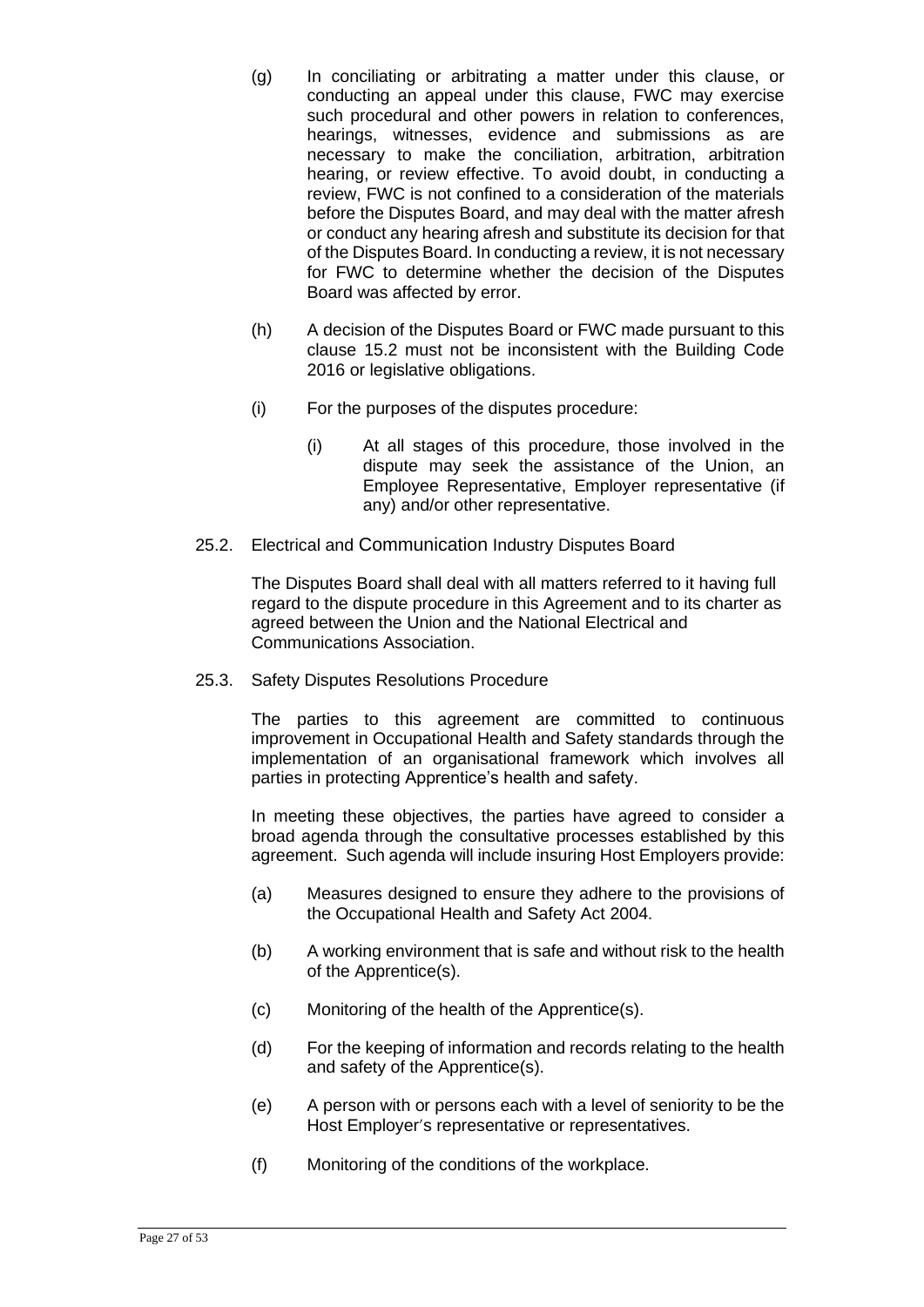(g) Supervision as outlined in the ESV *Effective Supervision of Electrical Apprentices: Requirements* document and the names of persons to whom the Apprentice may make an injury report or complaint in relation to health and safety.

As soon as possible after any Occupational Health and Safety issue has been reported to the Host Employer, the Host Employer representative, elected OH&S representative and the Employer Field Officer shall meet to try to resolve the issue.

If the matter is not resolved, the Employer's General Manager (VIC) will get involved in discussions in an attempt to resolve the issue.

If agreement is still not reached, the following steps will be initiated by the Employer or an Apprentice.

When dealing with Occupational Health and Safety and an issue arises, the matter should be referred to the Employer's General Manager (VIC) and Host Employer supervisor. The General Manager (VIC) shall discuss the matter with the person and the elected Apprentice representative or other duly elected health and safety representative if on site with a view to agreeing on a safe working procedure to eliminate the risk of injury or disease.

Where the General Manager (VIC) and Host Employer supervisor or the Apprentice representative or other duly elected health and safety representative consider there is likely to be an immediate risk to the health and safety of any person they may, jointly or singularly, direct that work in a particular area, or by that particular method, cease (immediate risk means that there is a degree of danger which is likely to cause injury or disease before the risk can be eliminated).

Work in the affected area(s) shall cease and Apprentices shall be relocated to work in alternative safe areas where work is available in their classification.

Apprentices may be relocated to other job sites where there is safe work for the classification. Wherever possible, the ETU or other duly elected representative shall be informed prior to any relocation.

Where there is no work available for the particular Apprentices, they shall remain on site for a reasonably short period and make themselves readily available for resumption of work without loss of pay. Failure to do so shall negate any claim for payment.

During discussions the health and safety representative may seek the assistance of the ETU in accordance with the *Occupational Health and Safety Act 2004* (Vic) and the supervisor may seek advice or assistance.

Where the General Manager (VIC), Host Employer supervisor and the Apprentice health and safety representative cannot agree on a procedure, either party may call in a WorkCover Inspector, who may provide advice on the proposed procedure.

The General Manager (VIC), Host Employer supervisor and the Apprentice health and safety representative shall agree on the best method of rectifying the problem.

### 25.4. **Duties of Apprentices**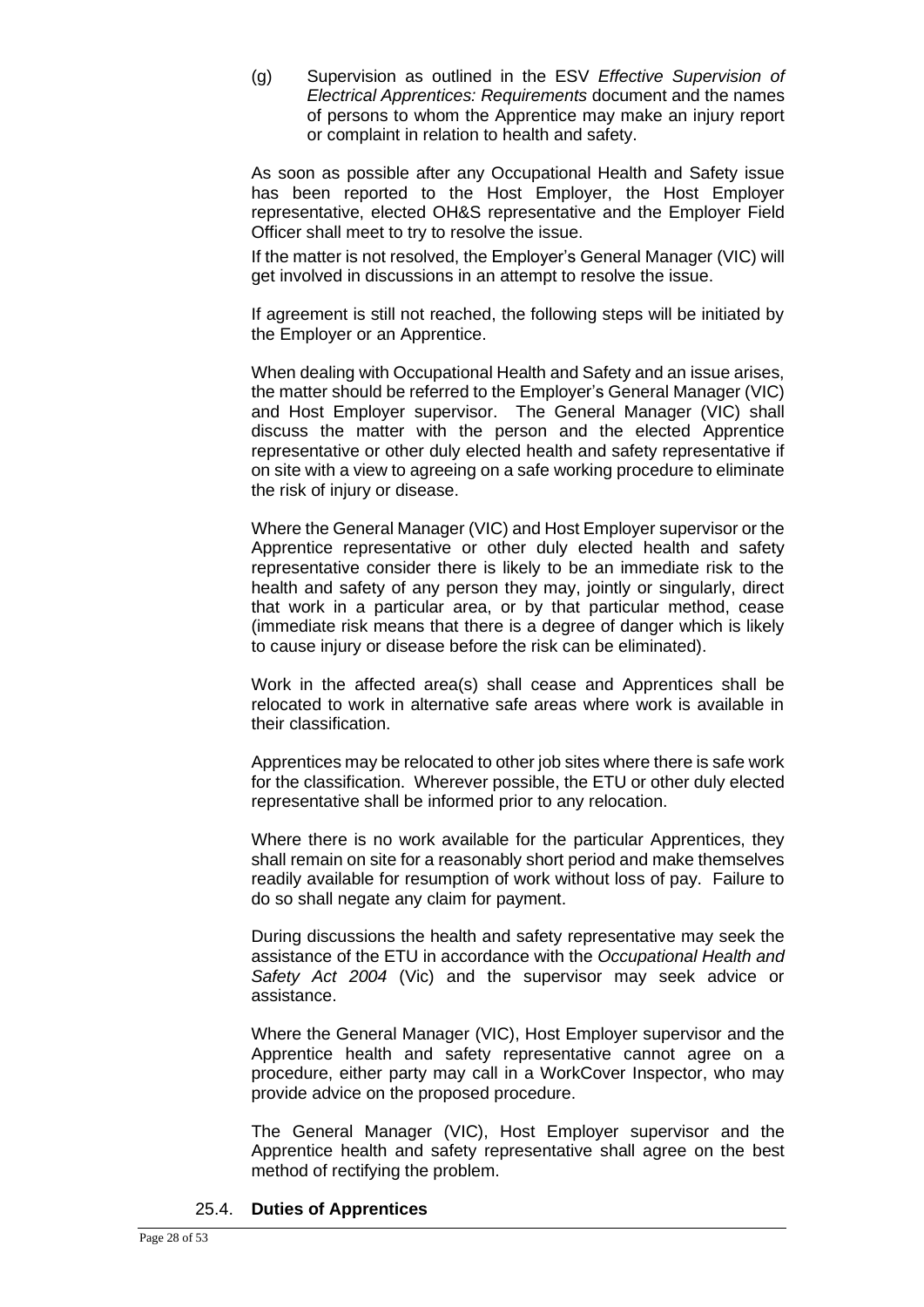## **26. Drug and Alcohol Policy**

- (a) All agreed, existing Employer and/or client policies will continue to apply.
- (b) Apprentices shall be trained and inducted in any drug and alcohol policies that apply to them. Failure to do so shall mean that such policy cannot be used against them.
- (c) Notwithstanding the above, the following Drug and Alcohol principles shall apply:
	- (i) Where practicable, self-testing shall be available for both drugs and alcohol.
	- (ii) Drug testing may be undertaken by oral fluid testing. The equipment used to perform the test shall be used, tested and calibrated to the manufacturer's instructions and certified to AS 4760 (Processes for specimen collection and the detection and quantitation of drug in oral fluid). In the event drug testing utilises other than oral fluid testing, the type of test must be one that establishes that that the Apprentice has recently used (within 48 hours) drugs and is impaired in relation to the performance of their role.
	- (iii) Alcohol testing may only be done by use of an Accredited Breath Test device. The device must be calibrated and meet the minimum requirements of AS3547.
	- (iv) Drug and Alcohol testing shall not be used to unfairly target Apprentices.
- (d) Any disputes in relation to, or in connection with Drug and Alcohol policies, testing and/or principles, are within the scope of, and shall be dealt with via, the dispute resolution procedure.
- (e) MEDICAL EXAMINATIONS:
	- (i) In order to ensure the safety of existing Apprentices, who will be working alongside new Apprentices, the Employer seeks to be able to perform pre-employment medical examinations for prospective Apprentices. This can be done, subject to compliance with this clause.
- (f) PRE-EMPLOYMENT
	- (i) Pre-employment medical examinations may be conducted as part of the selection process to ensure that prospective Apprentices are able to perform the inherent requirements of the particular position.
	- (ii) The examination must be limited to only those matters that are necessary in order to determine whether the prospective Apprentice is able to perform the inherent requirements of the position.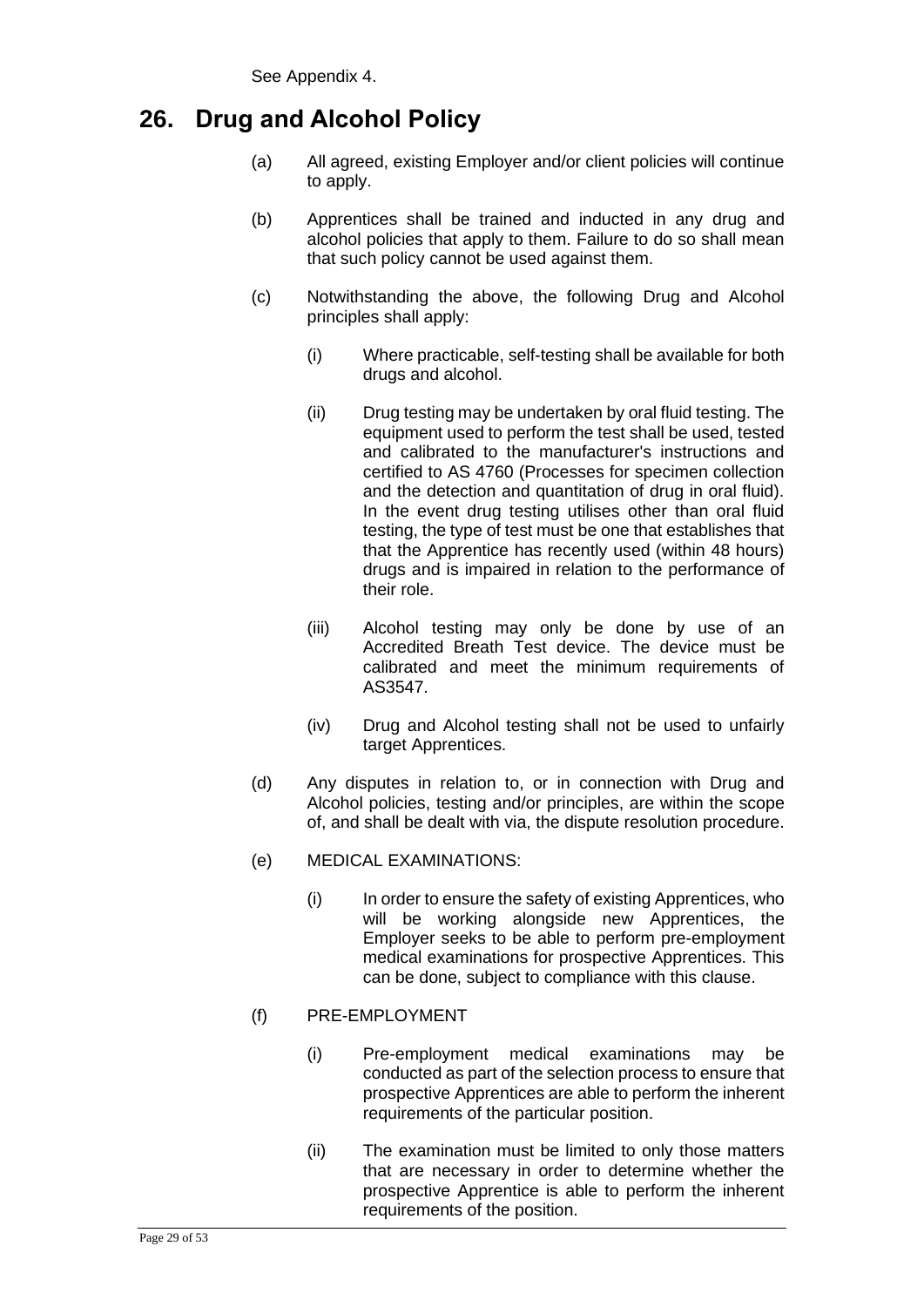- (iii) The Employer nominated doctor shall perform the examination. In the event that there is a concern about the independence of the doctor, the doctor shall be a doctor agreed to between the Employer and the patient or their nominated representative.
- (iv) Costs of examination(s) will be borne by the Employer.
- (v) The results and any notes or reports relating to the examination, will be provided to the patient upon request. Failure to do so will render the examination invalid.
- (vi) Subject to the consent of the prospective Apprentice, the results of this examination may be forwarded to the Employer. The Employer shall ensure that it only receives what is necessary in order to determine whether the prospective Apprentice is able to perform the inherent requirements of the position.
- (g) OTHER MEDICAL EXAMINATIONS:
	- (i) The Employer may with genuine and just cause request an Apprentice undergo at no cost, and without loss of pay/entitlements, to the Apprentice, a medical examination by an Employer nominated medical practitioner during the Apprentice's employment in order to assess his or her fitness for work. Such a request must be reasonable in the circumstances. An Apprentice will not unreasonably refuse a request to attend a medical examination.
	- (ii) The examination must be limited to only those matters that are necessary.
	- (iii) The results of this examination may be forwarded to the Employer. The Employer shall ensure that it only receives what is necessary in order to determine whether the prospective Apprentice is able to perform the inherent requirements of the position.
	- (iv) The results and any notes or reports relating to the examination, will be provided to the Apprentice.
	- (v) In the event that there is a concern about the independence of the medical practitioner, the doctor shall be a doctor agreed to between the Employer and the Apprentice or their chosen representative.
- (h) The parties will over the life of this Agreement consult on the development and implementation of a pro-forma medical assessment form to guide the medical practitioner in his or her assessment.

## <span id="page-29-0"></span>**27. WOMEN IN THE INDUSTRY**

It is recognised that the electrical and communications contracting industry needs to employ more women and the Employer with the assistance of the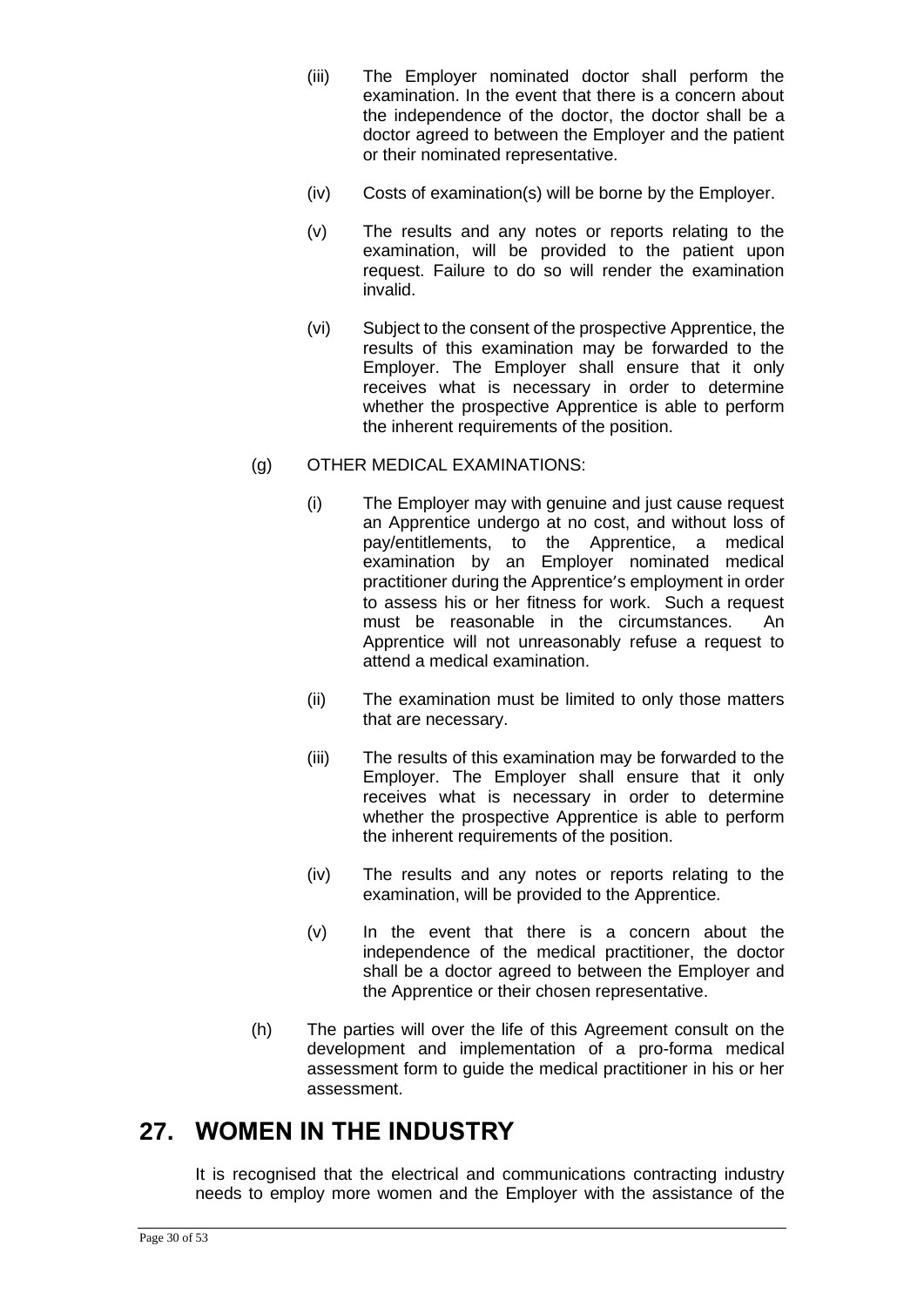Union shall implement measures to redress this during the life of this Agreement.

Such measures will be implemented that will encourage and assist women to seek and maintain employment in the Electrical and Communications Contracting Industry.

Where women are employed onsite, separate amenities will be provided. These shall include changing facilities that meet the standard of the Workplace Code of Practice for Building and Construction Workplaces or its successor are provided as a minimum.

### <span id="page-30-0"></span>**28. OVERTIME**

- 28.1. Whilst there is a requirement to work reasonable overtime, it is not compulsory to work overtime. Excessive overtime will not be worked.
- 28.2. It is agreed that every effort shall be made to eliminate excessive overtime and create as many employment opportunities as possible. Any suggested measures to address this shall be implemented following consultation and reviewed regularly throughout the life of this Agreement.

### <span id="page-30-1"></span>**29. TRADE SCHOOL COMPLIANCE**

The company has a commitment to training and skill development. The Apprentice training program will be the approved qualification under the Electrotechnology Industry Training Package.

Apprentices are to adhere to the RTO training plan. This includes inputting their weekly profiling on-line via either eProfiling or Profile 21, passing all their units of competency examinations, practical examinations, complete and provide work assignments and successfully pass their Capstone or LEA examination(s) enabling them to be issued with an 'A" grade electrical licence.

Apprentices who fail more than one (1) unit of competency, fail to hand in their 4<sup>th</sup> year work assignment, or do not input their weekly profiling on-line, will be counseled as follows:

29.1. Unsatisfactory Trade School Performance

If the Field Officer or Apprentice Services Manager recognises that an Apprentice is not complying to their Apprentice Training Plan the problem will be addressed immediately.

The Field Officer will arrange for a counselling session with the Apprentice to discuss:

- (a) The accepted standard of performance.
- (b) The Apprentice's area for improvement.
- (c) Strategies to achieve improvement.
- (d) An Action Plan for review on an agreed date.

A Corrective Action Plan is developed and signed off by the Employer and the Apprentice. The Discipline Interview Report Form is completed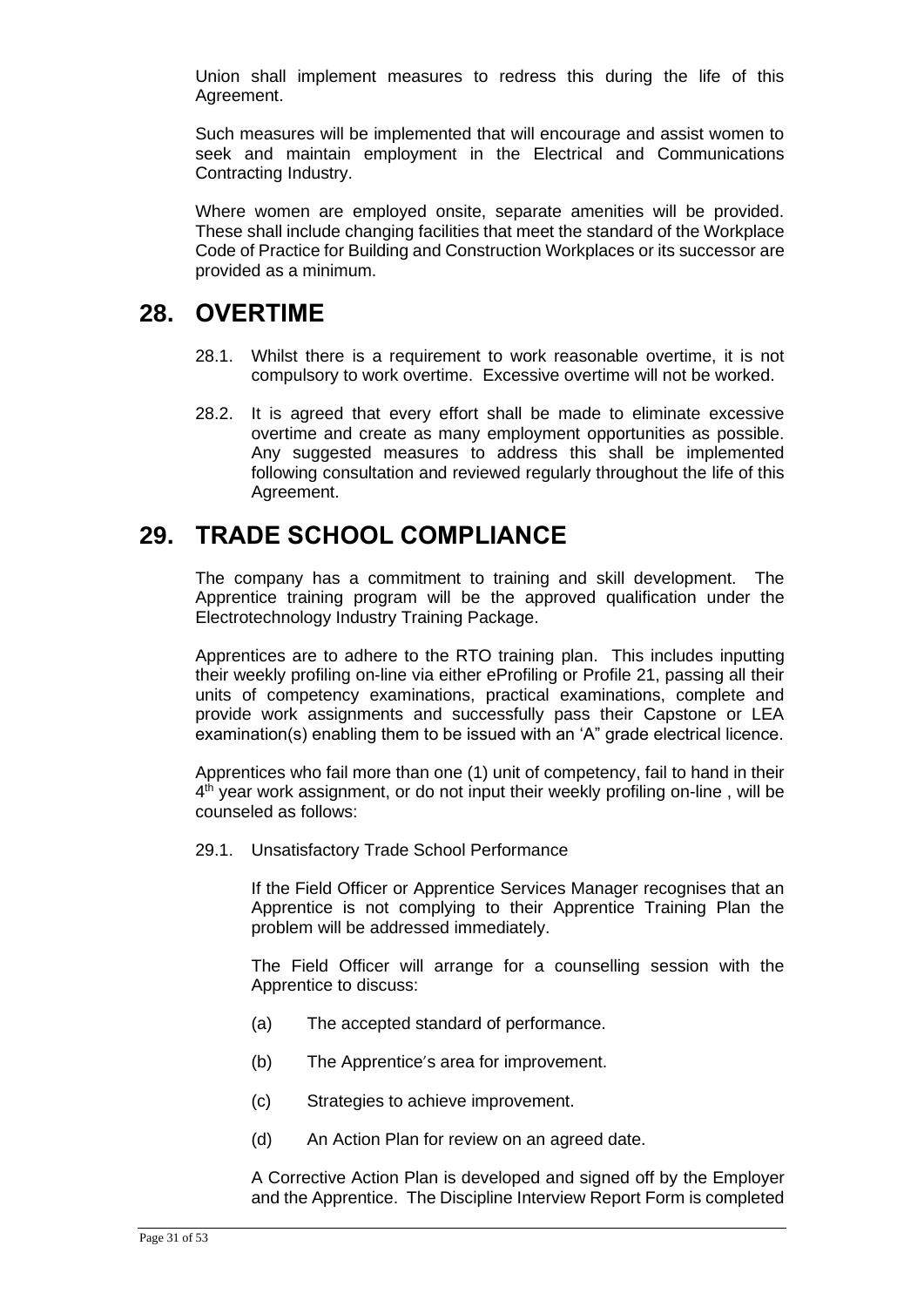as a record of the meeting. If after the review date the Apprentice adheres to the Corrective Action Plan, no further action will be taken.

#### **1 st Written Warning**

If the Corrective Plan is not adhered to, a written warning is issued to the Apprentice by the Field Officer and Apprentices Services Manager. A copy of the written warning is given to the Apprentice and the original is kept in the Apprentice file.

#### **2 nd Written Warning**

If the Apprentice fails to adhere to the Corrective Action Plan within a revised timeframe a second written warning is given to the Apprentice by the Field Officer and Apprentice Services Manager. A copy of the warning letter is given to the Apprentice and the original is kept in the Apprentice file.

#### **Dismissal and or Suspension**

If the Apprentice continues to not adhere to the Corrective Action Plan the union is informed of the impending dismissal or suspension. A meeting will be held with the Apprentice's nominated representative, the Apprentice, Field Officer and General Manager (VIC). At this meeting the Corrective Action non compliance will be discussed. The outcome of the meeting may include the Apprentice being suspended until they address the Corrective Action or the dismissal of the Apprentice.

29.2. TAFE Institute/RTO Achievement allowance

The Wage Rates set out in Appendix 1 include a TAFE Institute/RTO achievement allowance equal to 2% of an eligible Apprentice's equivalent applicable wage rate under the Award. An Apprentice's eligibility to receive the TAFE Institute/RTO achievement allowance will be determined as follows:

- (a) An Apprentice will be eligible to receive the TAFE Institute/RTO Achievement allowance only where the Apprentice:
	- (i) has commenced an apprenticeship and that apprenticeship has not concluded; and
	- (ii) has no more than 1 not completed/failed unit of competency result on their Apprentice Course record.
- (b) An Apprentice will not be eligible to receive the TAFE Institute/RTO Achievement allowance:
	- (i) where he/she has 2 or more not completed/failed units of competency results on their apprenticeship course record, provided that the Apprentice's wage rate will be no less than the Apprentice's equivalent wage rate under the Award;
	- (ii) where the Apprentice is an adult Apprentice; or
	- (iii) where, under clause 15.2 of this Agreement, the Employer is required to provide to the Apprentice a payment or benefit that is equivalent to the TAFE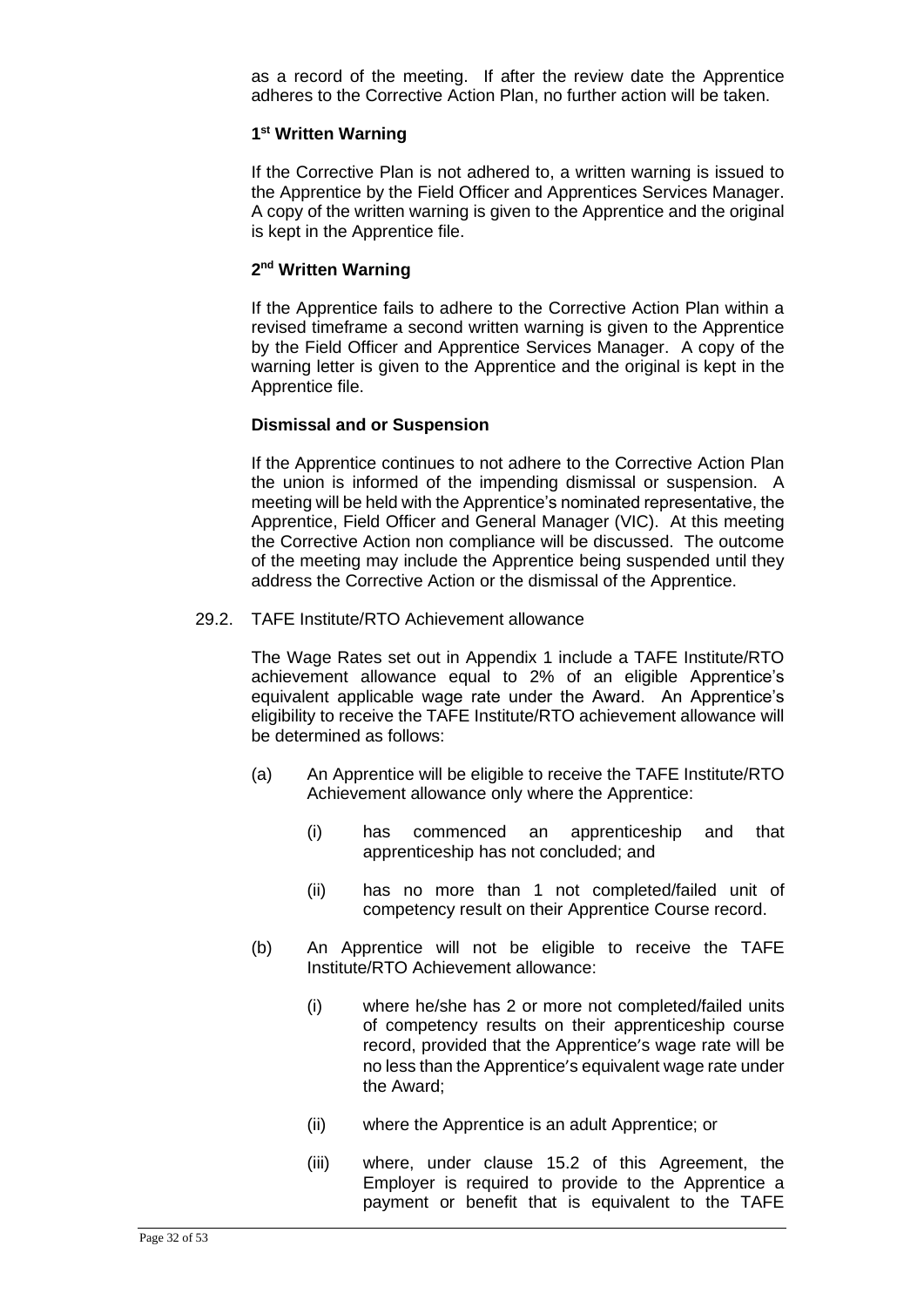Institute/RTO Achievement allowance (being a payment or benefit in respect of the Apprentice's satisfaction of prescribed requirements relating to their Apprentice Course record).

- (c) An Apprentice who is ineligible to receive the TAFE Institute/RTO Achievement allowance for either of the reasons in (b)(i) or (ii) above will become eligible to receive the TAFE Institute/RTO Achievement from the date he/she satisfies the eligibility criteria in (a) above.
- (d) An Apprentice who is ineligible to receive the TAFE Institute/RTO Achievement allowance for the reason in (b)(iii) above will become eligible to receive the TAFE Institute/RTO Achievement from the date he/she no longer receives such a payment or benefit under clause 15.2 of this Agreement equivalent to the TAFE Institute/RTO Achievement allowance.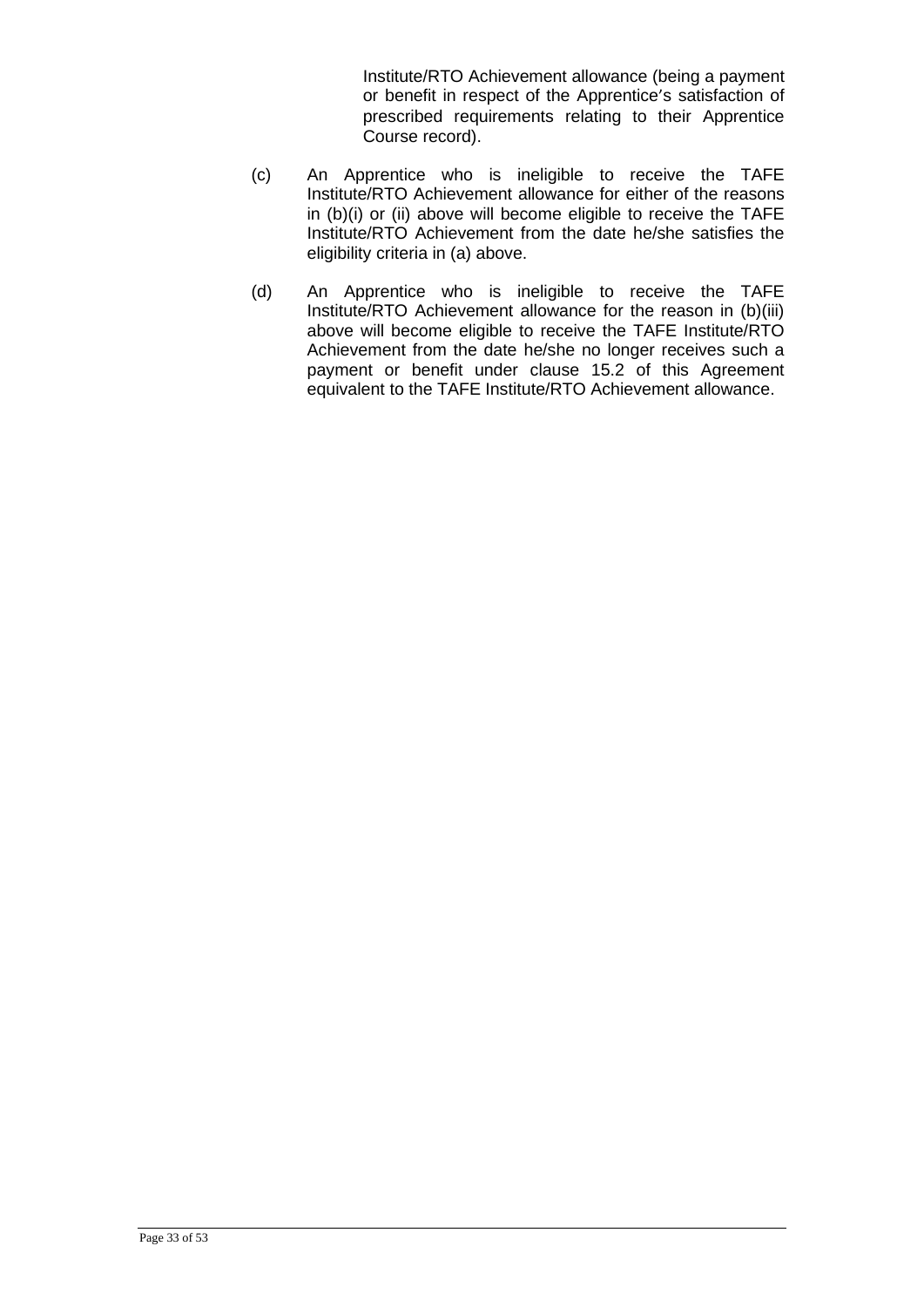## <span id="page-33-0"></span>**APPENDIX 1**

### **Wage Rates**

Payable from the first pay period on or after the date specified.

### **Junior Apprentice Rates**

Junior Apprentices wage rates will be 2% higher than the wage rates prescribed by the Award.

### **Adult Apprentice Rates**

Adult Apprentices wage rates will be paid the wage rates prescribed by Award.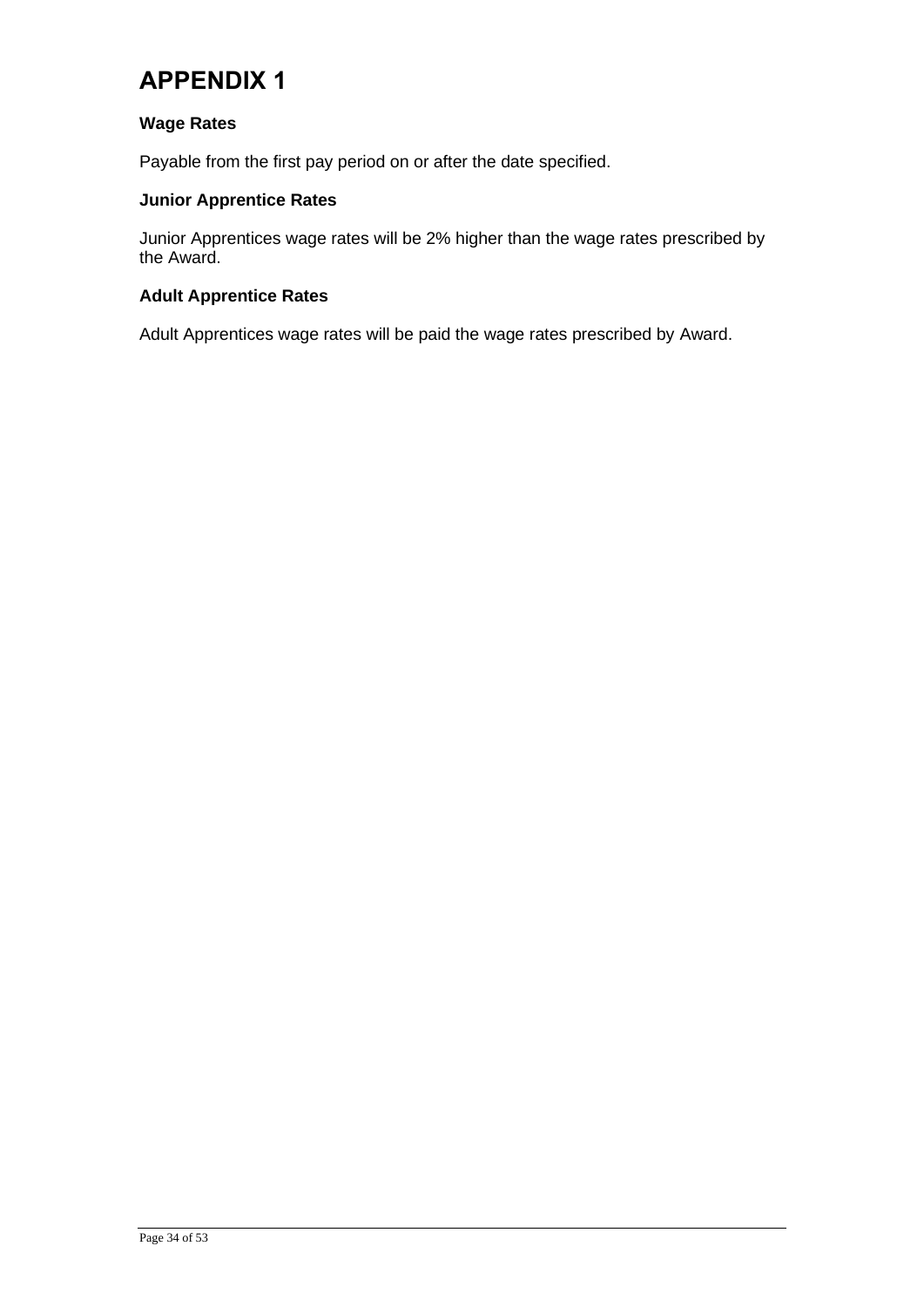#### <span id="page-34-0"></span>**ELECTRICAL, ELECTRONIC AND COMMUNICATIONS CONTRACTING INDUSTRY AWARD 2010 ALLOWANCES SCHEDULE**

Payable from the first pay period on or after the date specified.

Apprentices will be paid allowances as prescribed by the Award.

*Note 1: The maximum compensation for loss of tools shall be to the current value of the Employer's supplied tool kit.*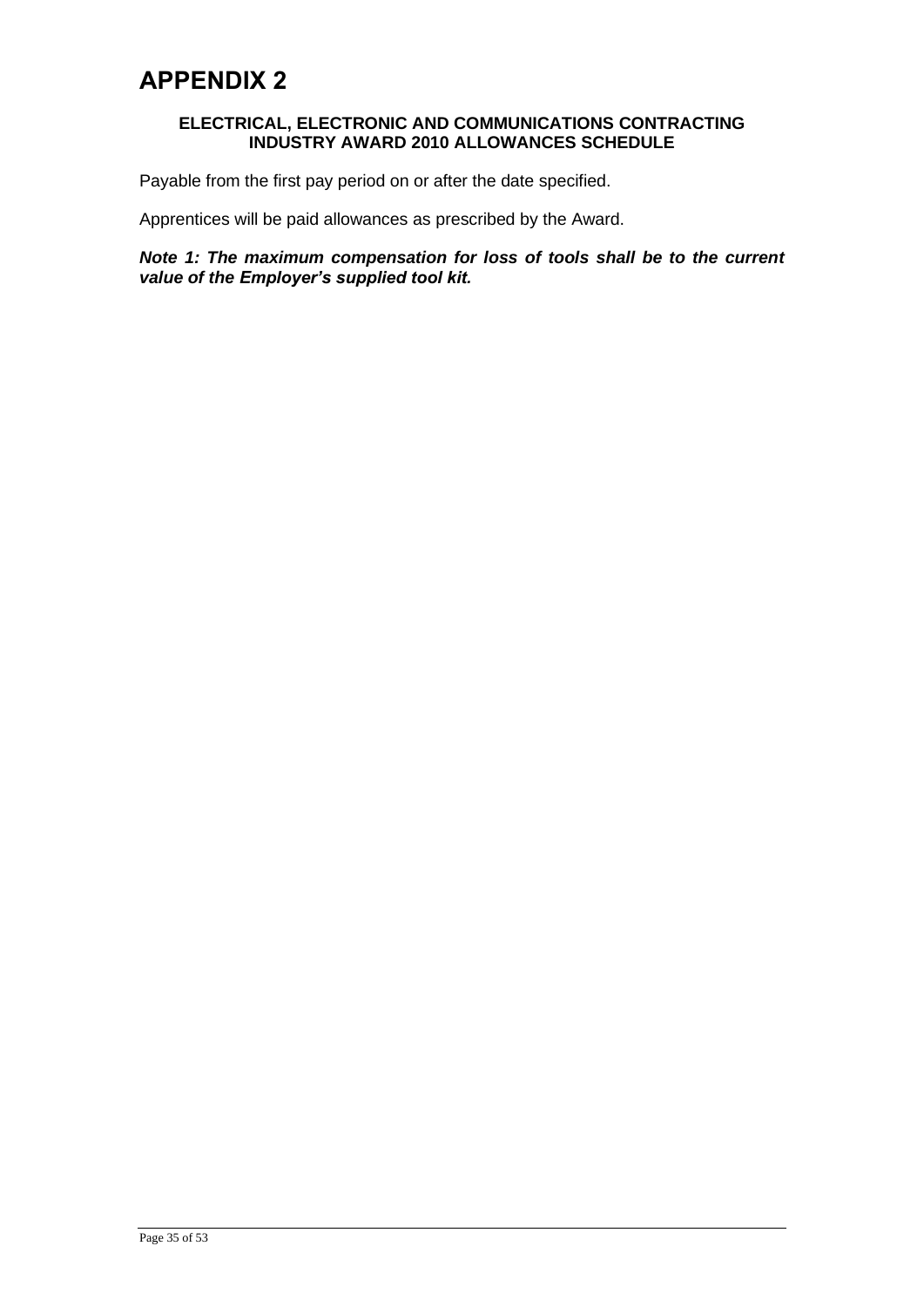## <span id="page-35-0"></span>APPENDIX 3 Effective supervision of electrical apprentices

### **Requirements document**

Energy Safe Victoria (ESV) is the state energy safety regulator for gas, electricity and pipelines in Victoria. Part of our role is to investigate electrical incidents and fatalities. In a recent 12 month period, ESV has investigated the death of three apprentice electricians. This is an unacceptable statistic for Victoria and it is incumbent on all stakeholders in the electrical trade to be vigilant in regard to the safe and effective supervision of electrical apprentices.

This paper has been developed to provide employers and supervisors of electrical apprentices information and guidance on our expectations (including responsibilities) for the effective supervision of apprentices.

## **Employer's responsibility**

Regardless of who is tasked within the organisation to carry out the role of supervisor, the employer remains responsible for the quality of apprentice training, and their safety and supervision – including direct, general and broad supervision.

We expect the employer to comply with the requirements of AS/NZS 4836 – safe working on or near low-voltage electrical installations and equipment, across the organisation where relevant.

## **Supervisor's responsibility**

A supervisor of an electrical apprentice must be competent and adequately qualified in the role of supervisor, and hold a Victorian A Class electricians licence (the silver card) if the apprentice is an apprentice electrician. For other electrical apprentices the supervisor would be qualified to supervise the apprentice type.

It is the supervisor's responsibility to provide effective supervision to the apprentice. Effective supervision means being:

• present at the site of the electrical work to the extent necessary to ensure that the work is being carried out safely and correctly

• aware of the details of the electrical work being performed, give instruction and direction to the apprentice

• the responsible person for the compliance of the electrical work.

The supervisor is responsible for:

• assessing whether the workplace is a safe working environment for the apprentice i.e. is the workplace in a condition that will provide for a safe working environment

- deciding what level of supervision should apply at various stages of the apprenticeship
- ensuring that the apprentice is given opportunities to learn and practice on-the job skills
- isolating, testing and commissioning of circuits and equipment

• training, mentoring and monitoring progress on a daily basis.

## **Levels of supervision and when they apply**

Apprentices need varying levels of supervision as they acquire skills and gain confidence. This supervision falls into three categories: direct, general and broad.

Apprentices begin learning a particular skill under direct supervision. When they achieve competence in a skill, they move to general supervision for that skill. These decisions should be made in consultation with the apprentice. It is important that an apprentice is able to voice their confidence or uncertainty in regard to their abilities and different aspects of electrical work.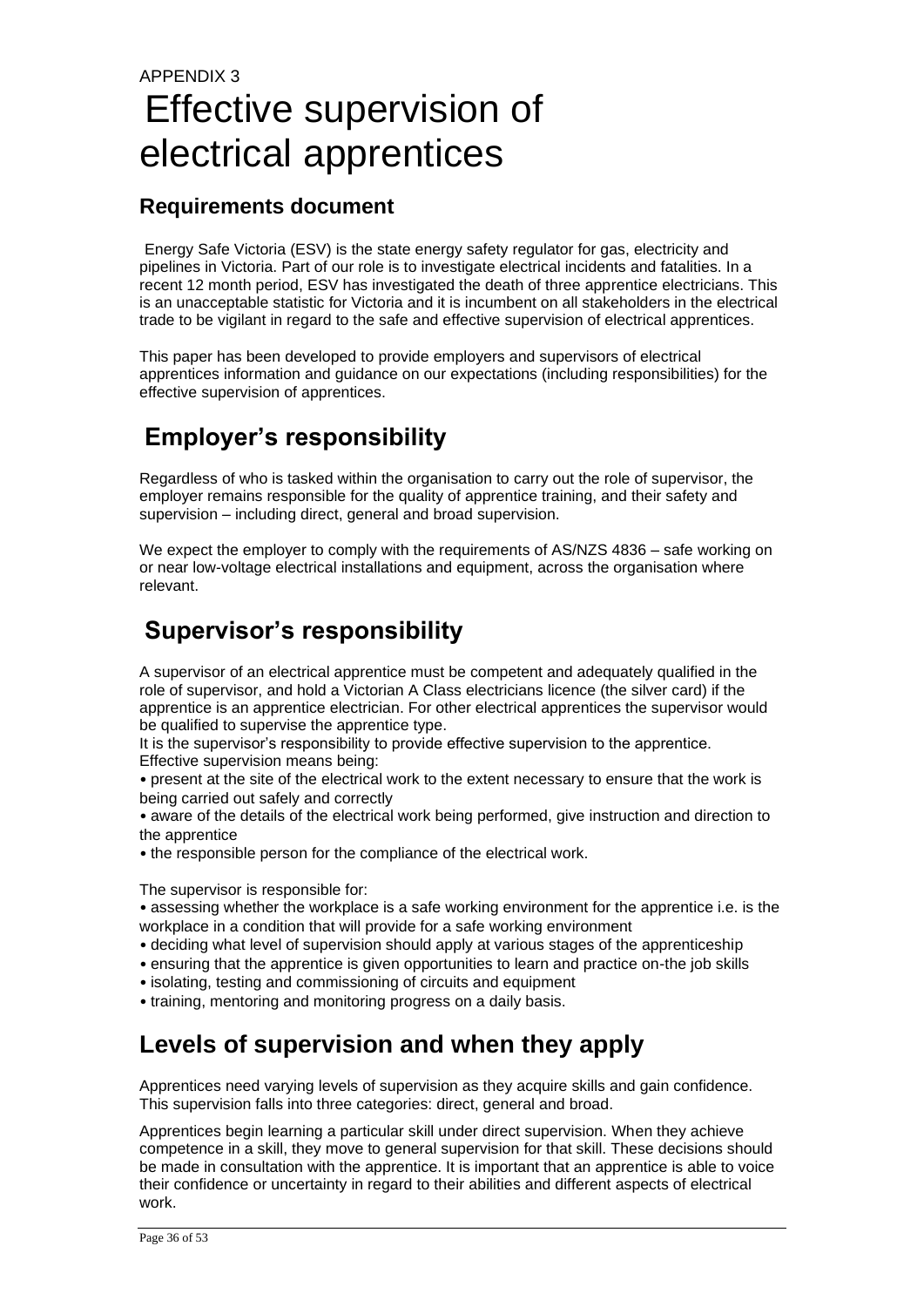### **Direct supervision**

Direct supervision is one-on-one supervision. This is essential for every new apprentice and must be maintained during the training of a particular skill, until the apprentice has demonstrated their competence in that skill.

The supervisor shall provide specific and constant guidance to the apprentice, closely liaising and monitoring the apprentice, and continually reviewing the work practices and the standard of their work.

The supervisor shall:

- remain on the same work site as the apprentice
- provide instruction and guidance to the apprentice, and observe all aspects of the apprentice's work to ensure work is performed safely and correctly
- be able to communicate directly with the apprentice at all times
- remain within audible range (within earshot) of the apprentice.

### **General supervision**

General supervision is a stage that an apprentice enters as they gain skills that allow them to function more independently. The apprentice will move from direct supervision to general supervision only in the skills where they have demonstrated competence.

As part of general supervision, the supervisor shall provide the apprentice with instruction and direction for the tasks to be performed, with progressive checks and relevant testing to be carried out while the work is being undertaken.

The supervisor shall:

• remain on the same work site as the apprentice

• provide instruction and guidance, and observe all aspects of the apprentice's work to ensure work is performed safely and correctly

- be readily available to communicate directly with the apprentice when required
- be readily available in the immediate work area.

### **Broad supervision**

The apprentice at this level of supervision must be able to demonstrate electrical knowledge and skills relevant to the task. The apprentice will not require constant guidance from the supervisor whilst performing familiar tasks. The supervisor shall consult with the apprentice regarding the tasks being undertaken, and provide instruction and direction as required. The supervisor shall provide periodic face-to-face contact throughout the day, or work cycle, to check that the apprentice's work complies with technical and safety requirements.

#### **The apprentice may only isolate, test or commission circuits and equipment whilst under direct supervision.**

The supervisor is not required to be on the same work site as the apprentice at all times, but shall:

• meet with the apprentice at the start of the day or work cycle and provide direction

• isolate and prove de-energisation of any circuits or equipment on which the apprentice will be working.

• attend the site at regular intervals to ensure work is being carried out safely and correctly

• be readily available by electronic communication to provide advice and guidance to the apprentice

• must attend the site on completion of the electrical work to test and verify the work completed by the apprentice, and to carry out any commissioning or livening of the work.

## **Conditions for carrying out isolation procedures**

In all cases, the supervisor shall be responsible for carrying out isolation procedures, confirmation of isolation, compliance testing and commissioning/energisation. Apprentices should have the opportunity to carry out these tasks in the final stages of their apprenticeship, but only under direct supervision and under the conditions below.

• A 3rd stage apprentice may carry out basic (not live) fault finding under direct supervision.

• A 4th stage apprentice may carry out basic (not live) fault finding under general supervision only if they have been deemed competent to do so.

• A 4th stage apprentice may carry out advanced fault finding and confirmation of isolation under direct supervision.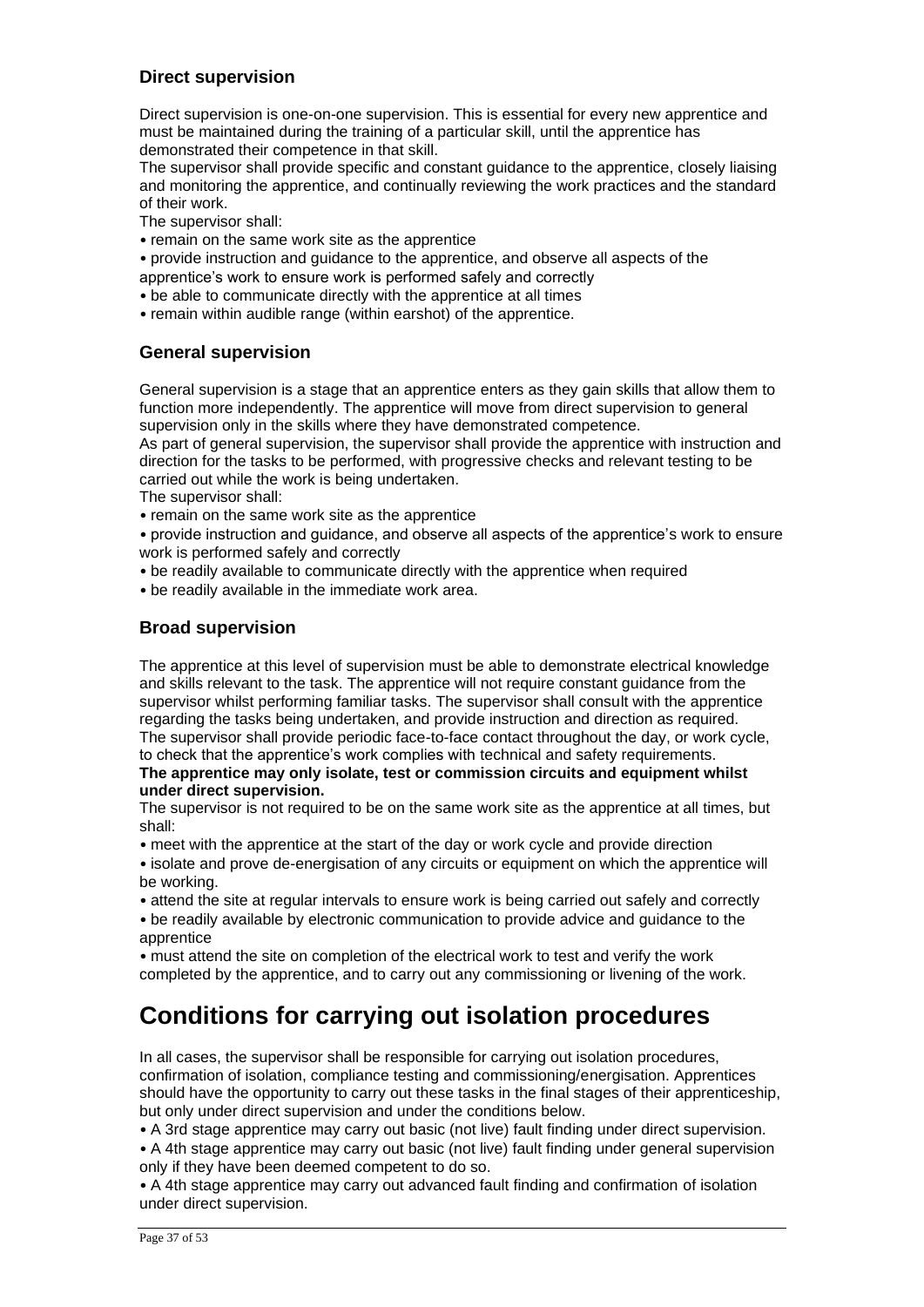## **Ratio or supervisors to apprentices**

An employer of electrical workers should ensure that the ratio of supervisors to apprentices is 1:2 under direct supervision and 1:4 under general supervision.

• One supervisor is to supervise no more than two apprentices under direct supervision at any one time.

• One supervisor is to supervise no more than four apprentices under general supervision at any one time.

## **Level of guidance**

The level of guidance required for an apprentice is expected to gradually diminish from direct supervision through to general instruction to a broad direction over the stages of the apprenticeship, as competency is attained and demonstrated by the apprentice. The level of competency directly relates to the type of work being carried out. For example; a

4th stage apprentice, who generally works on domestic installations, would not necessarily be competent to work at the same level on a construction site, or a large industrial site, and may require additional direct supervision on the requirements when introduced to these unfamiliar work sites.

## **Apprentice competency**

The following criteria are essential when assessing an apprentice to be competent in a task: • awareness of safety requirements

- performing the job to an appropriate technical standard
- understanding workplace policies and procedures
- dealing with everyday problems that may occur
- understand why a task is performed in a certain way or sequence
- being able to apply skills consistently.

### **Elements of effective supervision**

An effective workplace supervisor:

- provides a safe and supportive workplace
- trains the apprentice in safe work practices
- provides technical training
- acts as a positive role model
- manages the apprentice's training needs
- helps the apprentice develop problem solving skills
- provides regular feedback and encouragement
- discusses and develops on-the-job training with the apprentice.

| <b>General guidance: supervision</b><br>levels Type of work                                                                 | <b>Apprentice training stages</b>                  | Minimum level of supervision                               |
|-----------------------------------------------------------------------------------------------------------------------------|----------------------------------------------------|------------------------------------------------------------|
| • New electrical installations<br>(not connected to supply)<br>• Cable tray installation<br>• Rough in light and power      | First<br>Second<br><b>Third</b><br>Fourth or final | Direct<br>Direct/ General<br>General/Broad<br><b>Broad</b> |
| • Maintenance, alterations and<br>additions to existing electrical<br>installations<br>• Sub-mains and main<br>installation | First<br>Second<br>Third<br>Fourth or final        | Direct<br>Direct/General<br>General<br><b>Broad</b>        |
|                                                                                                                             | First                                              | Direct                                                     |

First Second

Direct/General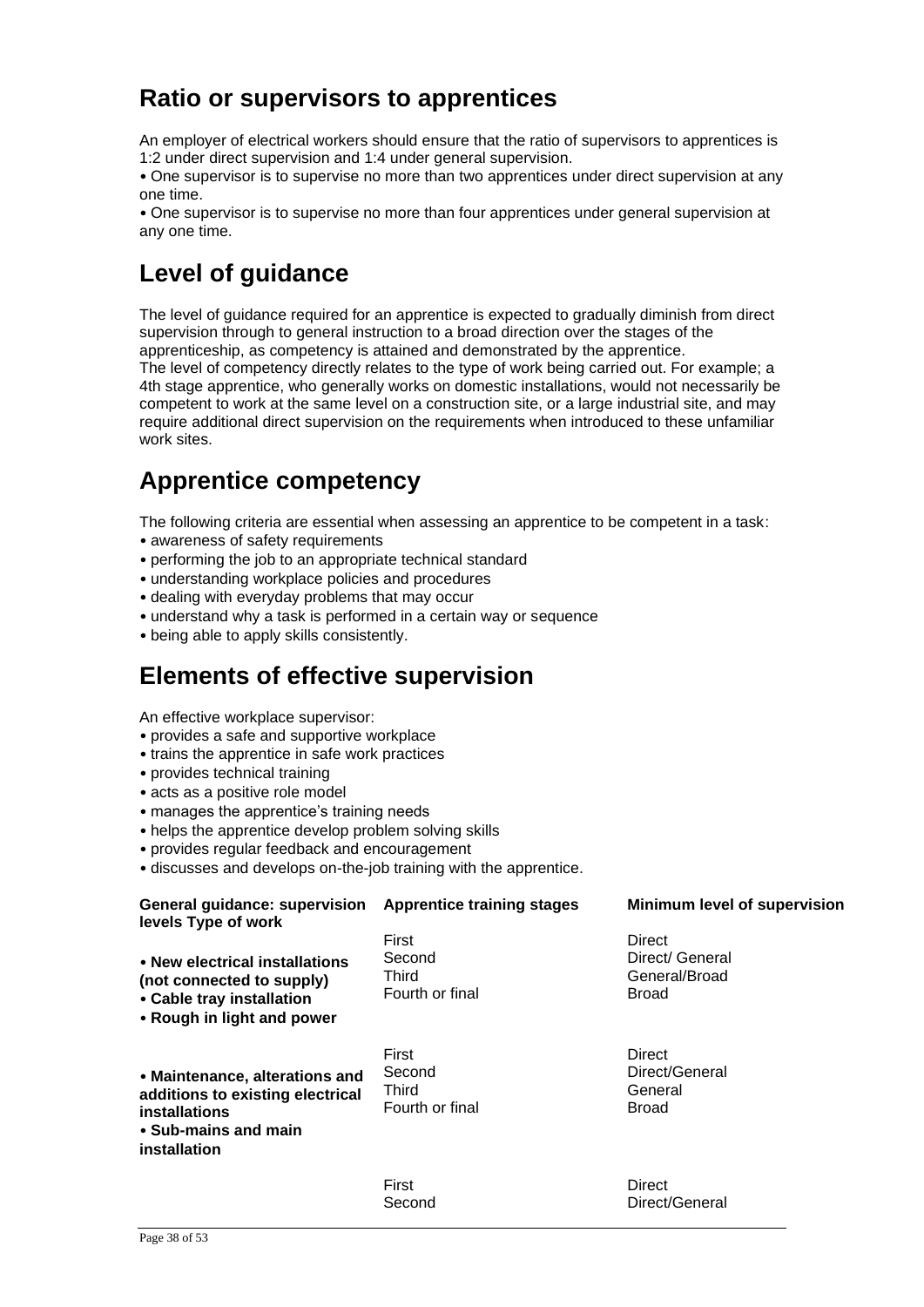• **Workshop assembly and maintenance of electrical equipment** 

• **Distribution and main switchboard installation** 

• **Electrical isolation of installation and equipment** 

• **Testing** 

- **Fault finding**
- **Live work**

Third Fourth or final

First Second Third Fourth or final First Second Third Fourth or final First Second Third Fourth or final **Third** Fourth or final General/Broad Broad

**Direct Direct** Direct / General General / Broad **Direct Direct Direct** Direct **Direct Direct Direct Direct Direct Direct** 

**Work on or near any live/energised electrical installation or equipment is not permitted**  Testing to confirm isolation and fault-finding are exceptions and must be under direct supervision. Refer to above section and AS/NZS 4836



Page 39 of 53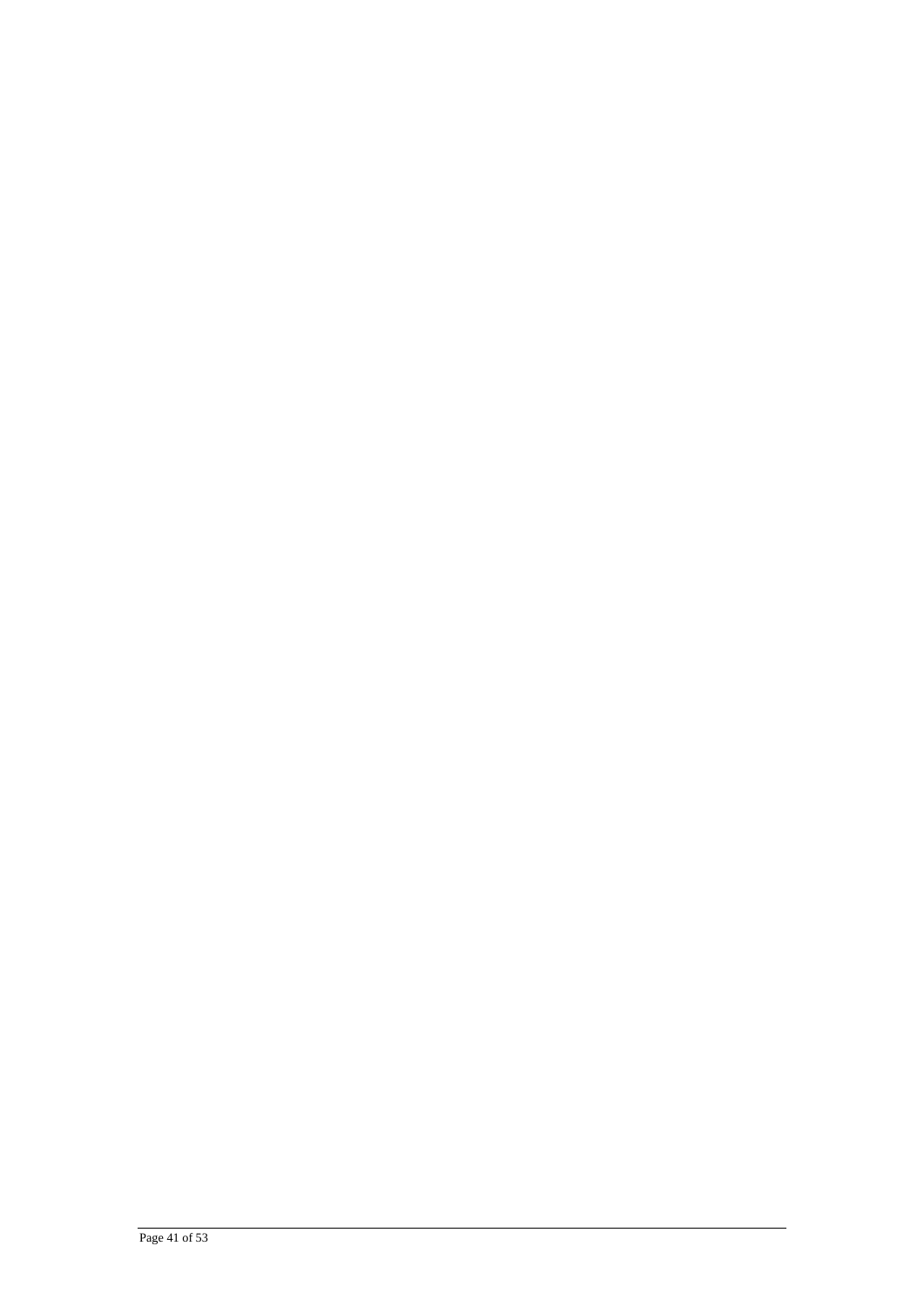## <span id="page-41-0"></span>**APPENDIX 4**

### **Responsibilities of Apprentices**

Apprentices will be required to adhere to the following protocols:

- Notify the Employer in writing if he/she has changed address or telephone number(s).
- Notify the Employer and their Host Employer before their scheduled start time if not attending work due to illness or for any other reason.
- Ensure OH&S protocols set out in this agreement, including those in this Appendix 4, are adhered to.

Apprentices will immediately notify the Employer's OHS Coordinator if an injury or near miss occurs. A Register of Injury must be completed by the Apprentice within 30 days of becoming aware of the any work related injury or illness.

Apprentices must notify the Employer immediately if they have their car or motorcycle license suspended. Apprentices will ensure that they make other travel arrangements so that they can report for work on time.

Apprentices whose license is suspended will not be given special consideration with placements in the CBD.

Apprentices who fraudulently fill out their time sheets will be formally disciplined.

Apprentices shall not perform any duties outside the type of work advised by the Employer unless first consulting and gaining approval of the Employer.

Apprentices shall immediately contact the Employer where they believe they have been placed in an unsafe situation or where they have been asked to perform work that is unsafe.

Must wear the Employer issued clothing at all times during working hours, except when attending trade school.

Protective clothing worn must be of correct fit and good condition.

Apprentices will not wear any metal jewelry including piercings, bracelets, rings, neck chains, watches, metal spectacle frames, whilst at work

Apprentices will not use or purchase a Stanley type knife.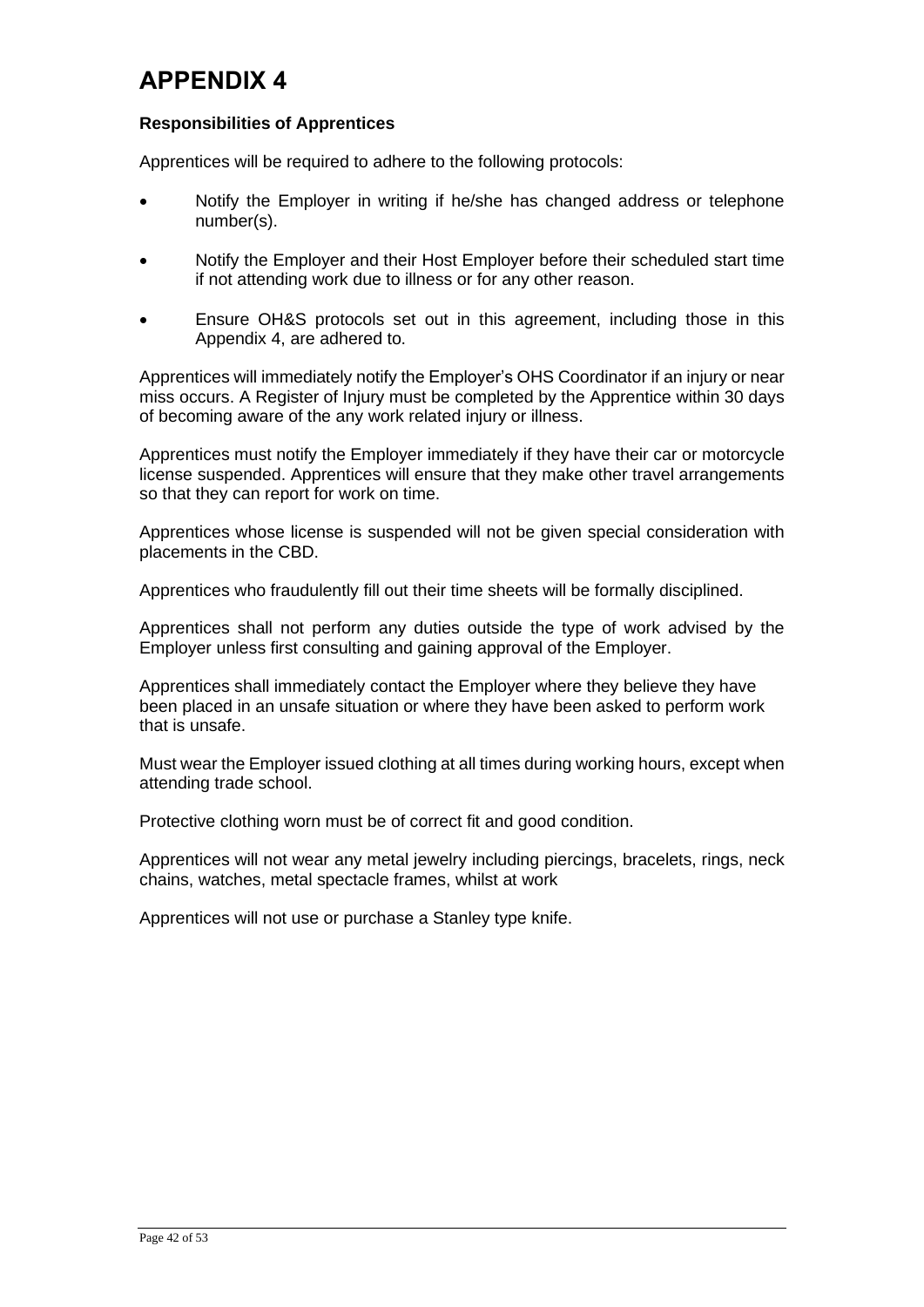### **Abide by Employer employment policies including:**

- Punctuality.
- Ensuring work and trade school performance outcomes are achieved. The Employer apprenticeships disciplinary processes will apply where units of competency remain uncompleted or failed.
- Adhere to Employer's Drug and Alcohol Policy
- Ensure that time sheets are correctly entered and approved by the Host Employer using the online payroll system by 12:00pm Monday
- Adhere to the Equal Opportunity Policy.
- On successfully passing of the electrical trade course, the Apprentice will sit for the LEA examinations.
- Ensure that leave without pay is authorized by Employer management prior to taking the leave.
- Ensure any leave request is approved by the Employer and the host employer prior to taking leave.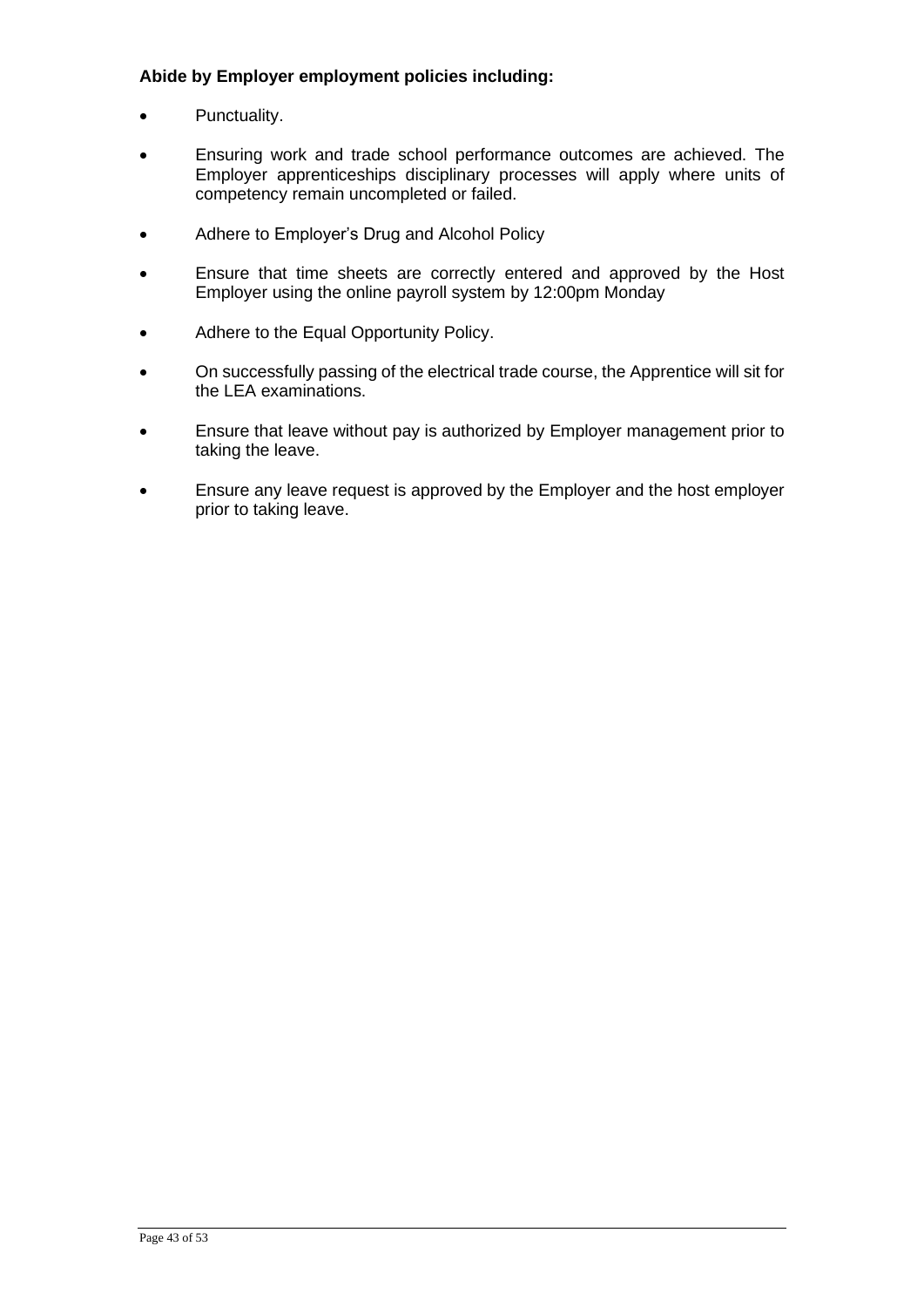## <span id="page-43-0"></span>**SITE ALLOWANCE PROCEDURE**

Where the Host Employer is obliged under their Certified/Registered Agreement to pay their employees a site allowance in accordance with that industrial instrument, the Apprentice will be paid a site allowance in accordance with the following procedure:

### **1. Building Construction Site Allowance Procedure**

- (a) This procedure shall apply to work covered by this Part in the State of Victoria, excluding Metal Engineering Construction Projects to which clause 2 applies, or on any project where the project value is below \$3 million.
- (b) The applicable Site Allowance shall be determined either by:
	- (i) Sub clause (e) if the project is contained within the City of Melbourne as defined in sub-clause (m);
	- (ii) The amount contained in sub-clauses (f)**.**
- (c) The Site Allowance shall be paid at the appropriate rate per hour flat for hours worked, to compensate for all special factors and/or disabilities on a project and in lieu of the following - confined space, wet work, dirty work, second-hand timber and fumes. Any applicable allowances in this Agreement (other than those mentioned above) shall be applied as and when incurred, in accordance with this Agreement.
- (d) The Site Allowances in this clause are to be adjusted annually in line with CPI movements. The following rates will apply from 1 October 2016.
- (e) City of Melbourne (as defined in sub-clause (m) hereof):
	- (i) Projects
		- $(A)$  Up to \$244.6m \$4.35 per hour worked
		- (B) Over \$244.6m as per New Projects Victoria (sub-clause (f))
	- (ii) Renovations, Restoration &/or Refurbishment work
		- (A) \$3.75 per hour worked
	- (iii) The Site Allowance on projects which are a combination of new and renovation work shall be governed by the majority of work involved. For example, where the majority of work is new work, then the Site Allowance appropriate to new work shall be paid for all Apprentices on the project.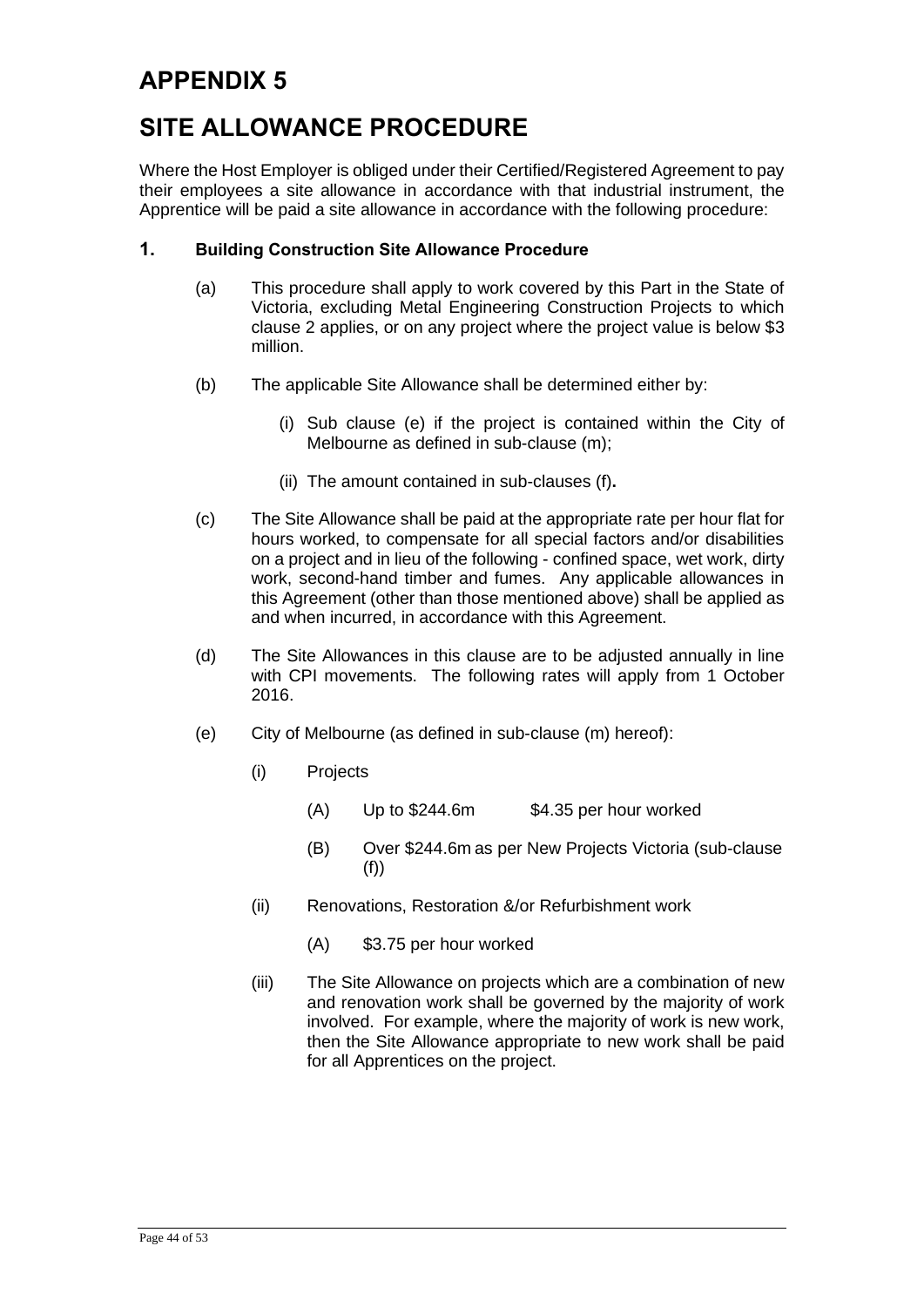(f) New Projects Victoria

| <b>Project Value \$ Million</b> | Site Allowance \$ per Hour                                                                                             |
|---------------------------------|------------------------------------------------------------------------------------------------------------------------|
| $$3.0 - 8.2$ million            | \$2.50                                                                                                                 |
| $$8.2 - 20.2$ million           | \$2.70                                                                                                                 |
| $$20.2 - 40.8$ million          | \$3.00                                                                                                                 |
| $$40.8 - 81.5$ million          | \$3.55                                                                                                                 |
| \$81.5 - 163.1 million          | \$4.20                                                                                                                 |
| \$163.1 – 244.6 million         | \$4.35                                                                                                                 |
| \$244.6 - 326.0 million         | \$4.55                                                                                                                 |
| \$326.0 - 489.3 million         | \$4.70                                                                                                                 |
| \$489.3 - 683.1 million         | \$4.80                                                                                                                 |
| \$683.1 - 909.3 million         | \$4.90                                                                                                                 |
| \$909.3 - 1184.9 million        | \$5.00                                                                                                                 |
| \$1184.9 - 1454.1 million       | \$5.40                                                                                                                 |
| \$1454.1 - 1831.1 million       | \$5.85                                                                                                                 |
| Million or part thereof.        | For projects above \$1831.1 Million, there shall be an<br>increment in site allowance of 10 cents per additional \$100 |

- (i) All new Docklands projects are to be in accordance with the new scale of Site Allowances.
- (ii) Project Value is to include the cost of total works directly associated with construction work, including the value of any fixtures.
- (g) The Rates shall be reviewed no later than 30 September of each year, and thereafter for each subsequent year of the Agreement taking account of the CPI movement and the economic circumstances prevailing in the industry at that time.
- (h) The Site Allowance values and project values in this Clause shall be adjusted by the CPI (all Groups, Melbourne), effective from 1 October each year thereafter according to the above CPI movement for the preceding period July to June in each year.
- (i) The Site Allowance shall be adjusted up or down to the nearest 5 cents, and Project value to the nearest \$100,000.
- (j) In all cases where the parties fail to reach agreement on the project value for the purpose of determining the Project Site Allowance to apply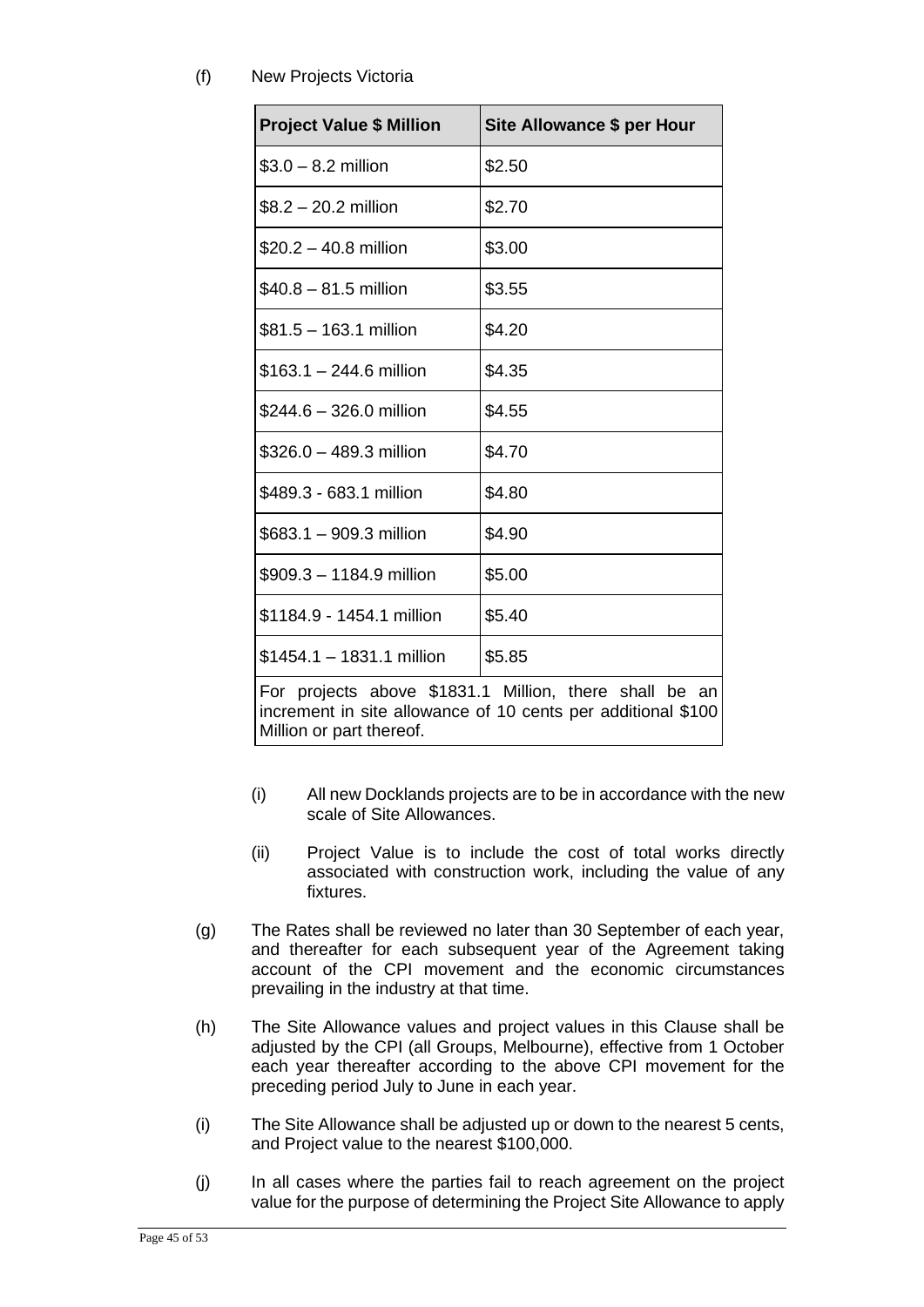to a particular site or project, then such disagreement shall be referred to the Disputes Board for determination in accordance with clause 25 of this Agreement. If necessary to ensure Building Code 2016 compliance, the parties will vary this Agreement to give effect to the determination of the Disputes Board. The Disputes Board's determination shall be final and binding on the Parties (and there shall be no right of review by FWC in respect of such a decision).

- (k) In determining the project value, the Disputes Board shall have regard to the Site Allowance Guidelines, and shall not deviate from these Guidelines unless there are special and exceptional circumstances. Where the procedures prescribed by this Clause are being followed, work shall continue normally. In the event of Apprentices taking industrial action in pursuance of a claim, the date of operation of the Project Site Allowance shall not commence before the date on which the Apprentices cease industrial action.
- (l) This Clause shall not apply to projects which qualify under the Shopping Centre Agreement.

### (m) **City of Melbourne Boundaries**

- (i) For the purposes of determining Site Allowance in accordance with this Agreement, the boundaries of the "City of Melbourne" are defined as follows:
- (ii) Commencing at the point where CityLink (Tullamarine Freeway) intersects Racecourse Road, proceed east along Racecourse Road, Elliott Avenue, MacArthur Road Cemetery Road West, Cemetery Road East and Princes Street to Nicholson Street. Then south on Nicholson Street to Victoria Parade. In Victoria Parade, proceed east to Punt Road, then south along Punt Road to the St Kilda Junction. From the St Kilda Junction proceed along Fitzroy Street to Beaconsfield Parade, and then northwest along Beaconsfield Parade, Beach Street and The Boulevard and following the water line to Lorimer Street, and then east along Lorimer Street as far as CityLink (Western Link). Follow CityLink north to Racecourse Road to complete the boundary.
- (iii) The City of Melbourne zone will also include the area bounded by Nicholson Street, Victoria Parade, Hoddle Street and Alexandra Parade.
- (iv) Where one boundary of a project fronts at least one of the above streets, then such project is deemed to be within the City of Melbourne.

### (n) **Melbourne Airport**

All new construction and extension/refurbishment work at Melbourne Airport having a project value in excess of \$3 million will attract, for each and every hour worked on-site the current City of Melbourne Site Allowance as provided in subclause (m) plus an additional 15c per hour.

### (o) **Civil Road Construction**

Apprentices shall receive a site allowance (flat) in the amount as set out in the table above for all time working on a civil road construction project.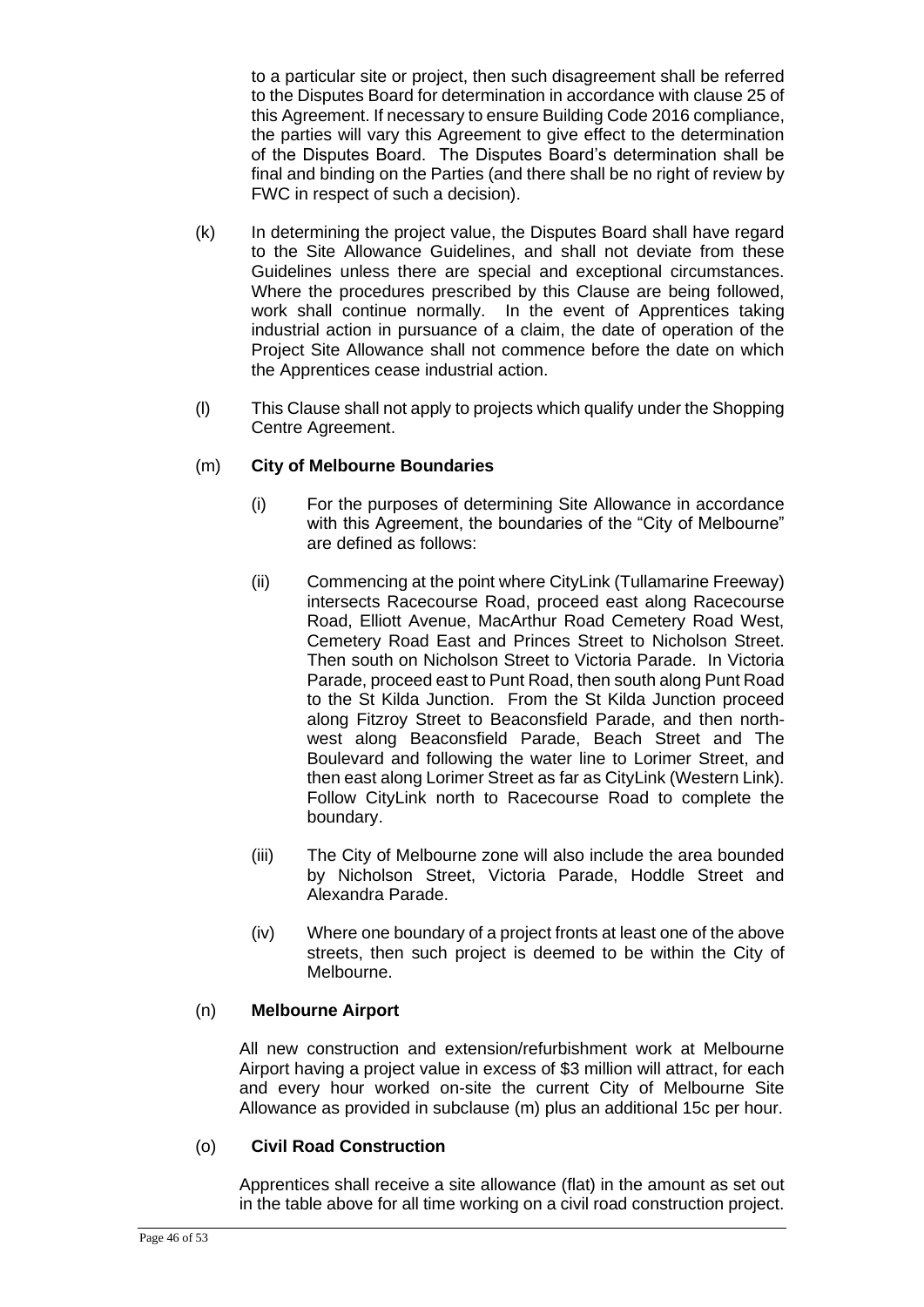### (p) **Shopping Centres**

(i) The provisions that apply to construction shall apply to "Shopping Centres" (as defined) with the following variations.

### (ii) **Site Allowance**

All new construction and extension/refurbishment work of shopping centres, retail strip shops and stand alone retail facilities having a project value in excess of \$3 million will attract the then current City of Melbourne Site Allowance.

### (q) **Fast Food Allowance**

(i) A site allowance as set out in the table below per hour will be paid on all fast food construction and on refurbishment with a building permit value in excess of the amounts set out in the table below, provided that a site allowance in accordance with sub-clauses (a) to (k) will be paid on projects with a project value in excess of \$3 million.

|                                                             | Allowance | <b>Building Permit</b><br>Value |
|-------------------------------------------------------------|-----------|---------------------------------|
| From the first full pay<br>period following<br>commencement | \$2.75    | \$469,000                       |
| From 1 March 2021                                           | \$2.80    | \$477,000                       |
| From 1 March 2022                                           | \$2.85    | \$485,000                       |
| From 1 March 2023                                           | \$2.90    | \$493,000                       |

### **1.2 Altona Area Allowance**

An Apprentice working within a 8km radius from the intersection of Koroit Creek Road and Millers Road, Altona, shall when employed on chemical or petrochemical plants or on commercial or industrial jobs within 1km of the nearest part of the perimeter of such plants or within the perimeter of storage tank farms, be paid an all-purpose allowance of \$1.10 per hour extra, effective 1 June 2015. This allowance will be adjusted annually (effective from 1 June) in accordance with CPI movements (All Groups, Melbourne) for the preceding 12 months to March (increases to be rounded to the nearest 5 cents).

### **1.3 Rigging Duties Allowance**

(a) If an Apprentice is a qualified basic, intermediate or advanced rigger, and is **required** to **perform** rigging duties, they shall be paid an allpurpose allowance of:

| Basic:        | \$10 per week |
|---------------|---------------|
| Intermediate: | \$20 per week |
| Advanced:     | \$30 per week |

### **2. Metal Engineering Construction Allowances**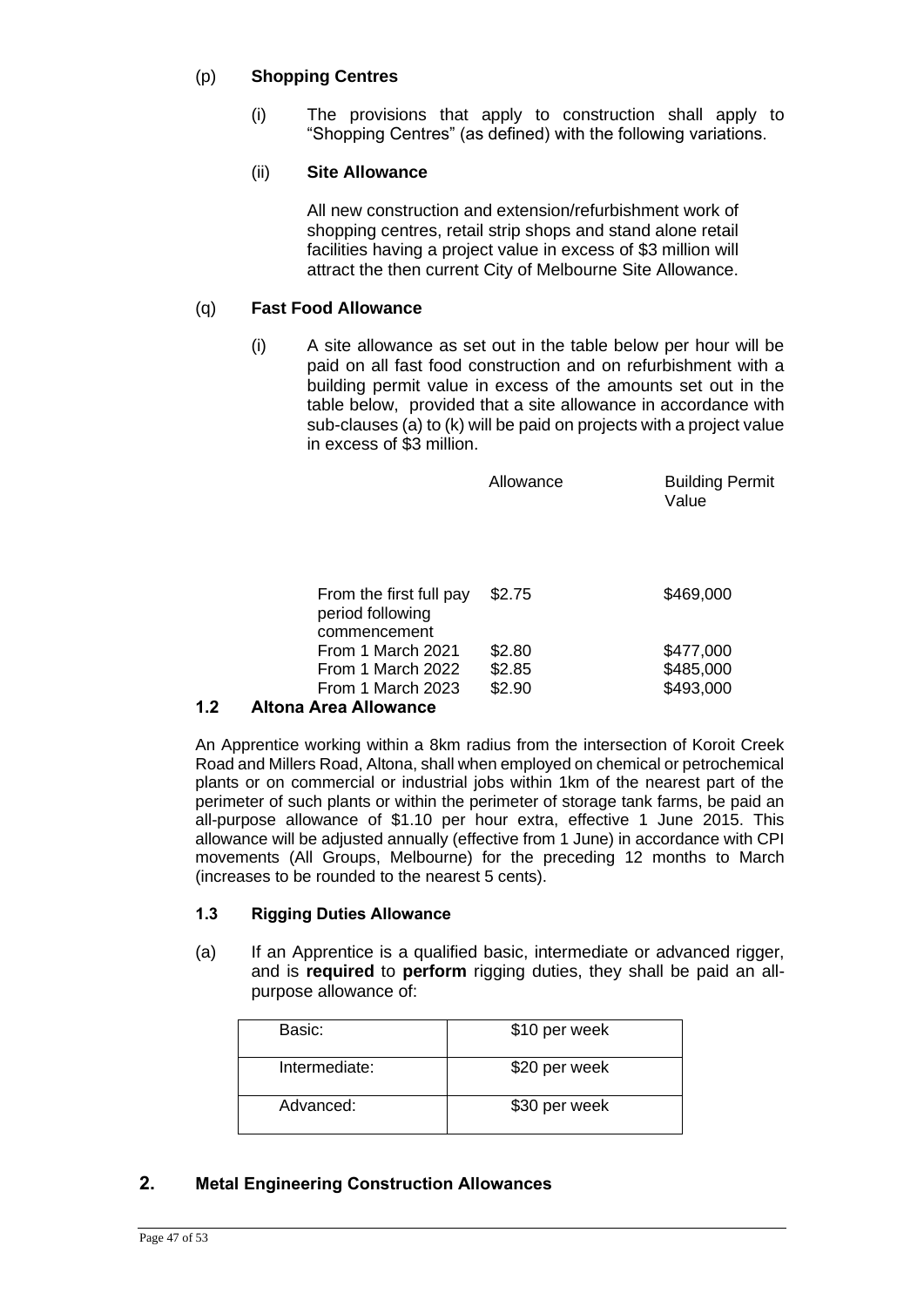### **2.1 Application of this Clause**

- (a) This clause applies only to Apprentices while working on a Metal **Engineering** Construction Project with a value greater than \$70 million.
- (b) Where this **clause** 2 applies, clause 1 does not apply.

### **2.2 Tool allowance**

A weekly, all purpose tool allowance will apply for all trades persons (including Apprentices) at the following rate:

|                                                | From<br>first full<br>pay<br>period<br>following<br>commen<br>cementt | 1-Mar-21 | 1-Oct-21 | 1-Mar-22 | 1-Oct-22 | 1-Mar-23 | $1-Oct-23$ |
|------------------------------------------------|-----------------------------------------------------------------------|----------|----------|----------|----------|----------|------------|
| Weekly<br>all-<br>purpose<br>tool<br>allowance | 34.80                                                                 | 35.49    | 36.20    | 36.92    | 37.66    | 38.42    | 39.18      |

### **2.3 Commissioning Allowance**

Apprentices who are assigned to the commissioning crew on a Metal Engineering Construction Project only shall receive an extra 15% on top of their classification rate. This does not include installation tests required by AS/3000.

### **2.4 Fares and Travel**

(a) The following shall apply:

| <b>Fares and Travel</b>      |            |                                                                             |          |          |          |          |          |            |  |
|------------------------------|------------|-----------------------------------------------------------------------------|----------|----------|----------|----------|----------|------------|--|
|                              |            | <b>From</b><br>first full<br>pay<br>period<br>following<br>commen<br>cement | 1-Mar-21 | 1-Oct-21 | 1-Mar-22 | 1-Oct-22 | 1-Mar-23 | $1-Oct-23$ |  |
| Provides<br>own<br>transport | $0-40$ kms | 49.55                                                                       | 50.54    | 51.55    | 52.58    | 53.63    | 54.70    | 55.80      |  |
| Provides<br>own<br>transport | 40-70kms   | 72.07                                                                       | 73.52    | 74.99    | 76.49    | 78.02    | 79.58    | 81.17      |  |
| Provides<br>own<br>transport | $70+$ kms  | 120.50                                                                      | 122.91   | 125.36   | 127.87   | 130.43   | 133.04   | 135.70     |  |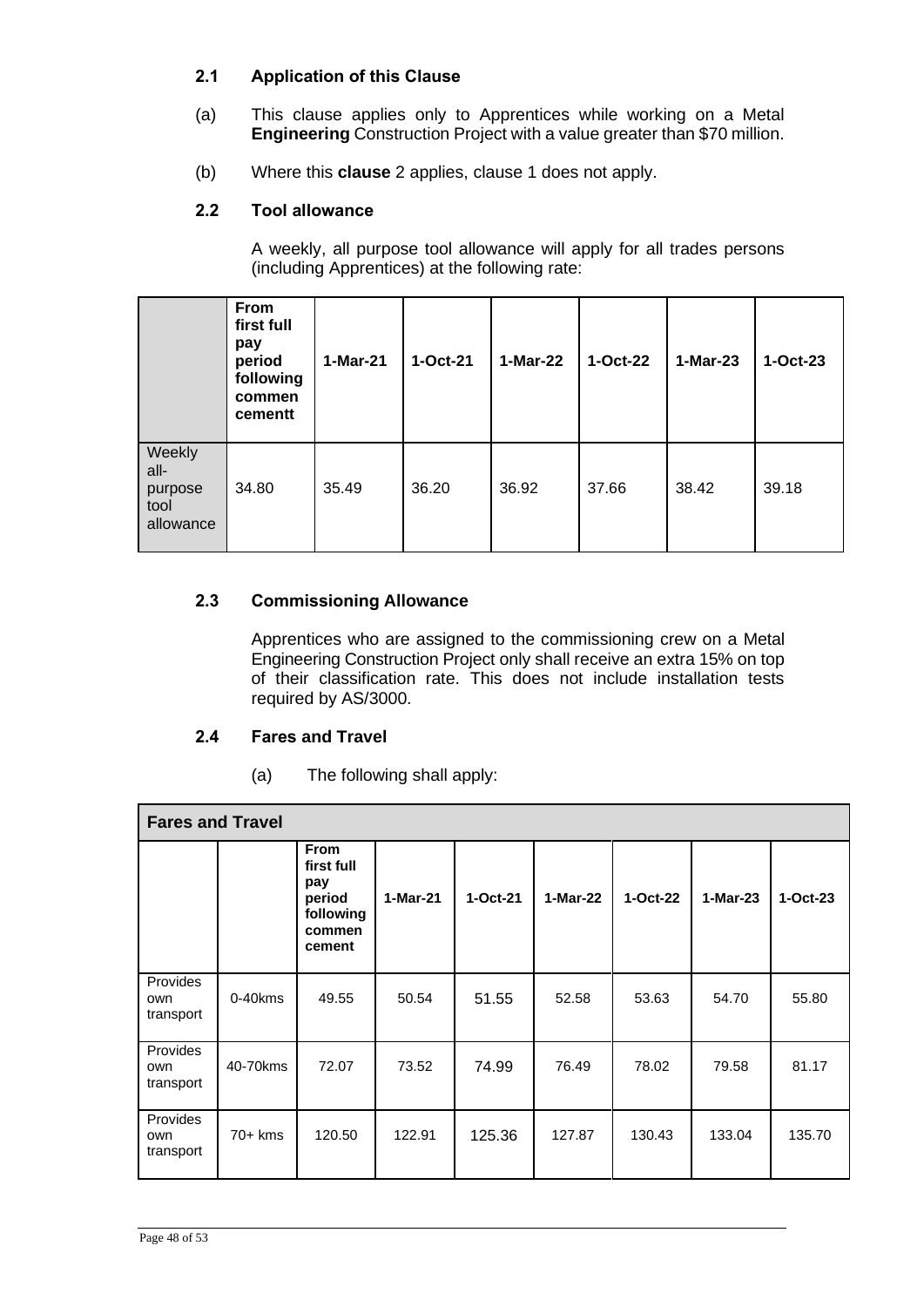| Provided<br>with<br>transport | 0-40kms         | 19.14 | 19.53 | 19.92 | 20.31 | 20.72 | 21.13 | 21.56 |
|-------------------------------|-----------------|-------|-------|-------|-------|-------|-------|-------|
| Provided<br>with<br>transport | $40 -$<br>70kms | 30.41 | 31.01 | 31.63 | 32.26 | 32.90 | 33.56 | 34.23 |
| Provided<br>with<br>Transport | 70+ kms         | 41.67 | 42.50 | 43.35 | 44.21 | 45.10 | 46.00 | 46.92 |

- (b) For the purposes of this subclause, distance means the distance between the on-site project location and the residential location of where the Apprentice resides whilst engaged on the project. This includes temporary accommodation at some place other than an Apprentice's usual place of residence.
- (c) However, where the on-site project location is within a 60km radius of the Melbourne GPO or the Geelong GPO the following shall apply:

| <b>Fares and Travel</b>       |                                                                         |          |          |            |            |          |          |  |  |
|-------------------------------|-------------------------------------------------------------------------|----------|----------|------------|------------|----------|----------|--|--|
|                               | <b>From first</b><br>full pay<br>period<br>following<br>commece<br>ment | 1-Mar-21 | 1-Oct-21 | $1-Mar-22$ | $1-Oct-22$ | 1-Mar-23 | 1-Oct-23 |  |  |
| Provides<br>own<br>transport  | 40.54                                                                   | 41.35    | 42.00    | 43.03      | 43.89      | 44.77    | 45.66    |  |  |
| Provided<br>with<br>transport | 19.14                                                                   | 19.53    | 19.92    | 20.32      | 20.72      | 21.14    | 21.56    |  |  |

### **2.5 Metal Engineering Construction Site Project Allowance**

- (a) Major Metal Engineering Construction Projects: Metal Engineering **Construction** Projects with a value of \$140 million and over
	- (ii) For **major metal engineering construction** projects only, in recognition of the nature of such projects, a project disability allowance shall be paid at a rate of

| As from the first full pay period<br>following commencement | \$6.50per hour all-purpose  |
|-------------------------------------------------------------|-----------------------------|
| As from the 1 <sup>st</sup> March 2021                      | \$6.75 per hour all-purpose |
| As from the 1st March 2022                                  | \$7.00 per hour all-purpose |

(iii) As from the 1st March 2023 \$7.25 per hour all-purposeThis allowance shall be deemed to compensate for all special factors and/or disabilities including, but not limited to location, heat, height, dust, confined space, dirty work and wet work and all special rates and shall be in lieu of any other allowance in this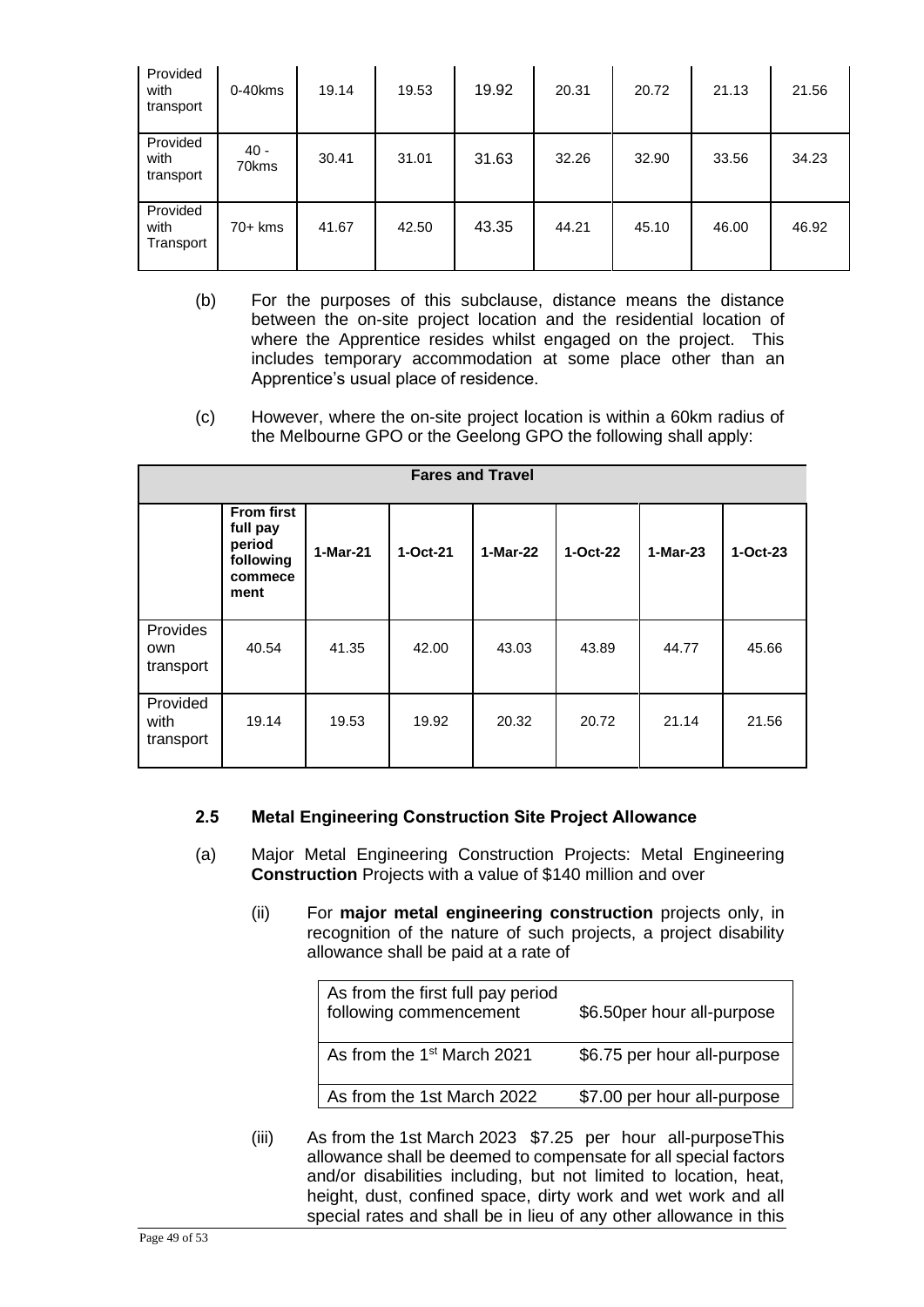Agreement, except those expressly stated to apply in this clause 2.6.

- (b) General metal engineering construction projects: Metal **Engineering** Construction Projects with a value of between \$70 and \$140 million.
	- (i) For **General Metal Engineering Construction** projects, in recognition of the nature of such projects, a project disability allowance shall be paid at the applicable rate set out below:
		- (A) **For general metal engineering** projects within the City of Melbourne, the project disability allowance shall be \$3.75.
		- (B) **For general metal engineering** projects outside the City of Melbourne, the project disability allowance shall be \$3.65.
	- (ii) The project disability allowance shall be paid at the appropriate rate per hour all-purpose, to compensate for all special factors and/or disabilities on a project and in lieu of the following confined space, wet work, dirty work, second-hand timber and fumes. Any applicable allowances in this Agreement (other than those mentioned in this subclause) shall be applied as and when incurred, in accordance with this Agreement.
- (c) The Project disability Allowances in this clause are to be adjusted annually on 1 October in line with CPI movements to the nearest 5 cents.
- (d) In all cases where the parties fail to agree on matters related to the application of the project disability allowance, then the matter shall be referred to the Disputes Board for determination in accordance with clause 25. If necessary to ensure Building Code 2016 compliance, the parties will vary this Agreement to give effect to the determination of the Disputes Board. The Disputes Board's determination shall be final and binding on the Parties (and there shall be no right of review by FWC in respect of such a decision).

#### **(e) City of Melbourne Boundaries**

For the purposes of determining the Project disability Allowances in this clause in accordance with this Agreement, the boundaries of the "City of Melbourne" are defined as follows:

Commencing at the point where CityLink (Tullamarine Freeway) intersects Racecourse Road, proceed east along Racecourse Road, Elliott Avenue, MacArthur Road Cemetery Road West, Cemetery Road East and Princes Street to Nicholson Street. Then south on Nicholson Street to Victoria Parade. In Victoria Parade, proceed east to Punt Road, then south along Punt Road to the St Kilda Junction. From the St Kilda Junction proceed along Fitzroy Street to Beaconsfield Parade, and then north-west along Beaconsfield Parade, Beach Street and The Boulevard and following the water line to Lorimer Street, and then east along Lorimer Street as far as CityLink (Western Link). Follow CityLink north to Racecourse Road to complete the boundary.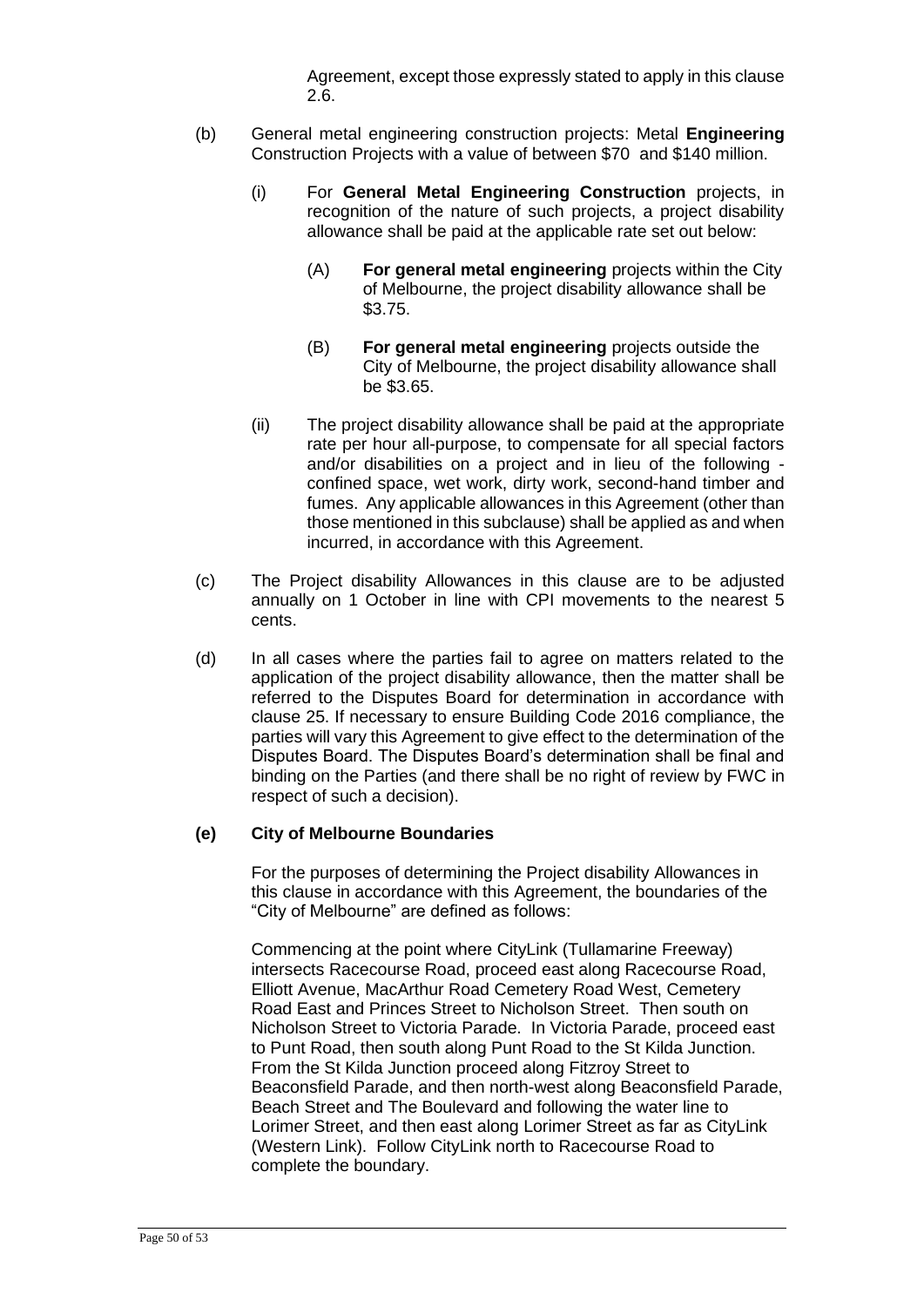The City of Melbourne zone will also include the area bounded by Nicholson Street, Victoria Parade, Hoddle Street and Alexandra Parade. Where one boundary of a project fronts at least one of the above streets, then such project is deemed to be within the City of Melbourne.

### **7.2 Altona Area Allowance**

(a) An Apprentice working within a 8km radius from the intersection of Kororoit Creek Road and Millers Road, Altona, shall when employed on chemical or petrochemical plants or on commercial or industrial jobs within 1km of the nearest part of the perimeter of such plants or within the perimeter of storage tank farms, be paid an all-purpose allowance of \$1.10 per hour extra (current as at 1 June 2016). This allowance will be adjusted annually (effective from 1 June) in accordance with CPI movements (All Groups, Melbourne) for the preceding 12 months to March (increases to be rounded to the nearest 5 cents).

### **7.3 Rigging Duties Allowance**

(a) If an Apprentice is a qualified basic, intermediate or advanced rigger, and is required to perform rigging duties, they shall be paid an all-purpose allowance of:

| Basic:        | \$10 per week |
|---------------|---------------|
| Intermediate: | \$20 per week |
| Advanced:     | \$30 per week |

### **3. Specific Arrangements: Petrochemical Industry**

3.1 Apprentices will be paid in accordance with clause 15.1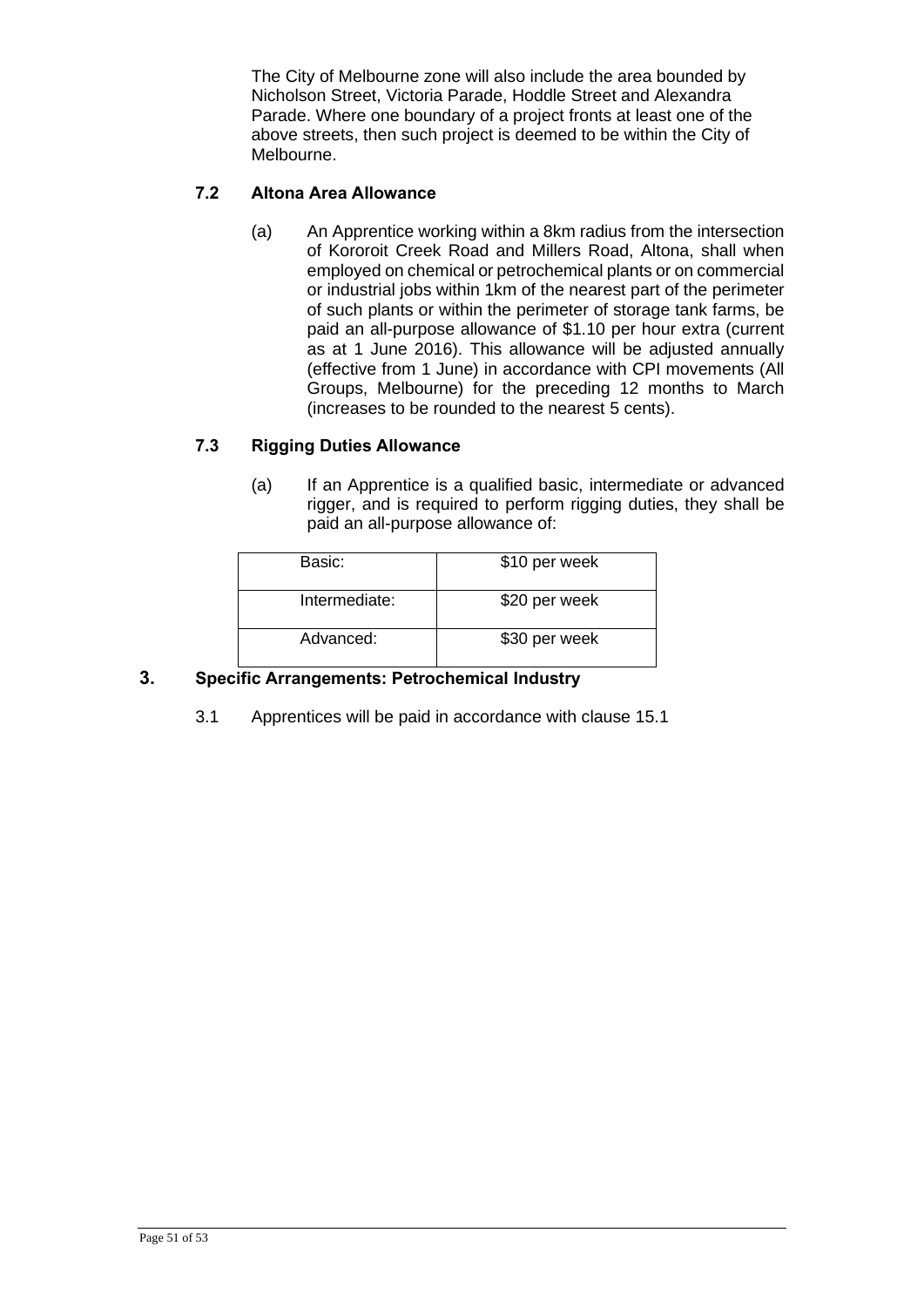### <span id="page-51-0"></span>**SIGNATORIES**

### **FOR AND ON BEHALF OF THE ETU, ETU MEMBERS**

### **AND THE EMPLOYEES OF THE COMPANY**

............................................................ ...........................................................

SIGNED WITNESSED

**Troy Gray** ...........................................................

**State Secretary Contract State Secretary Contract State Secretary Contract State Secretary Contract State Secretary Contract State Secretary Contract State Secretary Contract State Secretary Contract State Secretary Contr** 

**Level 1, 200 Arden Street**

**North Melbourne VIC 3051**

DATE .......................................... **2021**